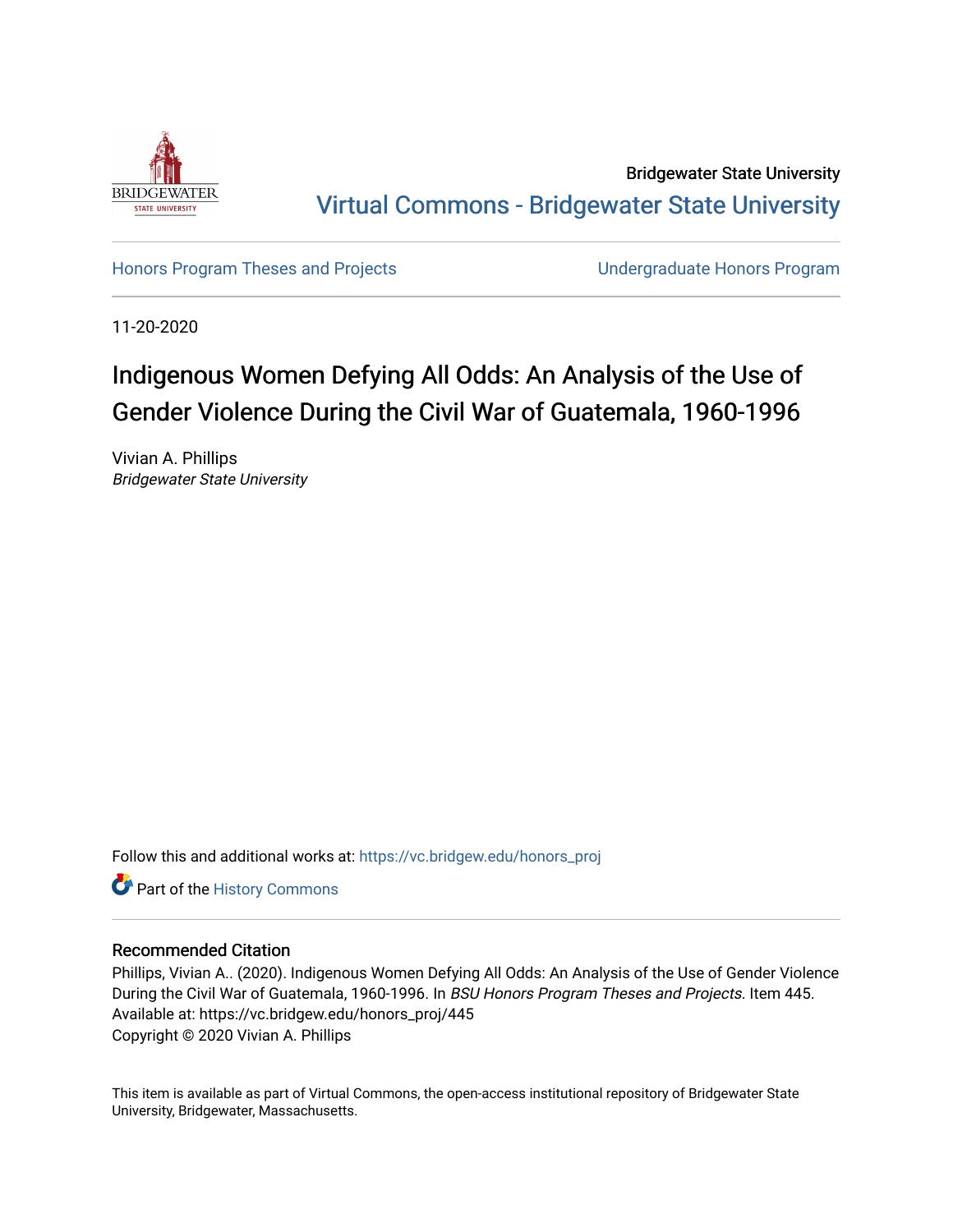Indigenous Women Defying All Odds: An Analysis of the Use of Gender Violence During the Civil War of Guatemala, 1960-1996

Vivian A. Phillips

Submitted in Partial Completion of the Requirements for Departmental Honors in History

Bridgewater State University

November 20, 2020

Dr. Erin O'Connor, Thesis Advisor

Dr. Brian Payne, Committee Member

Dr. Leonid Heretz, Committee Member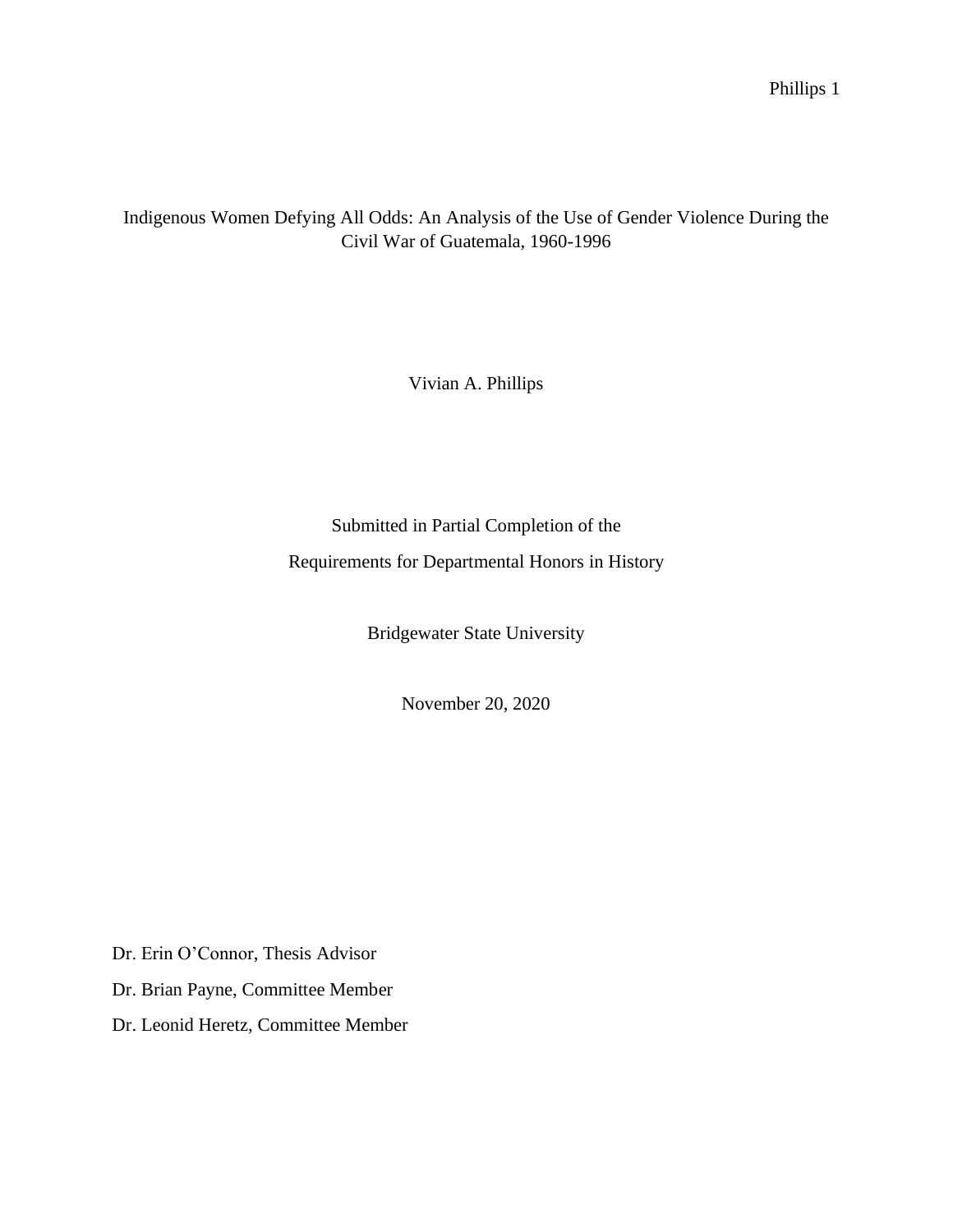## **ABSTRACT**

Guatemala has been torn by class, race, gender, and politics throughout its history. During the late nineteenth-century coffee boom, elites expanded their landholdings at the expense of peasant communities. The new landowners exerted their power over the Indigenous and poor *ladino*  (non-Indigenous) population, forcing them to labor in the plantations with little to no compensation. In 1954, the United States aided in a coup that overthrew president Jacobo Arbenz Guzmán, whose social reforms provided hope to the subjugated. The continued exploitation and discrimination that the natives and poor *ladinos* bore ultimately led to the Guatemalan Civil war of 1960. The civil war was a 36-year battle between left-wing guerrillas and the Guatemalan government, however, government officials increasingly targeted non-combatant, civilian populations. In the military's attempt to end the rebellions they implemented a systematic use of terror, annihilating over 200,000 people, of which 80 percent were Indigenous, while capturing over 45,000 people who were then forcibly "disappeared." Women also became targeted victims of mass rape and sexual violence. These realities lead to some essential questions. In what ways was gender essential to counterinsurgency tactics? How did the impact of this war affect Indigenous women and men differently? What impact did this war have on Indigenous women and cultures? Were women able to resist and rise above the oppressive state?

Race and class intersected with gender, and all three were essential component in Guatemala's Civil war as women, the poor, and Indigenous people bore the brunt of the violence. Yet, Indigenous women and men overcame the brutalities they encountered by galvanizing Mayans in order to unite and resist the state's inflicted oppression. Through aggressive guerrilla insurgency women's empowerment and actions, and pressures from pan-Mayan mobilization the Guatemalan government was forced to cease battle.

## **Introduction**

"*We have been beaten and humiliated, but the race was never defeated*."<sup>1</sup> Words inscribed on the tomb of Thelma Beatriz Argueta, a K'iche beauty queen

The history of Guatemala's rural Indigenous communities unearths a traumatic and

sinister story of government-enforced coercion, racism, gender-based violence, and genocide

juxtaposed with Mayans' resistance, resilience, and uncompromising stance against

dehumanization. It was a clash between the Guatemalan government and leftist guerrilla groups

that ignited a 36-year Civil War. A battle in which the state's military targeted non-combatant,

<sup>1</sup>Argueta, a K'iche beauty queen died at the start of her reign in 1970. See Greg Grandin*, The Blood of Guatemala: A History of Race and Nation* (London: Duke, 2000), p4.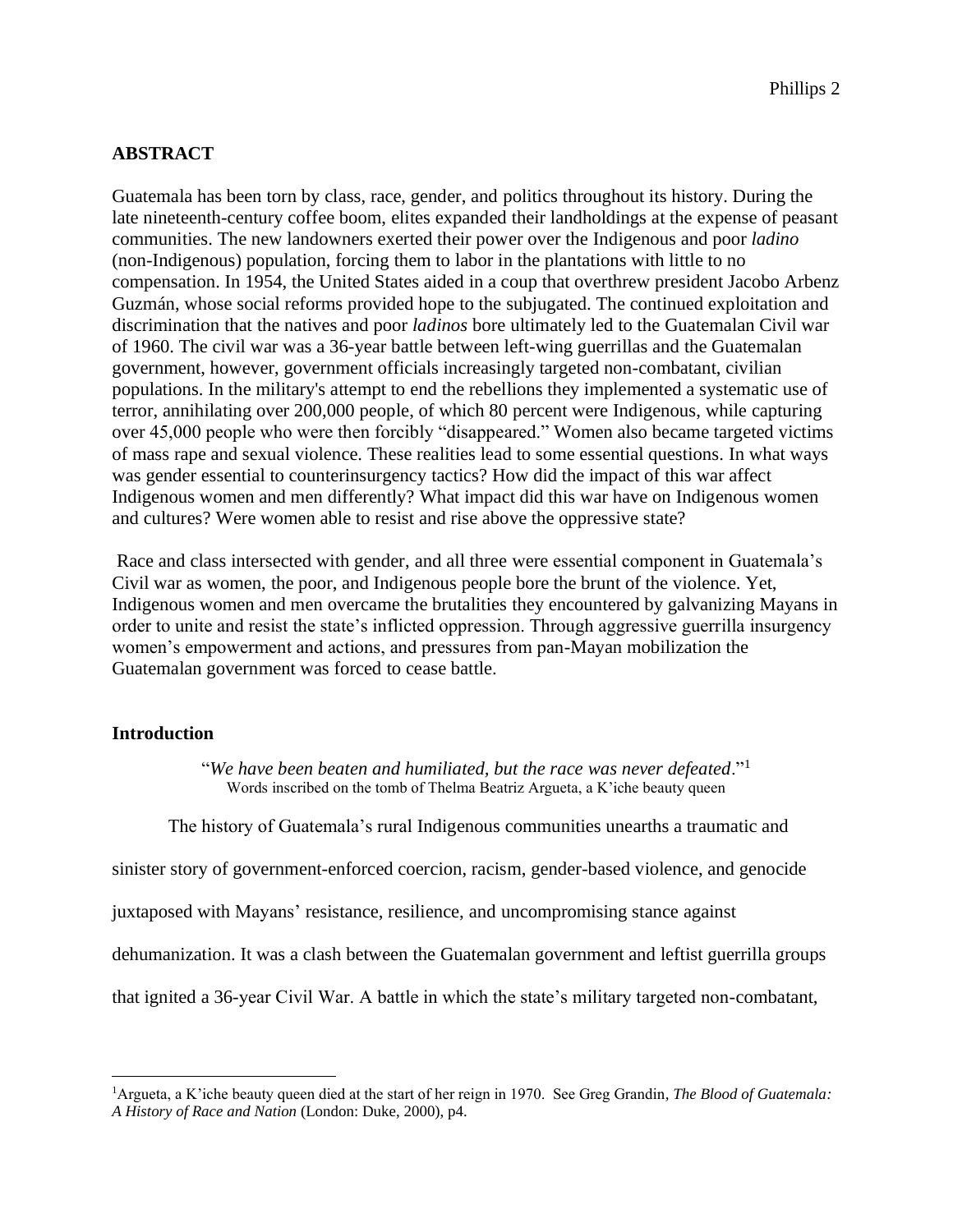civilian populations, slaughtering over 200,000 people, of which 83 percent were Indigenous, and over 45,000 were kidnapped and then forcibly "disappeared." The organization of oppositional guerrilla groups, that were largely comprised of Mayans and the ladino poor, was the consequence of long-standing tensions that dated back to the 1870s. According to historian Greg Grandin, when the nation's expansion in coffee cultivation produced a new liberal agroexport state it also created "Guatemala's agrarian proletariat that took place along clearly defined ethnic lines."<sup>2</sup> The wealthy elite minority benefited from the expropriation of Indigenous land and labor exploitation. A budding export economy deepened the ethnic and class divide, as coffee production depended more on the subjugation of all *campesinos Indígenas.*<sup>3</sup> The dominating elite wielded their power over Indigenous communities, leaving them with few resources to sustain their families. Often, the military aggressively suppressed petitions for reform or peaceful protests, as the government saw these acts as challenging state authority. In the early 1980s the escalation of violence had reached its peak in state-orchestrated attacks against Mayans and their highland communities for suspicions of supporting guerrilla forces. During this heightened period of violence Indigenous men and women suffered the most egregious acts of cruelty as military forces wiped out entire Mayan villages, calling the early part of this decade the bloodiest period of the civil war.

As Mayan mobilization intensified and anti-communist sentiment spread, the Guatemalan government labeled Indigenous groups as subversive communists that needed to be eliminated. However, not all Mayans were subversive or communist, yet their ethnic identity alone determined their guilt in the eyes of the state. The government implemented severe

<sup>&</sup>lt;sup>2</sup> Greg Grandin, *The Blood of Guatemala: A History of Race and Nation* (London: Duke, 2000), p 15-16.

<sup>3</sup> Campesinos Indígenas are Indigenous farmers, many illiterates, who express themselves in their mother tongue. However, the term when used alone campesino refers to the rural poor.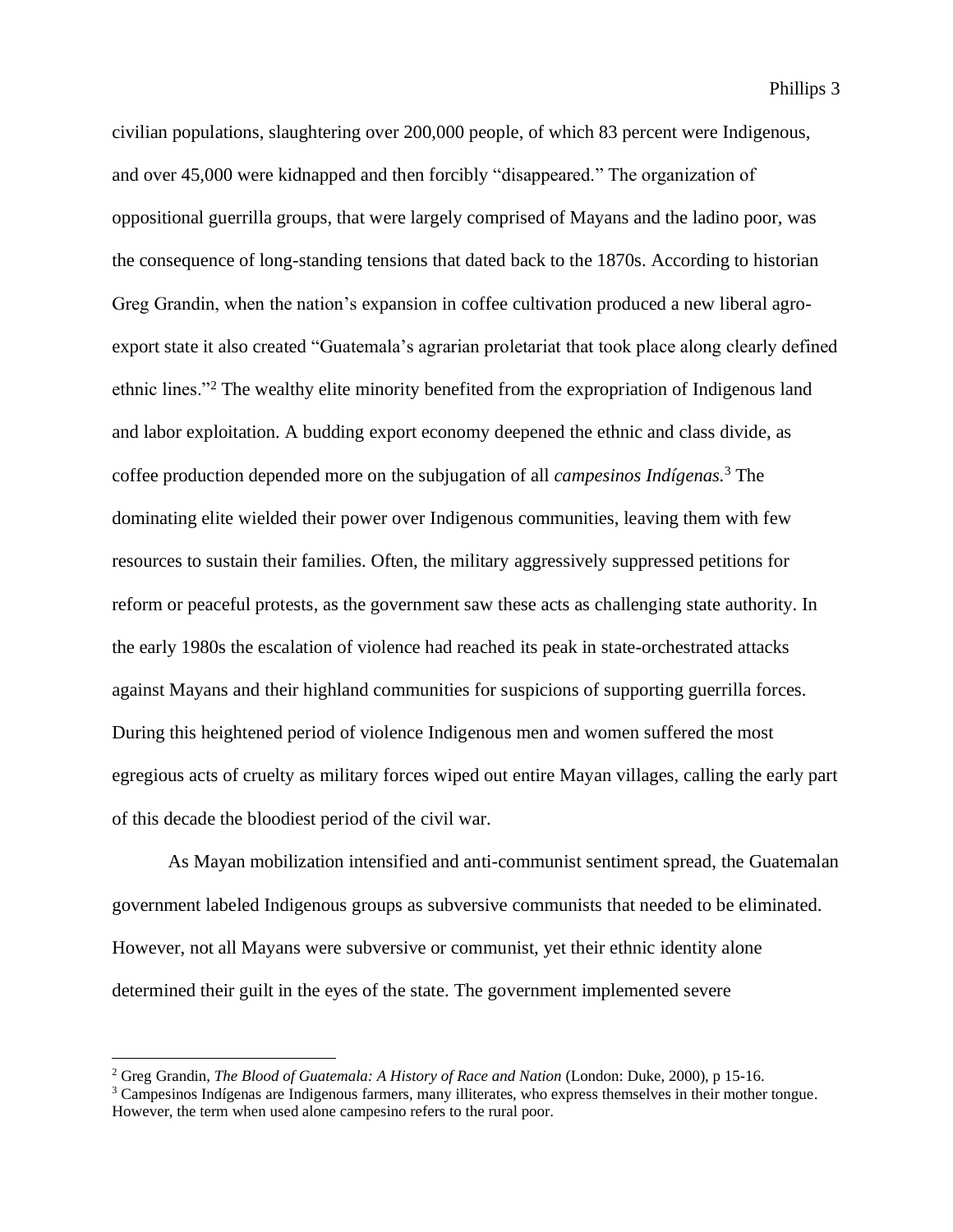Phillips 4

counterinsurgency tactics against the guerrillas; however, it was not enough to suppress the uprisings. *Kaibiles,* 4 a special operations unit of the Guatemala military forces, took on a new strategy, state terror. Kaibiles performed calculated acts of violence on communities accused of being insubordinate, and women, in particular, were targeted. Mass rape and femicide became a part of common practice during military incursions. The government ordered a scorched-earth policy, burning Indigenous villages across Guatemala because they perceived them to be the support bases for guerrilla forces. The scorched-earth policy resulted in thousands of orphaned children, massive displacement, and the destruction of homes and *milpa*s (cornfields), which most Mayans relied on for survival.<sup>5</sup>

Over three decades of internal conflict came to a final halt when peace negotiations were finalized, and the Peace Accords were signed in December of 1996. Part of the peace agreement was to investigate and document the thousands of human rights violations and atrocities that transpired during the 36-year war. This was accomplished through the United Nations-sponsored Commission for Historical Clarification (CEH), a team that would conclude the Guatemalan Civil War a genocide and provide the recommendations for peace and reconciliation processes. The calculated scorched-earth attacks on communities, the deliberate torture of women and children, and the public execution of Mayans are a small fraction of the vicious acts carried out on the Mayan population. The Civil War in Guatemala was a difficult yet important part of history, because it provides us with the ability to understand a period of conflict and state violence through race, gender, and class.

<sup>4</sup> Kaibil is a Mayan term loosely translated as "warrior" or "strategist." Kaibiles are a special forces unit from the Jungle of Training school in El Petén. Jennifer G. Schirmer, *The Guatemalan military project: A Violence Called Democracy* (Philadelphia: Univ of Penn Press, 1998), p 304.

<sup>5</sup> Rachel Nolan, *"Children for Export": A History of International Adoption from Guatemala* (New York University: PhD diss., 2018) p 252.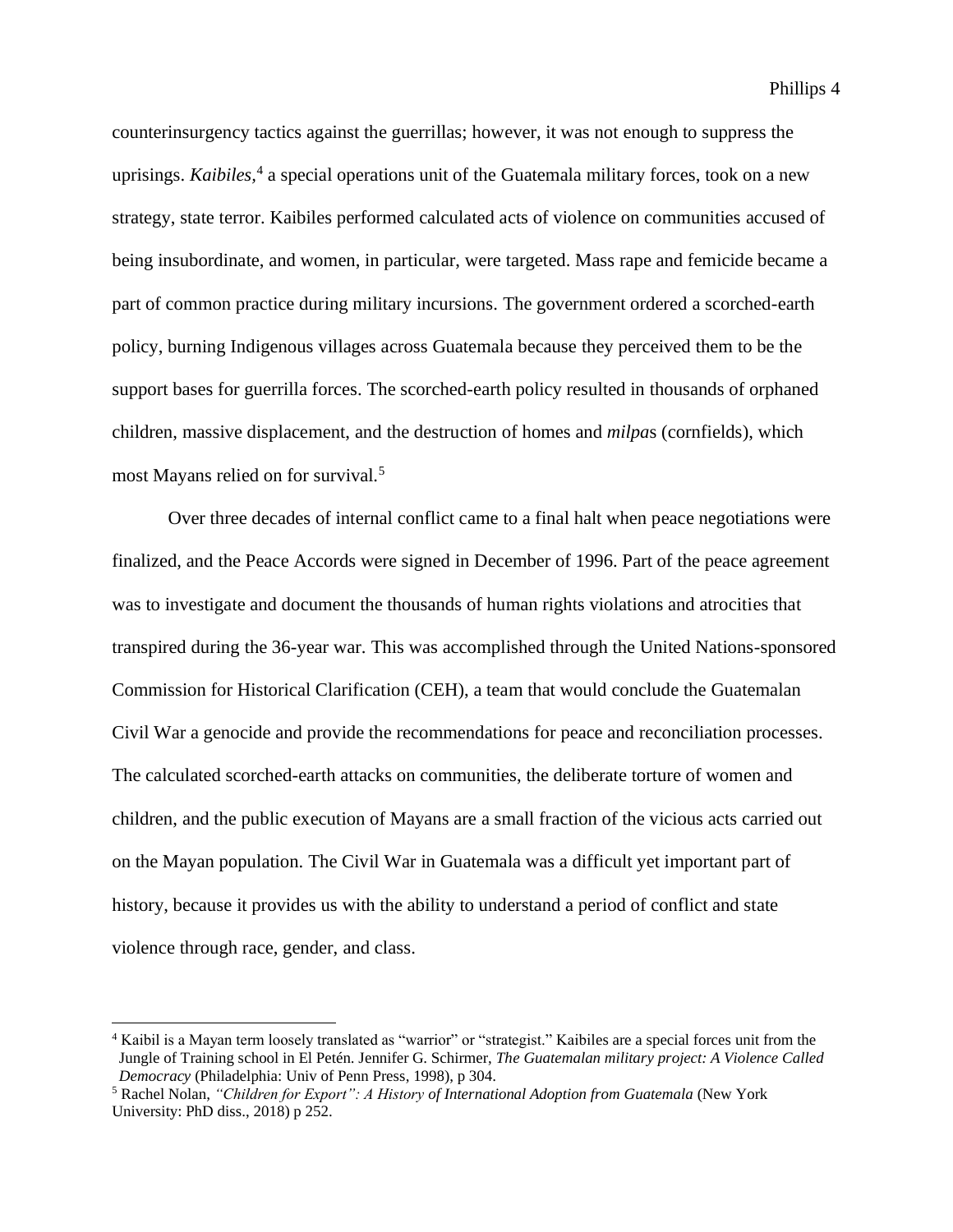This thesis examines how Indigenous identity and gender intersected and transformed throughout this period, how ethnic conflict resulted in the killing of a people, and how sexual violence was used as a tool in this systematically imposed state terror during the civil war. Premeditated murder of Indigenous peoples was not initially gender oriented; however, Mayan women became targeted victims of mass rape, torture, and femicide. Children often received the same fate as their mothers and later burned or buried in clandestine cemeteries. However, women's suffering did not preclude their agency. In fact, some Maya women drew strength from their tragedies. The more they witnessed the incessant deterioration of their people, the more vigor it gave them to rise against the state's tyranny. Through testimonial accounts, hundreds of Mayan women attested to empowering themselves through collective action, freeing themselves from the patriarchal system that entangled them. No longer were they victims, they became angry, and their anger transformed into mass mobilization. Firsthand accounts have shown that their participation was never solely for the individual pursuit of triumph rather than for the collective victory of all Mayans.

#### **Sources**

#### *Primary Sources*

In order to obtain the voices of Indigenous women, I turned to testimonies that have been filtered through various interviewers, as most government-produced documents excluded the Indigenous perspectives that my research required. For this reason, I centered my research around testimonies provided by Mayans who witnessed or endured the brutalities imposed by the state. I have also examined accounts from ex-guerrillas who related their experiences throughout the war. Most of the testimonies I selected are drawn from Indigenous women who offer an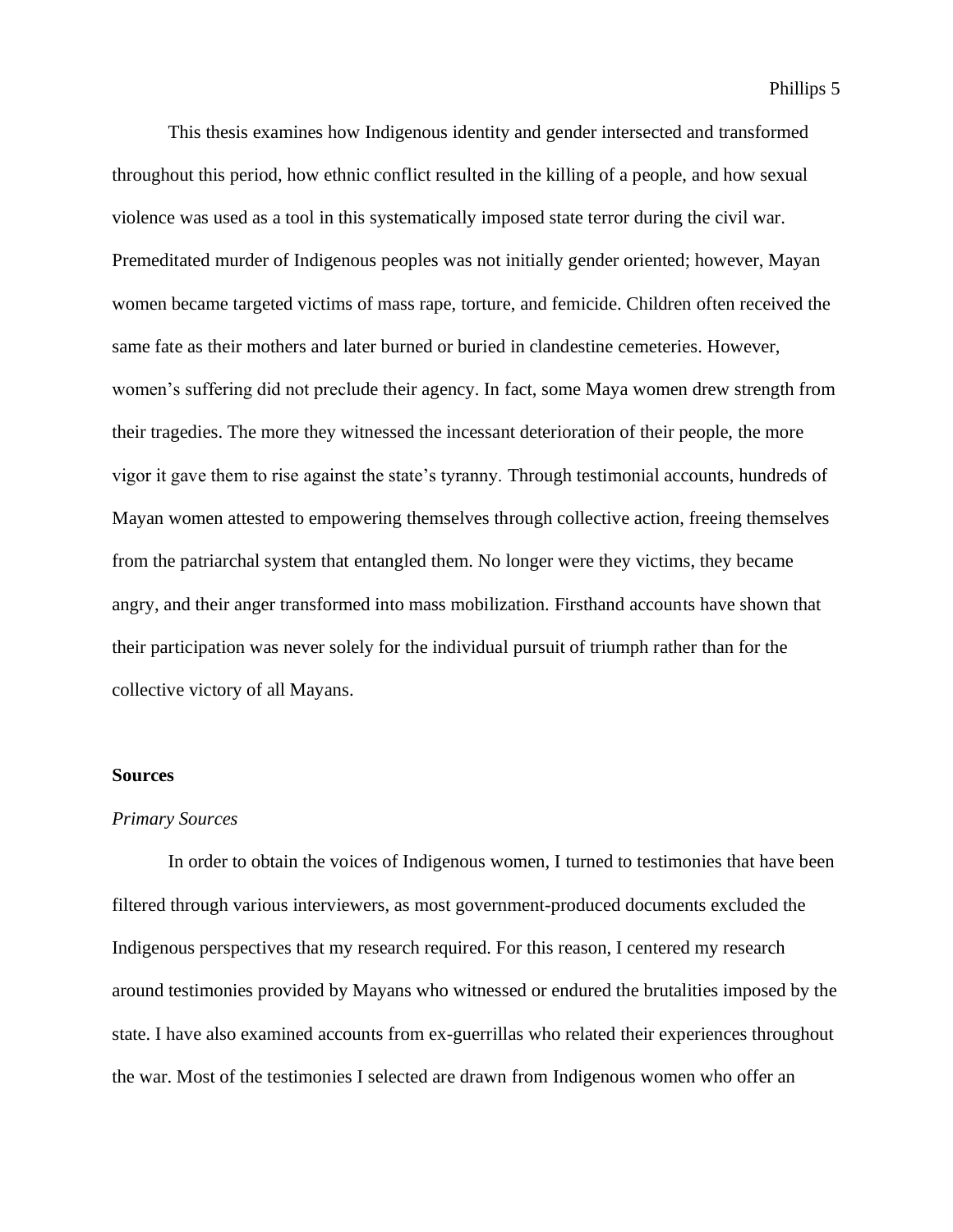exclusive lens into the lived-experiences of Mayans, a perspective often omitted from other types of documents. These documents, like other firsthand accounts, are never without flaws. The process in retelling what transpired can never be taken as entirely accurate, especially because these testimonies have been put together through scholarly projects, government-funded organizations, and religious institutions that filter already imperfect narratives to fit within their agendas. Imperfection in recounting experiences can emerge, in some cases, owning to the lapse of time, and, in other cases, the interviewee's goal in conveying the sense of life and death urgency of the period.

The most famous testimony I used was *I, Rigoberta Menchú: An Indigenous Woman in Guatemala*, collected and edited by anthropologist Elisabeth Burgos-Debray when Menchú was only 23 years old and had fled Guatemala after most of her family was killed. Menchú's testimony brought international awareness to the brutalities that plagued Mayans during the height of the civil war. Menchú related her testimony in Spanish to interviewer/editor Burgos-Debray who then filtered and organized her words in a way that was fitting for the Western audience that Burgos-Debray was aiming to attract with the book. Menchú told her life in a way that highlighted the violence against Guatemalan Indigenous peoples, with particular detail given to her own family members' deaths. She also discussed Indigenous culture and resilience, including Indigenous women's strength. In the late 1990s, anthropologist David Stoll published a monograph that criticized Menchú's testimony, arguing that her rendering of specific "events and circumstances could not withstand being subjected to the magnifying glass of social inquiry," and therefore making it "possible for the entire narrative to be dismissed as a mere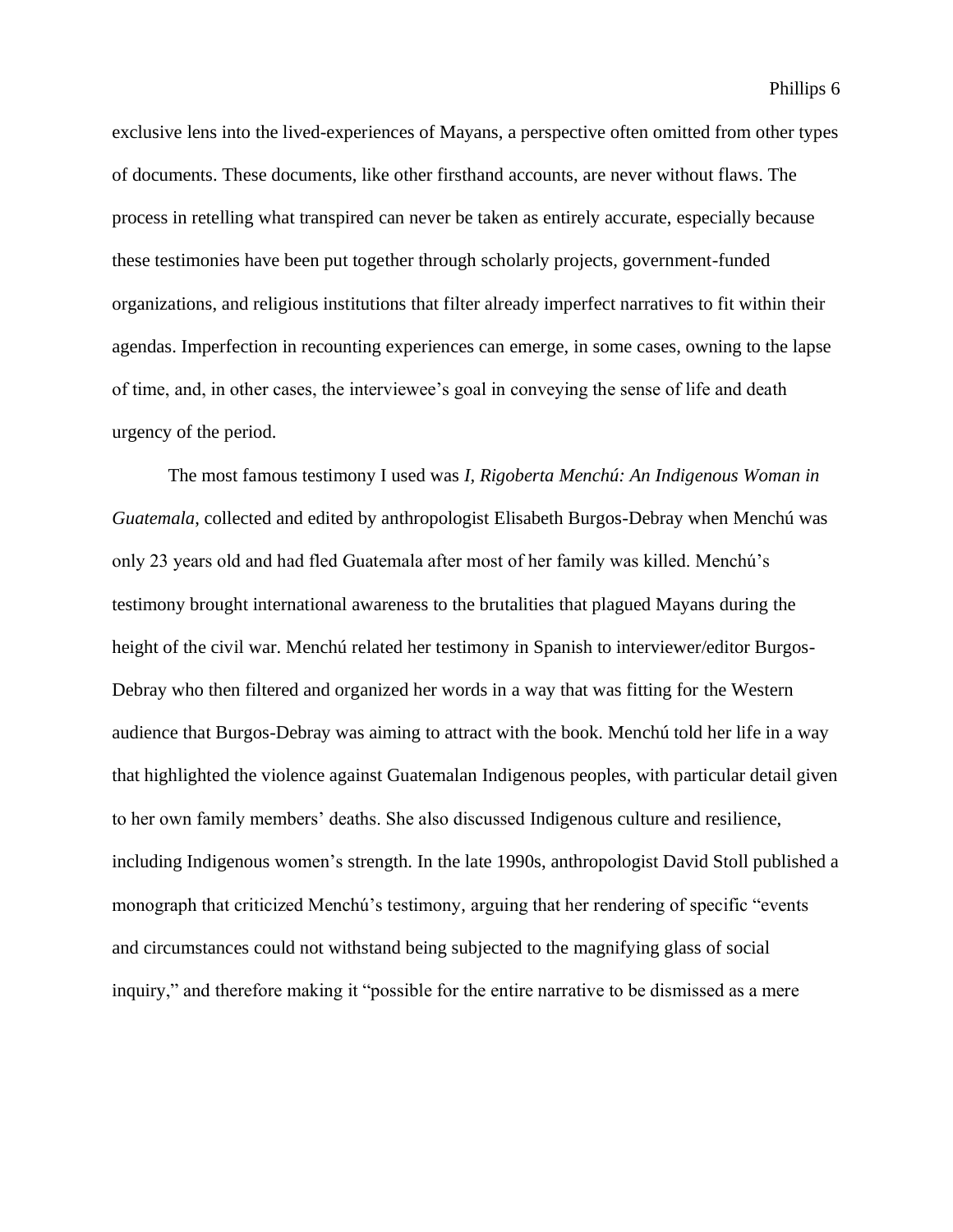Phillips 7

fabrication or perhaps even lies, especially at the hand of the narrator's advisories."<sup>6</sup> In particular, Stoll questioned Menchú's description of her brother Petrocinio's execution, claiming that she was not present to bear witness when he was killed. Other scholars took issue with Stoll's analysis, such as Mary Louise Pratt, who believes that "however significant the discrepancies between Menchú's narrated testimony and the reconstructable facts of her life, it remains incongruous to equate these ethically with the monstrosities of the army, [and] the enormity of Indigenous suffering and loss."<sup>7</sup> Carol A. Smith addresses his rejection of racism as a factor in influencing Guatemalan violence stating, "[r]acism accounts for the nature of the final solution in the 1980s the huge massacres of Indigenous people."<sup>8</sup> Despite the imperfect testimony Menchú gave of her family there has been a substantial amount of firsthand accounts that reflect the same monstrosities Menchú illustrates.

Burgos-Debray's publication of Menchú's primary source was a useful tool when combined with others, corroborating primary source testimony about how the state systematically organized attacks on the Mayan population. One of these resulted from Guatemala's Truth Commission reports, the United Nation-sponsored Commission for Historical Clarification (CEH). Following the Peace Accord agreement in1996 the CEH was officially established and went on for two years after which its final report was printed in 1999, titled *Guatemala: Memory of Silence (Guatemala: Memoria del Silencio).* I obtained the final report of the CEH in English and Spanish from separate government websites. The Spanish CEH report offers a complete report of 4,383 human rights violations and acts of violence connected with the

<sup>6</sup> W. George Lovell and Christopher H. Lutz, "The Primacy of Larger Truths," in Arturo Arias, ed., *The Rigoberta Menchú Controversy* (Minneapolis :University of Minnesota Press, 2001), p 172.

<sup>7</sup> Mary Louise Pratt, "I, Rigoberta Menchú and the 'Culture Wars,'" in Arturo Arias, ed., *The Rigoberta Menchú Controversy* (Minneapolis :University of Minnesota Press, 2001), p 45.

<sup>8</sup> Carol A. Smith, "Why Write Expose of Rigoberta Menchú?" in Arturo Arias, ed., *The Rigoberta Menchú Controversy*, p 145.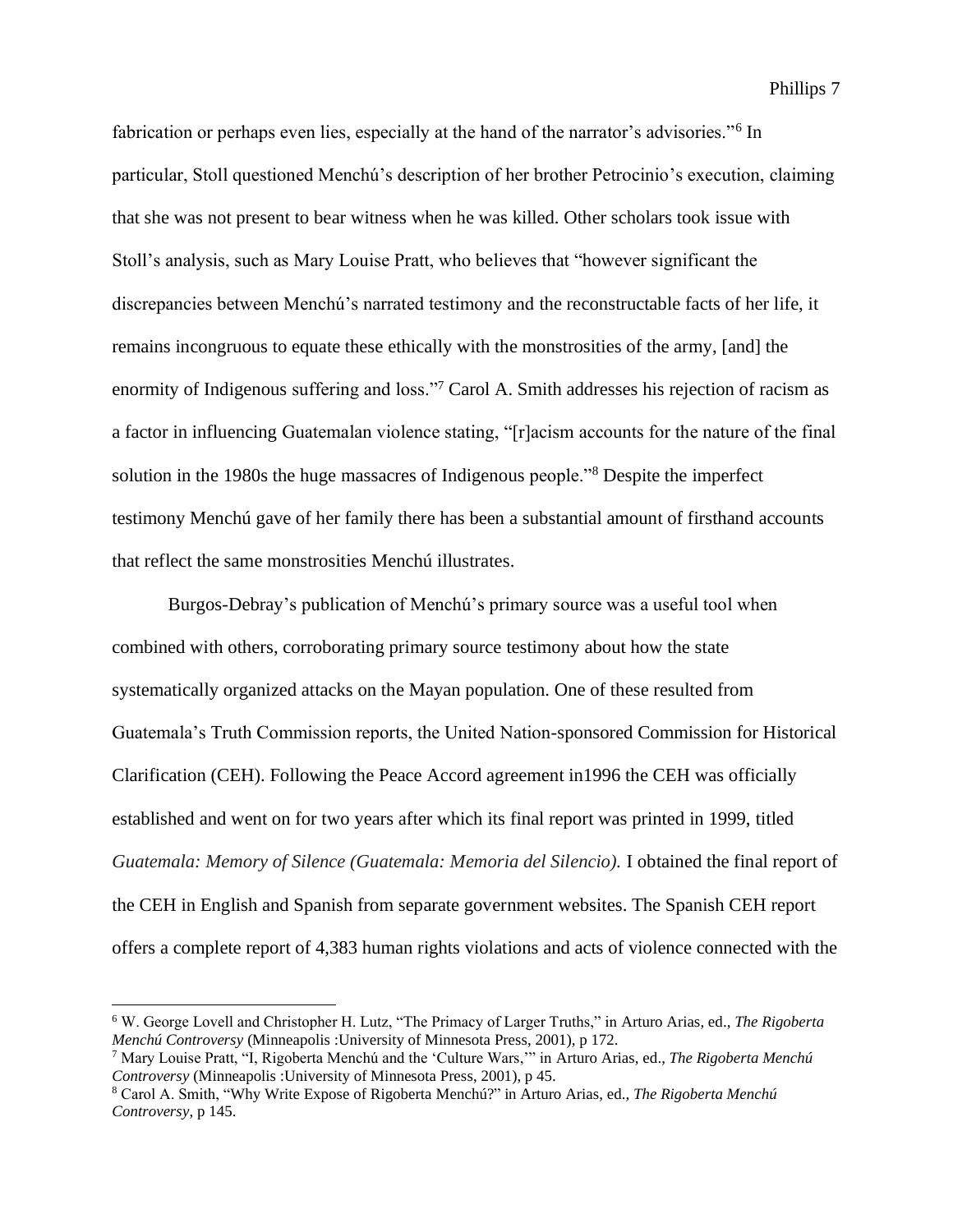armed conflict as opposed to the 82-page English volume, which was limited to the conclusion and recommendations of their findings. I used these documents for firsthand accounts of Indigenous civilians to find information on violence against women, detailed evidence of insurgents and counterinsurgents, the state's role and strategies, and statistical data to support the impact Mayans as a whole encountered, but specifically regarding violence towards women. I was also able to extract pieces of the CEH's findings from two of my secondary sources, which were organized by summarizing scenes and attaching testimonies.<sup>9</sup> The narrowing down of topics within these sources, such as gender, torture and murders, state power and military formation that were then linked with primary documents, allowed me to maneuver more readily through information and grasp the context in which these CEH records support.

The Roman Catholic archdiocese's project for the Recovery of Historical Memory (REMHI) was developed for the purpose of "reconstructing the history of pain and death, understanding the reasons for it, the why and the how."<sup>10</sup> This project was coordinated by Guatemalan Archdiocesan Human Rights Office (ODHAG) under the leadership of Bishop Juan Gerardi Conedera and printed in 1998. It is made up of 5,465 testimonies including 52,427 documented victims of human rights and humanitarian violation, for which the church wanted to seek peace, justice and reconciliation.<sup>11</sup> The testimonies I used gave me the ability to convey the horrific carnage that was encompassed by the civil war. I used the English abridged book

<sup>11</sup> REMHI, *Guatemala: Never Again!,*

<sup>9</sup> A significant amount of CEH documents were found in two of my secondary sources: Greg Grandin, *Who is Rigoberta Menchú?* (New York: Verso, 2011), and Etelle Higonnet, *Quiet Genocide: Guatemala 1981-1983* (London: Transaction,2009).

<sup>&</sup>lt;sup>10</sup> REMHI, Recovery of Historical Memory Project; The official report of the Human Rights Office, Archdiocese of Guatemala, *Guatemala: Never Again!* Maryknoll, (London: Orbis Books, 1999), p xxii.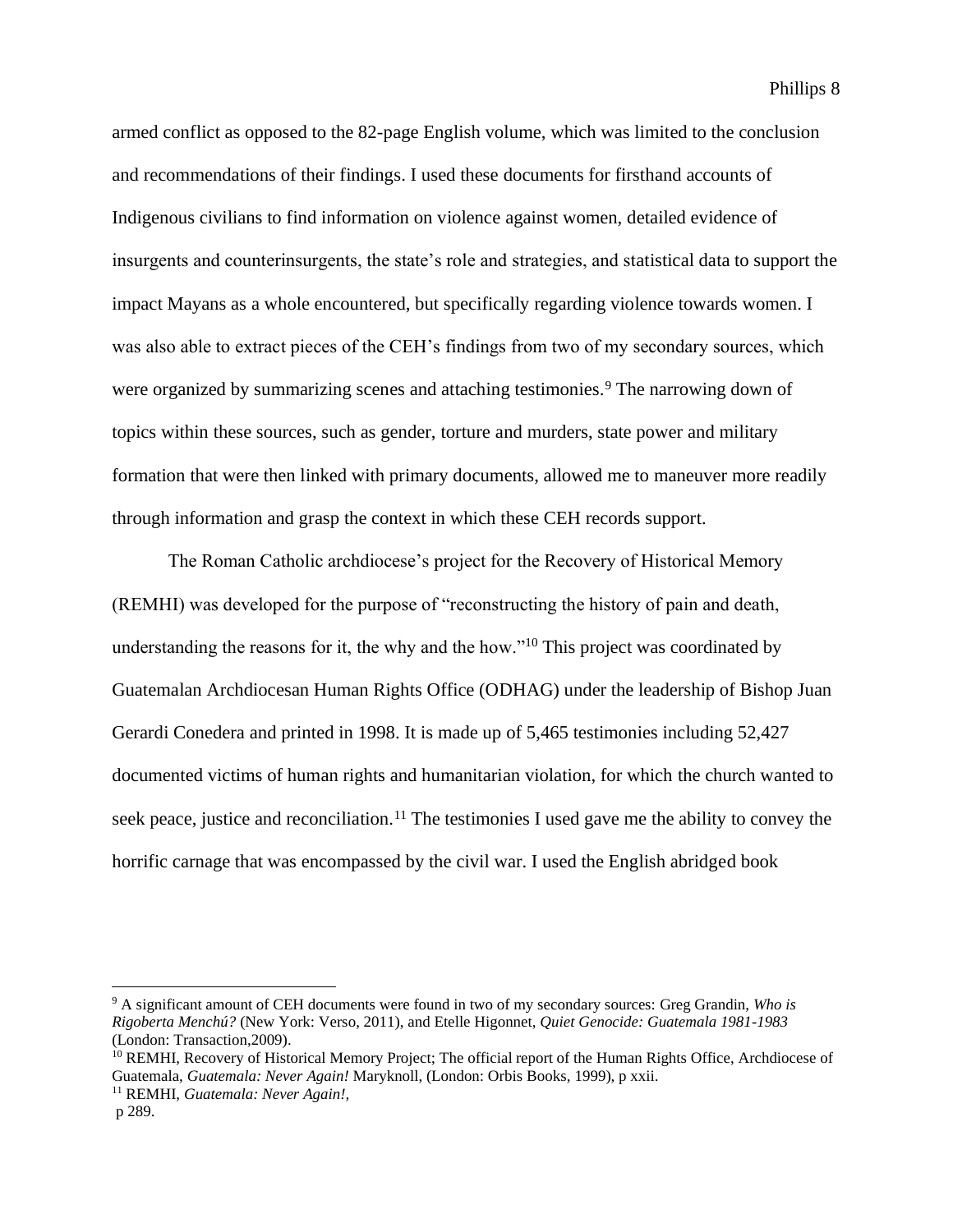*Guatemala: Never Again!,* for information about violence against Indigenous women and children, as well as Indigenous women's resistance and empowerment.<sup>12</sup>

Contrary to my other primary sources, *Memorias Rebeldes Contra el Olvido* is a book composed of collected testimonies of ex-combatant women. It was published by a group of women from the feminist publication *La Cuerda*; *Plataforma Agraria*, a political alliance committed to building a social movement, and the research center *La Asociación para el Avance de las Ciencias Sociales* (AVANCSO).<sup>13</sup> All these women were part of the rebel guerrilla group Army of the Poor (EGP) a group that by 1982 had merged along with three other guerrilla groups to form a united front under Guatemalan National Revolutionary Unity (URNG). These women asked compañeras from AVANCSO and Plataforma Agraria about putting a narrative together concerning Indigenous women's struggle and what the war represented for them. Some interviewers faced a language barrier, as some interviews were given in Spanish and others in their native tongue. I must point out again that these interviews were filtered two to three times over after being funneled through interpreters, interviewers, and editors. Nonetheless, the

<sup>&</sup>lt;sup>12</sup> Further material was found on women, children, and the disintegration of Indigenous family in Rachel Nolan's "*Children for Export": A History of International Adoption from Guatemala,* (New York University: PhD diss*.,*  2018). Nolan's research aided me further in analyzing the state's use of psychological violence on Indigenous mothers as a form of torture in their ploy to remove children from families and place them up for adoption. Nolan exposes the states racist angle for adopting Indigenous children out of Guatemala….

<sup>13</sup> Rosalinda Hernández Alarcón, *Memorias Rebeldes Contra el Olvido* (Guatemala: Cuerda, 2008), p 12. Detailed description of those groups who took part in compiling this book of testimonies of ex-combatants Maya women was in the rear inner fold of this book. *La Cuerda* is a Guatemalan association of diverse women who adhere to feminism, understood as a philosophical and political theory of analysis, a political practice in favor of social transformation and a lifestyle and being that in general seek to eliminate discrimination and raise equality between women and brothers, between ethnicities and diverse social groups. *Plataforma Agraria* is a political, diverse and multisectoral alliance committed to building a social movement that fights for structural agrarian changes and rural development, that is capable of linking specific demands with national agendas, as well as interweaving local dynamics with international ones. maintains a critical stance against government agendas and promotes political initiatives to achieve progress in favor of the excluded majority. *AVANCSO* is private non-profit institution, whose mission is to contribute, through its research institute, to the understanding of the most significant problems of the Guatemalan social process.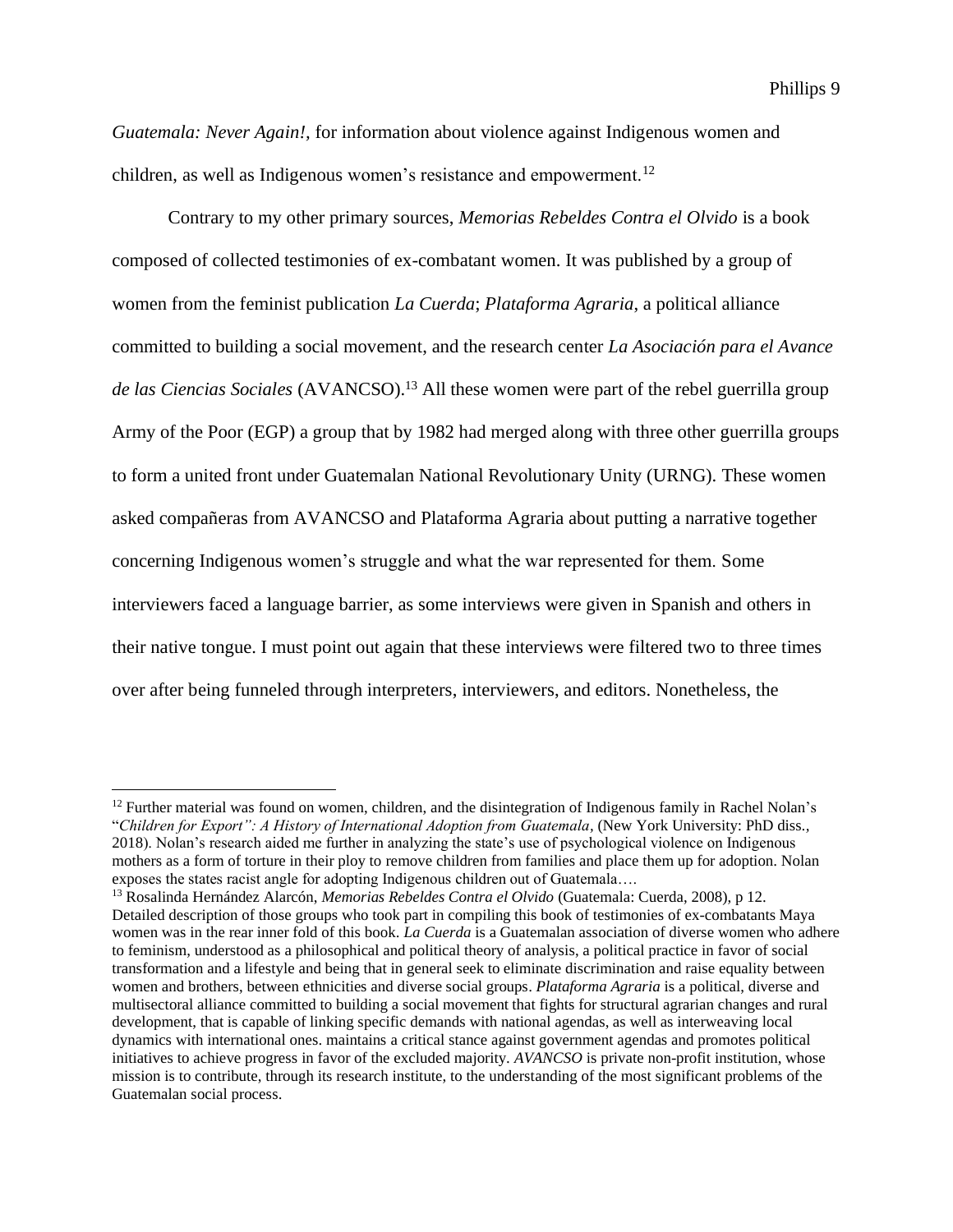testimonies I used supported my questions concerning gender-based violence, guerrilla life for Indigenous women, intersecting roles of men and women, and women's agency.

While these aforementioned sources have gone through a variety of filters, Victor Montejo's *Testimony: Death of a Guatemalan Village* is the one primary source that was composed and published by the person testifying. Montejo was a ladino schoolteacher, and though he sympathized with Mayan people, his perspective of the events that unfolded in the remote village of Tzalala in northwest Huehuetenango was not the voice I most needed for my research. It was, nonetheless, a useful instrument in providing me with detailed accounts of the unjust military executions, unsubstantiated accusations of innocent villagers labeled "internal enemy," brutal public execution, and civil patrol (Patrullas de Autodefensa Civil or PAC Spanish acronym) compliance in the murdering and torturing of their Indigenous counterparts under the orders of the military agents. Montejo's experience of being taken by the military also gave documentation about his experience in the barracks, the state control over him after his release, and different treatment he received for being a ladino from the city.

#### *Secondary Sources*

The secondary sources I used cover a range of periods within Guatemalan history, which allowed me to better understand the baseline of what drove this war into the direction of gender violence, geared towards women and ultimately genocide. While much has been written about the Indigenous history of Guatemala, I selected a few sources from the premier historian of modern Guatemalan history, Greg Grandin. Grandin's *Blood of Guatemala: A History of Race and Nation* focuses on two centuries of Indigenous and ladino relations starting from the mid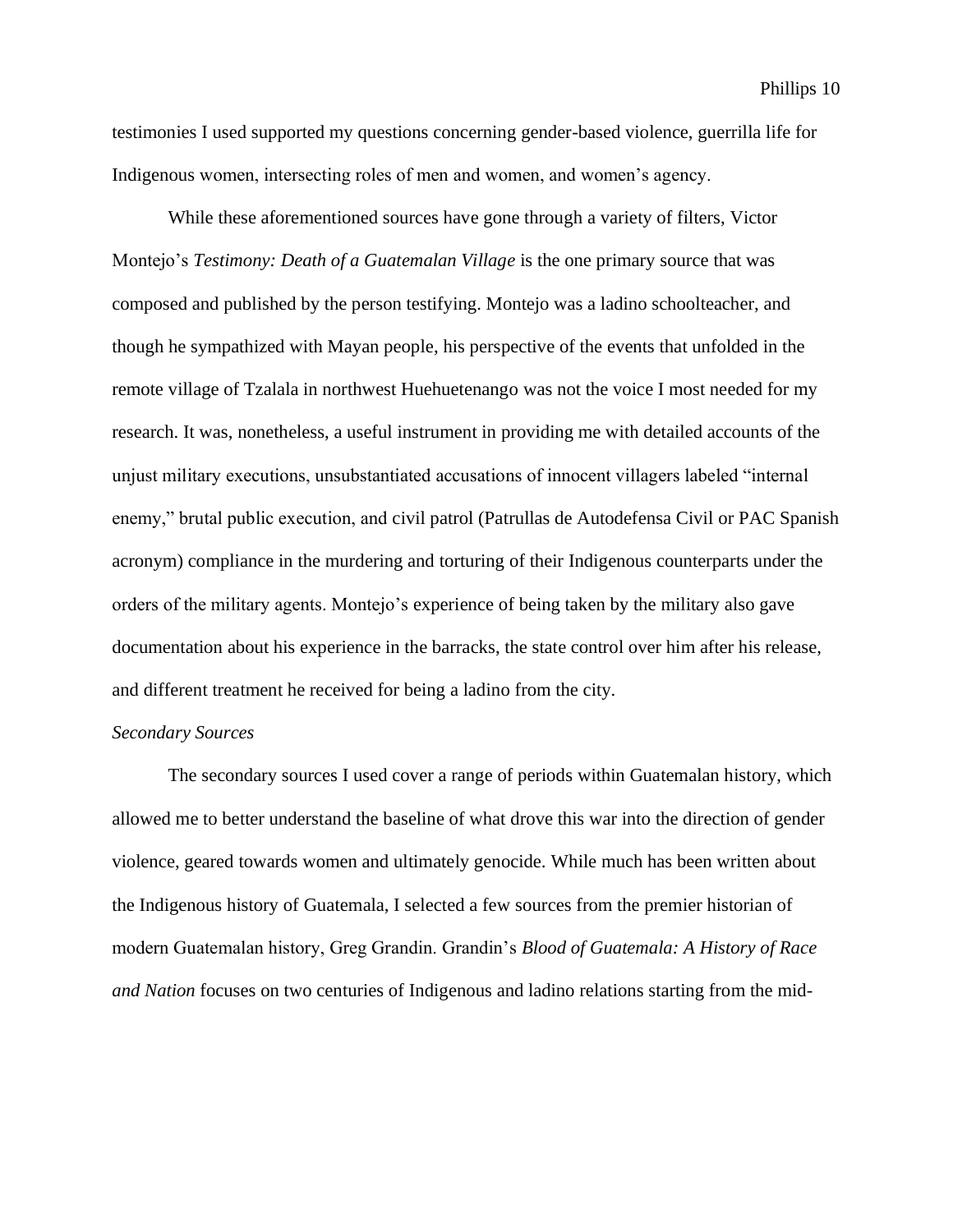eighteenth century to the mid-twentieth century, which concentrates on the Maya-K'iche'<sup>14</sup> of Quetzaltenango, a city in Guatemala's western highlands. Grandin goes through critical points of Guatemala's past that aided me in analyzing the ethnic division, class struggle, as well as the "social and political restructuring that heavily contested the authority of landed elite in 1944 and the fall of president Jacobo Árbenz in 1954." <sup>15</sup> Though Grandin's book was useful in his discussion about gender roles with the K'iche' community as wells as Indigenous women and national identity, it lacked the in-depth analysis of Indigenous women's lives that I needed.

Whereas Grandin lacked Indigenous women, David Carey Jr.'s, *Engendering Mayan History: Kagchikel Women as Agents and Conduits of the Past, 1875-1970, captured the* "marginal histories and hidden forces" of Kaqchikel<sup>16</sup> women.<sup>17</sup> Carey's desire to bring attention to the often omitted contributions of Maya women to national histories from their perspectives, in their own voices was important to my work because it provided a more complete picture of Indigenous life, specifically women's contribution within Mayan communities. The 250 oral histories collected by Carey and his Kaqchikel research assistants displayed women's tendency to defy gender codes, taking on male characteristics and roles spearheaded their mobility within their communities and even into ladino life. This book gave me the history of how Indigenous women contributed to the shaping Guatemala's past.

In her book *The Guatemalan Military Project: A Violence Called Democracy*, Jennifer Schirmer states that an examination of the Guatemalan military "serves as a window onto the

<sup>&</sup>lt;sup>14</sup> Maya-K'iche' people are one of the 22 different Mayan ethnic groups from the Western Highlands of Guatemala. Indigenous groups in Guatemala are not only separated by different Indigenous languages and cultures.

<sup>15</sup> Greg Grandin*, The Blood of Guatemala,* p7.

<sup>&</sup>lt;sup>16</sup> Kagchikel people were Mayans from the midwestern highlands of Guatemala whose native language was the third most common language in Guatemala.

<sup>17</sup> David Carey Jr, *Engendering Mayan History: Kaqchikel Women as Agents and Conduits of the Past, 1875-1970*  (New York: Routledge, 2006), p2.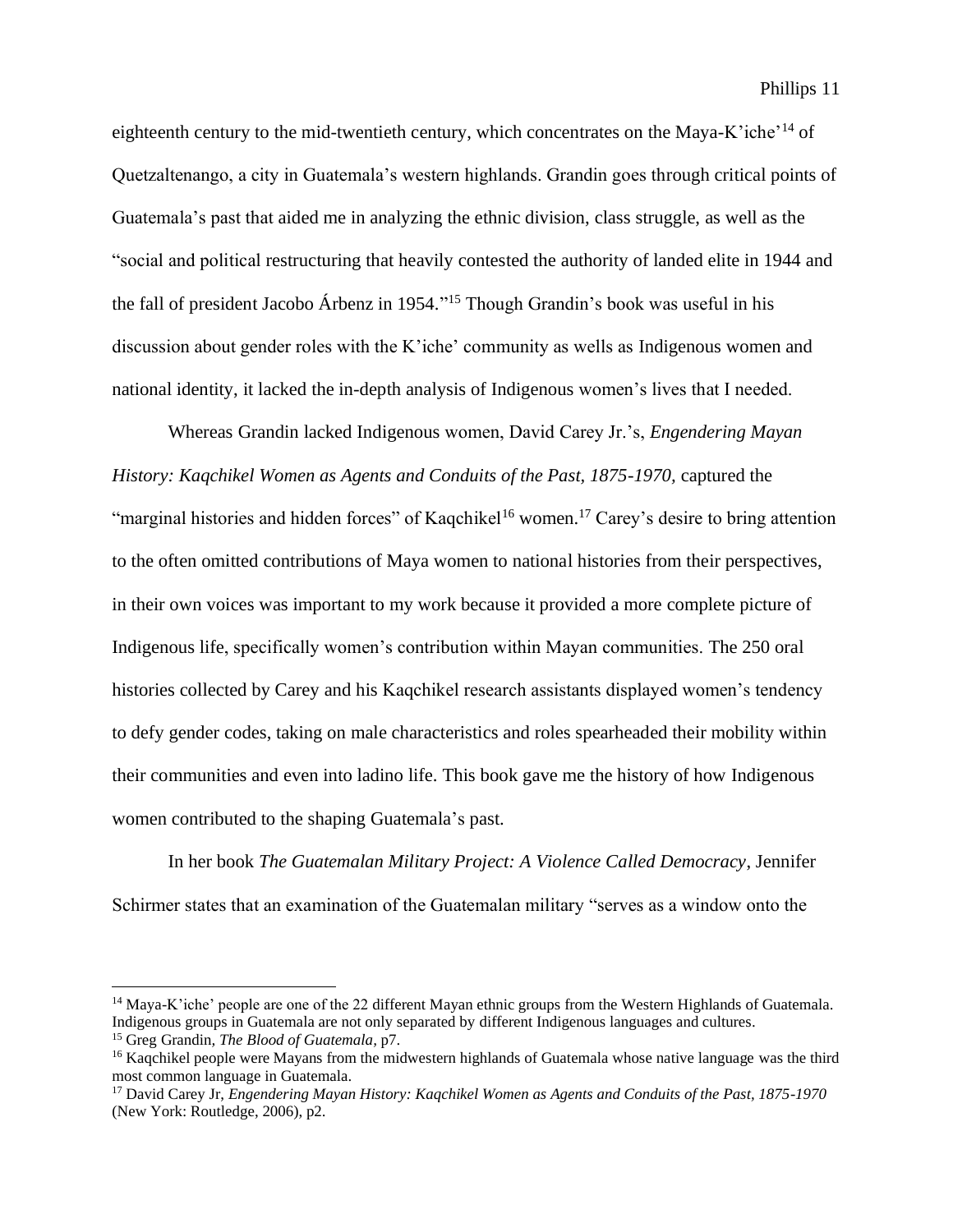Phillips 12

internal workings and thinking of the most powerful, least researched, and least understood institution in Guatemala."<sup>18</sup> Schirmer's research provides the military's perspective of the war, based on the interviews that she conducted with individuals ranging from former heads of state, defense ministers, military officers, congressional deputies, lawyers, and journalists from 1986 to 1996. Schirmer's work gave me the detailed background into the Guatemalan military and its intellectual evolution and strategic transition. This monograph was an important part in my analysis of the state's counterinsurgency tactics from first-hand accounts of the state's most powerful and influential forces starting from the October Revolution of 1944 through the late 1980s.

Betsy Konefal's *For Every Indio Who Falls: A History of Maya Activism In Guatemala, 1960- 1990*, examined Mayan participation in the development of oppositional political activism and offers a look into Maya mass mobilization as well as their role in civil war. She provides an understanding Indigenous identity, the discriminatory social relations between the ladinos and Mayans. Konefal's discussion concerning the Catholic church's role in spearheading pan-Mayan mobilization was key to grasping how impactful the church along with their new teachings of Liberation Theology<sup>19</sup> was in rural Mayan communities and in the war throughout the 1960s-70s.<sup>20</sup> Konefal also discussed the Panzós massacre of 1978, which not only intensified resistance, but raised issues of national identity, which she explored via Indigenous beauty queens.

<sup>18</sup> Jennifer G. Schirmer, *The Guatemalan military project: A Violence Called Democracy* (Philadelphia: Univ of Penn Press, 1998), p 1.

<sup>&</sup>lt;sup>19</sup> Liberation Theology was a new Catholic religious movement, based on the Second Vatican Council (1962-1965) and the Episcopal Conference of Medellín (1968), in which priests and nuns aligned themselves with the poor and oppressed in pursuit of social justice through social action and rural community empowerment.

<sup>20</sup> Betsy Konefal, *For Every Indio Who Falls: A History of Maya Activism in Guatemala 1960-1990* (Albuquerque: Univ of New Mexico Press, 2010), p 34.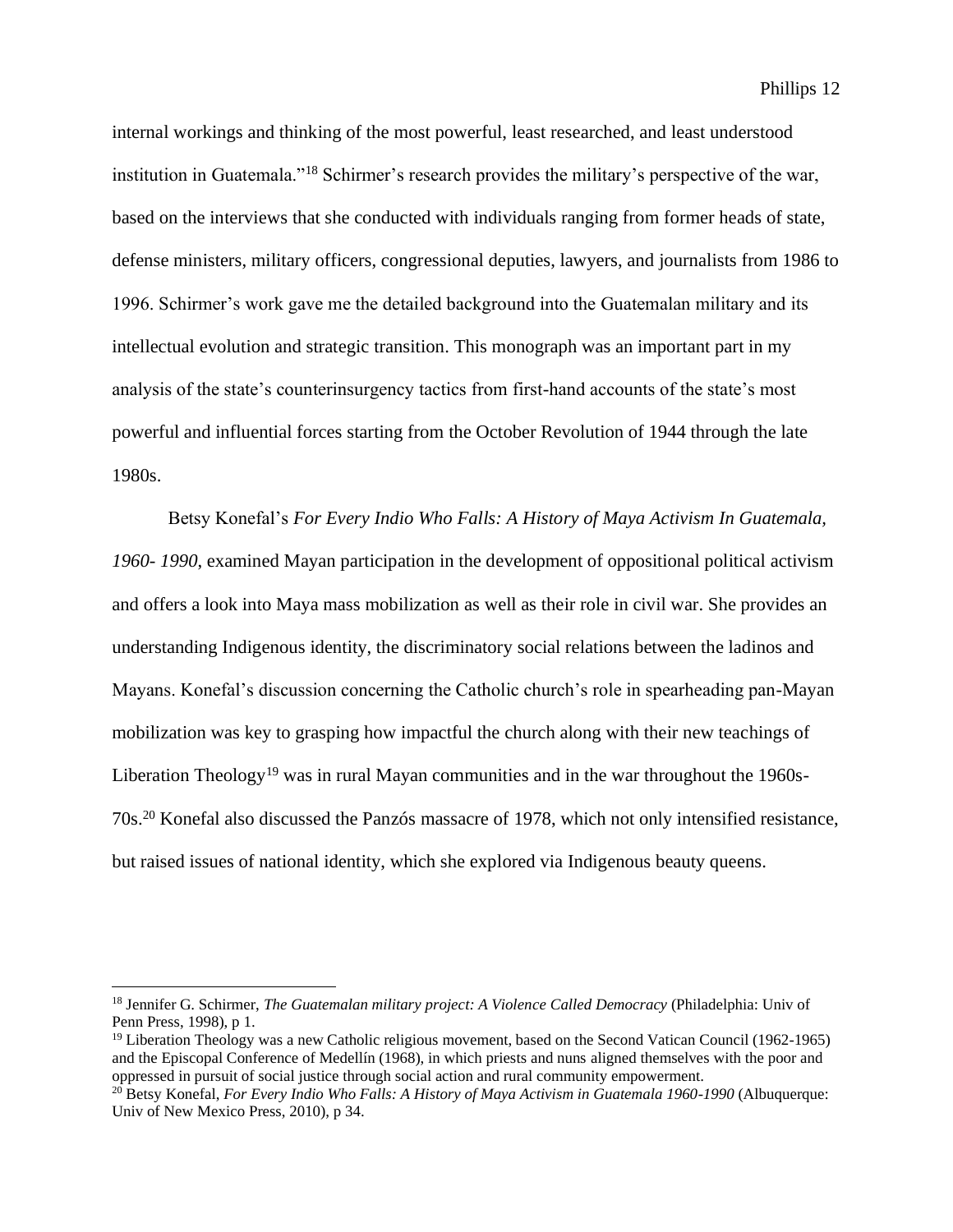Both Cindy Forster's articles "Violent and Violated Women: Justice and Gender in Rural Guatemala, 1936-1956" and "Me di Cuenta de Que Sí Podemos: Mujeres Indígenas y Campesinas en La Revolución Guatemalteca, 1970-2000" expose the violent nature of the state towards Indigenous women while also illustrating how women resisted oppression, patriarchal norms, and empowered themselves through the most traumatic condition. "Violent and Violated Women" gave me an insight into violence that had already been around long before the civil war began in 1960, and how inalienable rights were denied to women, who had no right to physical privacy.<sup>21</sup> The article "Me di Cuenta" provided evidence of Indigenous women's empowerment. Former women combatants shared their experiences and how they transformed pain into power. They no longer adhered to the patriarchal idea of women's submissive position, men and women became one in the struggle against the ladino state.

Some works combined secondary and primary sources. Greg Grandin's *Who is Rigoberta Menchú?* was composed in defense Menchú's testimony in contradiction of "the intellectual apologist of the world's most powerful nation," and directly criticized American anthropologist David Stoll, who saw her as merely "an Indian with an agenda."<sup>22</sup> In addition, this book's second half focused on "Clarifying History" and "Judging Genocide" through a host of document excerpts from Commission for Historical Clarification's (CEH). In all, Grandin's work contributed in understanding and analyzing Stoll's controversy while the CEH documents provided more primary-source evidence with a different voice. *The Guatemala Reader*, contains a wealth of information from scholars that allowed me to fill in any gaps from my other sources. For example, McCreery's essay "Land, Labor, and Community," in combination with Cindy

<sup>21</sup> Cindy Foster, "Violent and Violated Women: Justice and Gender in Rural Guatemala, 1936-195?," *Journal of Women's History* 11, no. 3 (1999), p 75.

<sup>22</sup> Greg Grandin, *Who is Rigoberta Menchú?* (New York: Verso, 2011), p 3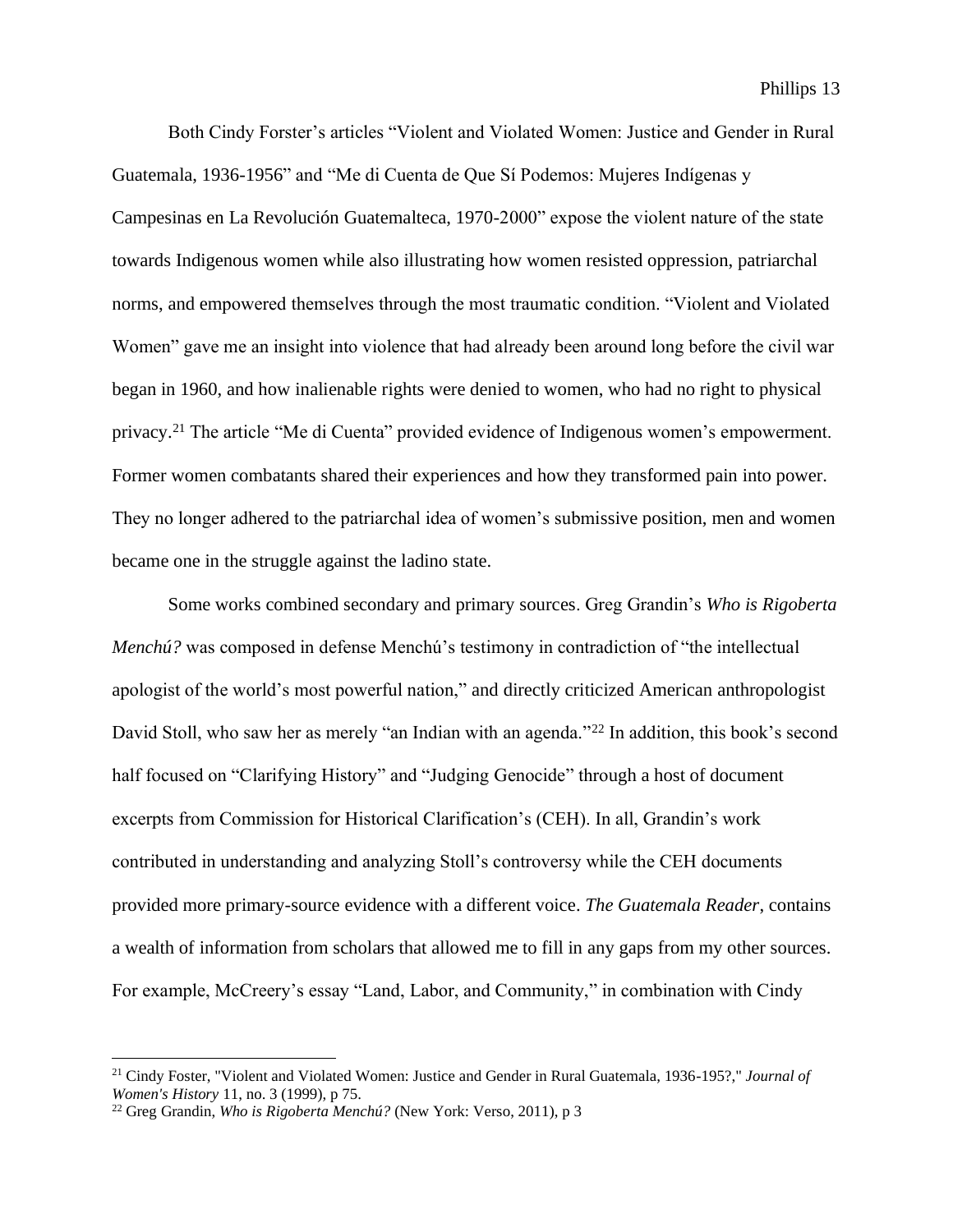Forster's monograph allowed me to explain the history of coffee exports, Indigenous labor, and land reform.

#### **Synopsis of the Civil War, Terror, and Genocide**

**"**Let the history we lived be taught in the schools, so that it is never forgotten, so our children may know it." – A CEH Witness<sup>23</sup>

Historian Betsy Konefal indicates that 80 percent of those who were massacred and disappeared in the armed conflict that began in 1960 were Mayan, and approximately 93 percent of these victims were killed at the hands of the state.<sup>24</sup> A death toll not at all surprising to the Guatemalan government who created the institutional structures [the military] that, according to Jennifer Schirmer, "allowed them to undertake the dual objectives of repression and consolidation, of warmaking and statecrafting, and of strengthening internal repressive capacities…while self-consciously speaking about autonomy from the oligarchy and lack of responsibility for human rights violations."<sup>25</sup> But what created such revulsion for a race that constituted a majority of Guatemala's population? It must be understood that during the Spanish conquest and subsequent colonization, Spanish colonizers fostered an environment of exclusion, antagonism, and conflict towards Indigenous peoples. These conditions and sentiments carried over into its independence. It was the ambition and greed of Guatemala's liberal oligarchs of the mid to late nineteenth century that exacerbated the racist precepts that Spanish conquerors used to rationalize the containment of Mayans.<sup>26</sup> The liberal elite class focused less on political liberty and more on economic progress.<sup>27</sup> The progress manifested through coffee cultivation and

 $^{23}$  This quote was taken from a testimony given to the CEH (author unknown). CEH, p 10.

<sup>24</sup> Betsy Konefal, *For Every Indio Who Falls: A History of Maya Activism in Guatemala 1960-1990* (Albuquerque: Univ of New Mexico Press, 2010), p 13.

<sup>25</sup> Schirmer, *The Guatemalan military project*, p 2.

<sup>26</sup> Grandin, *Who is Rigoberta Menchú*?, p 102.

<sup>27</sup> Cindy Forster, *The Time of Freedom: Campesino Workers in Guatemala's October Revolution* (Pittsburg: University of Pittsburg Press, 2002), p14.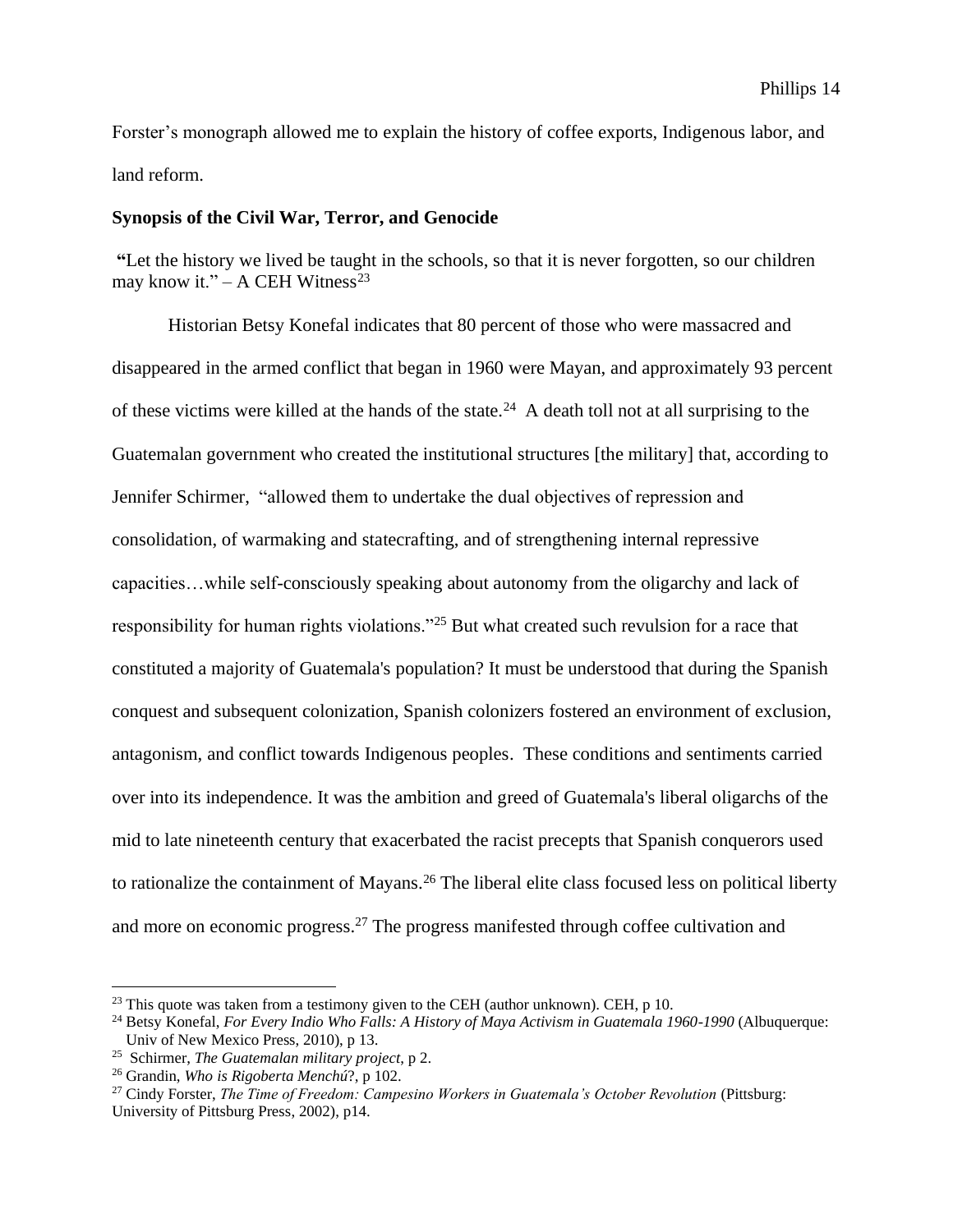export, which objectified an entire race. In essence, coffee was ultimately the catalyst that led to one of the bloodiest civil wars in Latin America that ravaged a people. As Grandin points out "[w]ithout an export crop, Guatemala's pre-coffee economy did not integrate Indians, in however exploitive a fashion, into colonial society."<sup>28</sup> In part, Mayans were given the space to subsist as Mayans. However, as coffee *fincas* began springing up and the demand for exports rose, Liberal elites became increasingly frustrated with Carrera's conservative regime impeding on their economic wealth. Cultivation required intense labor and land to create a "profitable enterprise."<sup>29</sup> Yet, Conservatives were geared toward protecting Mayans. In 1865, the *Gaceta de Guatemala* informed the public that the government's job "was to protect Indians and to improve their spiritual and material situation; they should be 'moralized' with 'kindness' and prudence."<sup>30</sup> By 1871, as historian Cindy Forster explains, alliance between "consummate politician and merchant Miguel Garcia Granados and San Marcos [planter] Justo Rufino Barrios, along with Guatemala city's merchant class, solidified Liberals support to take down the conservative regime. $31$ 

Many historians have noted the important connection between the economics of coffee and the politics of nineteenth-century liberalism. Following the Liberal takeover, Granados, a gradual reformist, took office for a short term before the more rigid Liberal dictator Justo Rufino Barrios seized power in 1873. Cindy Forster notes that under Barrios' reign "coffee became Guatemala's chief export and the state's main source of income."<sup>32</sup> Likewise, David McCreery

<sup>28</sup> Grandin, *Who is Rigoberta Menchú*?, p 127.

<sup>29</sup> David McCreery, *Land, Labor, and Community* in Grandin, Greg, Deborah Levenson-Estrada, and Elizabeth Oglesby, eds., *The Guatemala Reader: History, Culture, Politics* (North Carolina: Duke University Press, 2011), p 118.

<sup>30</sup> David McCreery, *Land, Labor, and Community*, p 118.

<sup>31</sup> Forster, *The Time of Freedom*, p 14.

<sup>32</sup> Forster, *The Time of Freedom,* p 15.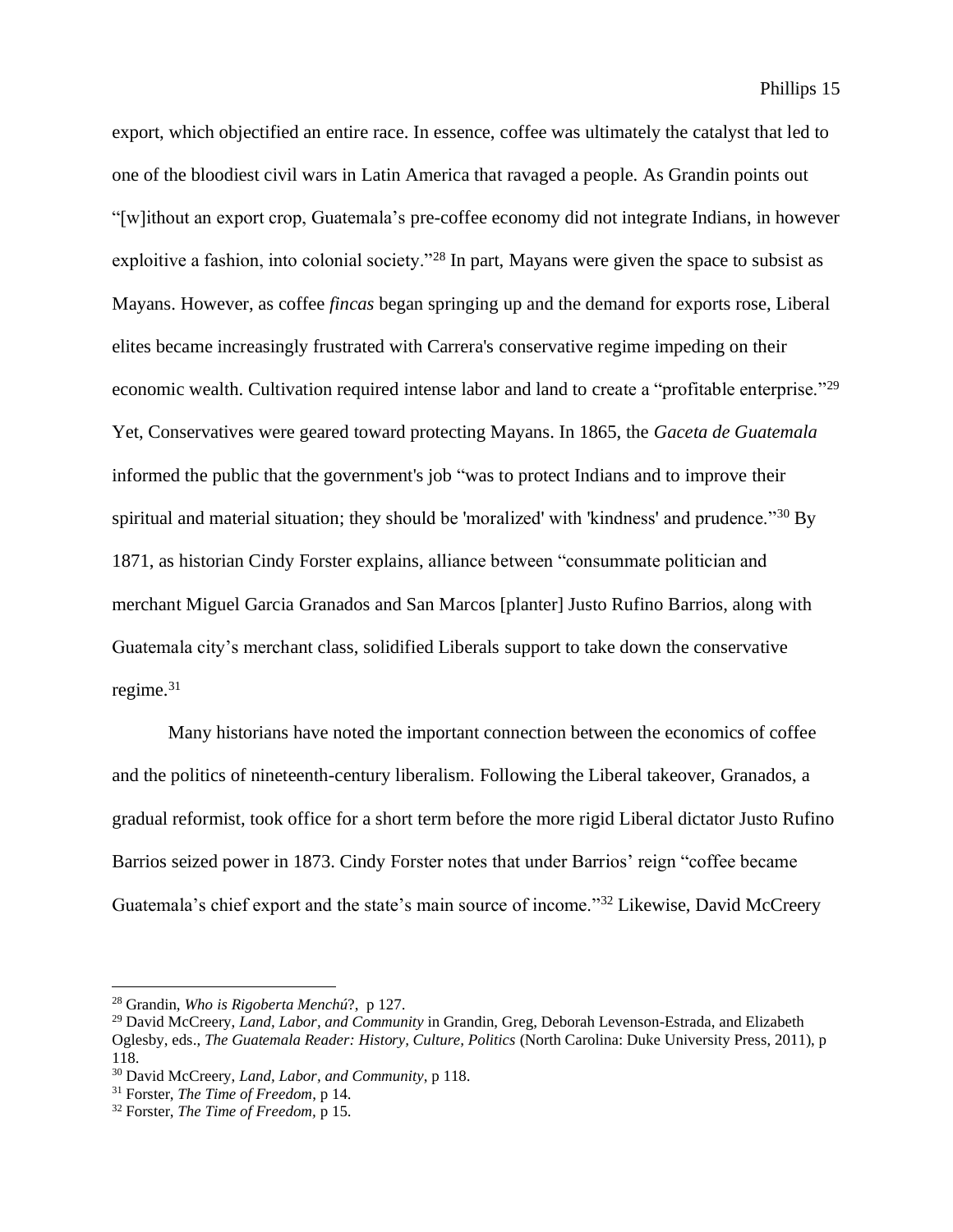noted that the coffee boom led to a series of laws that were directed "at breaking the autonomy of Indigenous communities."<sup>33</sup> *Mandamientos* (forced labor laws) were implemented as plantation owners and wealthy elites believed Mayans "ha[d] to be made to work, and work hard," and the expropriation of land was needed to continue spreading coffee cultivation as the demand for export increased. "Coffee provided," as McCreery states, "the motive and the means for Guatemala state to penetrate the Indigenous community to an unprecedented degree, and it destroyed much of what remained of values shared between the elite and mass population."<sup>34</sup> Mayans were essential in making coffee a success, and thus the prosperity of the elites. McCreery further explains that for Liberal elites, "what Indians thought mattered far less, if it mattered at all, than that they should be readily and cheaply available for work in the coffee groves; the growers wanted their bodies not their minds."<sup>35</sup>

Another labor-intensive business was established 1901 when, under President Manuel Estrada Cabrera's reign (1898 to 1920), Guatemala and the United Fruit Company (UFCO), a US-based business, signed a pact for banana production. Cabrera granted the UFCO substantial concessions, which included 110,355 acres of land and an export tax exemption for 35 years for the construction of the Guatemalan City railway.<sup>36</sup> By 1920, REMHI notes that "the United States provided 70 percent of Guatemalan imports and controlled 80 percent of its exports dubbing the company *El Pulpo<sup>37</sup>* (The Octopus). <sup>38</sup> Tensions intensified between the Indigenous population and the landowners following the end of Barrios's rule and through Cabrera's time in

<sup>33</sup> McCreery, *Land, Labor, and Community,* p 117.

<sup>34</sup> McCreery, *Land, Labor, and Community*, p119.

<sup>35</sup> McCreery, *Land, Labor, and Community*, p 120.

<sup>36</sup> REMHI, Recovery of Historical Memory Project; The official report of the Human Rights Office, Archdiocese of Guatemala, Guatemala: Never Again! Maryknoll, (London: Orbis Books, 1999), p 182.

<sup>&</sup>lt;sup>37</sup> El Pulpo (The Octopus) was a nickname given because by the late 1920s UFCO had its tentacle in nearly every economic and political development causing major unrest due to the harsh exploitation of Indigenous and poor as well as those who suffered expropriation of land for their benefit.

<sup>38</sup> REMHI, *Guatemala: Never Again!* p 182.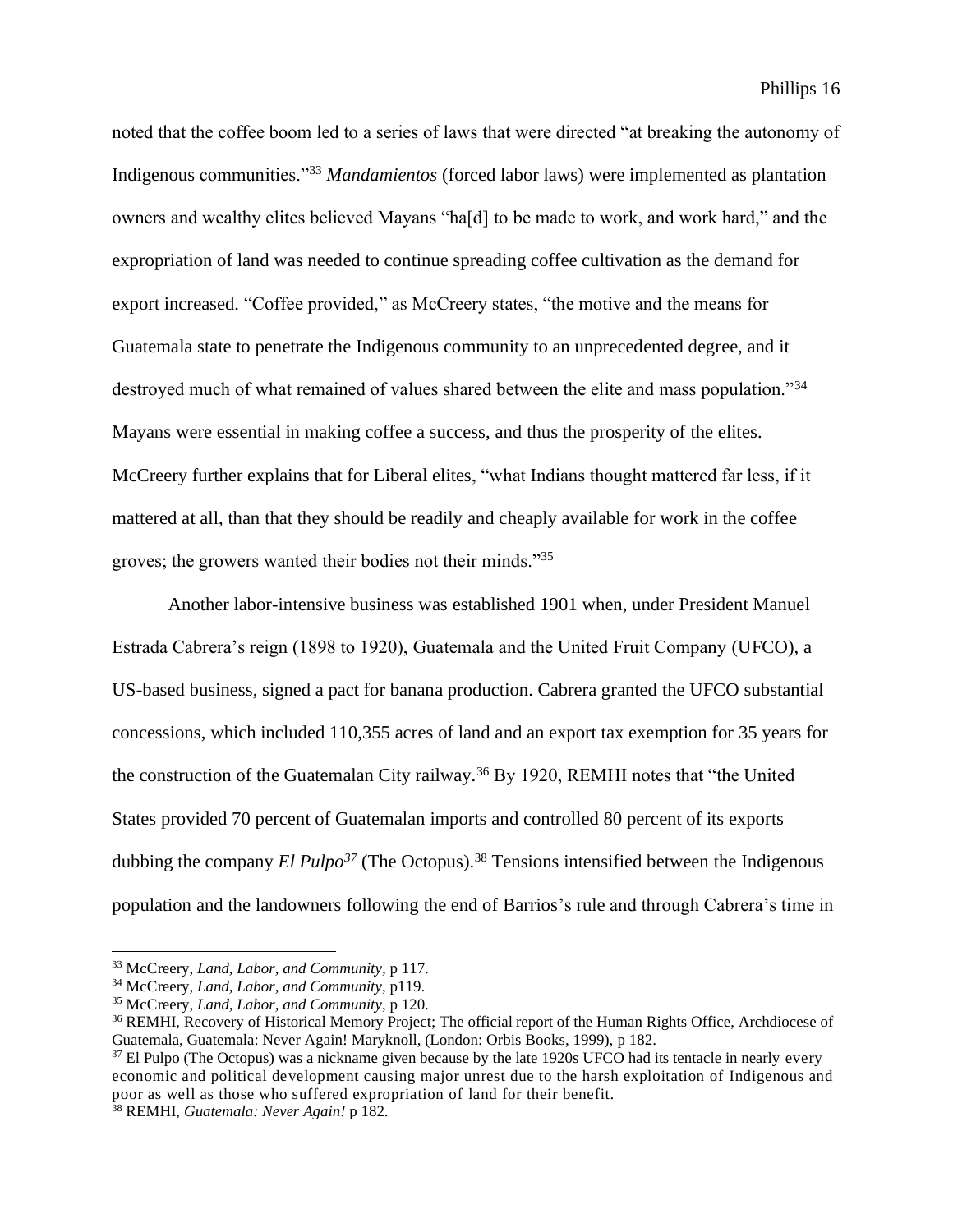office. Historians have thus concluded that Cabrera's aim was parallel to Barrios's pursuit in wealth inequality.<sup>39</sup>

Rule under Dictator Jorge Ubico Castañeda (1931 to 1944) did not alleviate the pressure Mayans endured. Like Barrios and Cabrera, Ubicio led an autocratic administration. Although he did away with debt peonage, he imposed vagrancy laws. In 1934, new vagrancy laws forced men to work for 100 to 150 days out of the year based on their land holdings.<sup>40</sup> Cards were issued for all men to carry on their persons to prove that they had completed their assigned duties. Men had to work on state projects, such as constructing roads without machinery, with no pay or provisions.<sup>41</sup> Women were not recruited by the state, yet the state was dependent on them. Amid having to shift their roles as wives and mothers to be the sole providers for their families while their husbands were away, Indigenous women were now responsible for making tortillas and tamales for the workers without pay. As David Carey points out, the most marginalized group was to "provide the very sustenance that energized the workforce, female food production fueled Guatemala's infrastructure development."<sup>42</sup> Resistance of Indigenous women becomes more evident during this period. This order was an unspoken recognition of what an indispensable role women played in the success of public work projects.<sup>43</sup> Even as they held the status of the most relegated groups (Maya women), by challenging the state's order they agitated the state in such a way that it was obliged to acknowledge them, if not value their compulsory labor. <sup>44</sup>

<sup>39</sup> Forster, *The Time of Freedom*, p 15.

<sup>40</sup> David Carey Jr, *Engendering Mayan History: Kaqchikel Women as Agents and Conduits of the Past, 1875-1970*  (New York: Routledge, 2006), p 65.

<sup>41</sup> Carey Jr, *Engendering Mayan History*, p 91.

<sup>42</sup> Carey Jr, *Engendering Mayan History,* p119.

<sup>43</sup> Carey Jr, *Engendering Mayan History,* p 120.

<sup>44</sup> Carey Jr, *Engendering Mayan History,* p 120.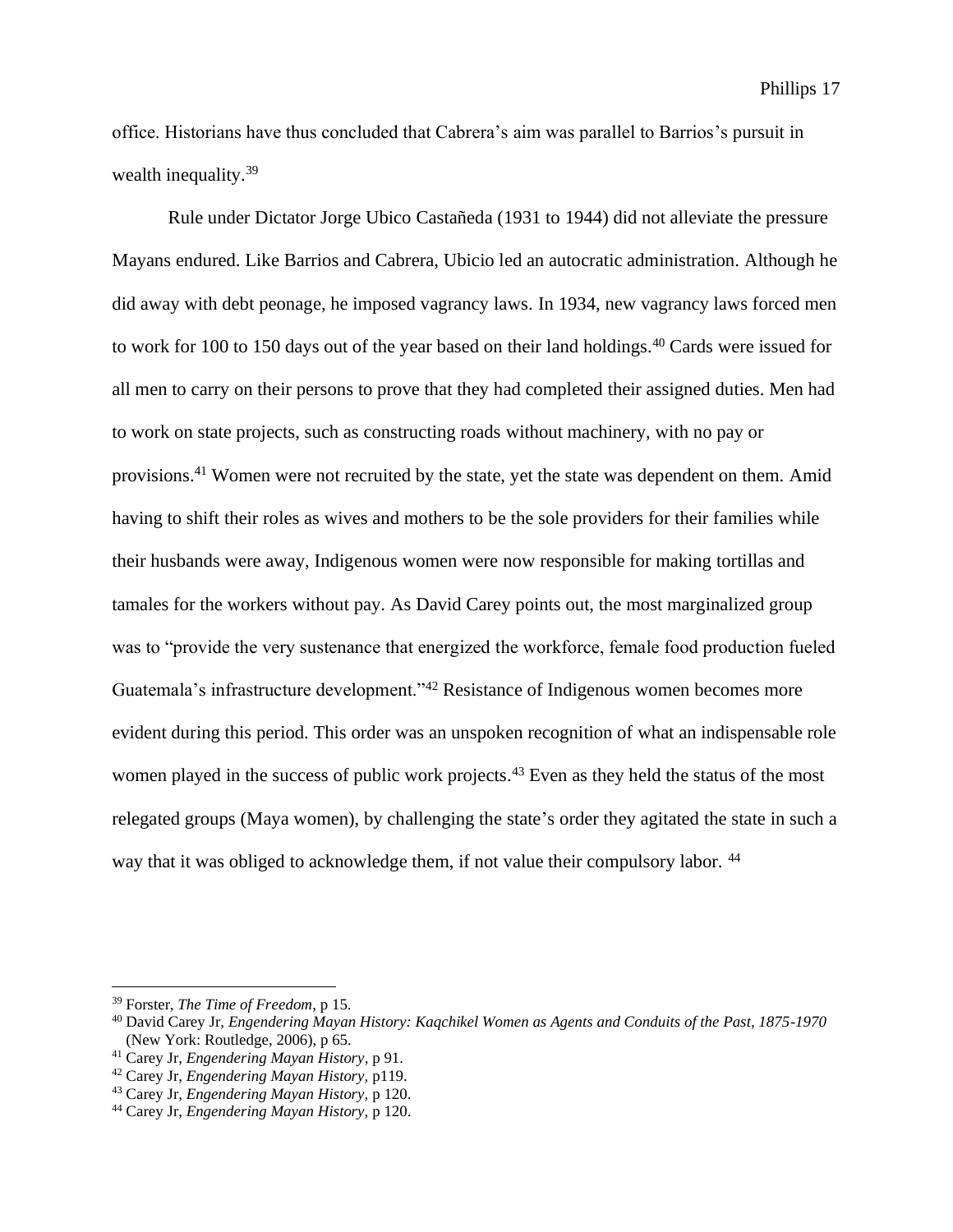The October Revolution of 1944, a pro-democracy movement of teachers, students, military reformers, and emerging middle classes, brought down the 13-year dictatorship of Jorge Ubico and his brief successor, Fredrico Ponce.<sup>45</sup> Throughout this revolutionary period, also known as the Ten Years of Spring, democratically elected presidents Juan José Arévalo (1944- 1951) and Jacobo Árbenz (1951-1954) provided a sense of freedom and hope for the Indigenous and poor ladino population through a series of reforms.<sup>46</sup> This period saw an increase in the number of organizations for workers and entrepreneurs, increased salaries, and well-paid leadership positions throughout the state. According to anthropologist Jennifer Schirmer, it was also during this period that the consolidation of political and military powers first began, impeding on any legislature that encroached in any way on the army's political territory.<sup>47</sup> Schirmer also points out that the Constitution 1945 transformed the Guatemalan army into a powerhouse organization allowing them to install a *Consejo Superior de Defensa Nacional*  (Superior Council of National Defense) which lawfully divided the army and government in turn consenting to the army's sovereignty in both its command and mission.<sup>48</sup> As quoted in Schirmer, the Council was a "consulting organization charged with resolving issues related to the functioning of the army and [that would] act as the Superior Tribunal of the army … to judge and know matters convocated by the President, Defense Minister or Chief of the Armed Forces."<sup>49</sup> In addition, the Constitution noted that dealings pertaining to the "functioning of the army" also meant protecting " the rights and freedom of the nation," "guaranteeing democracy," and protecting " laws and social and political institutions of the country."<sup>50</sup> Schirmer identifies these

<sup>45</sup> Grandin, *The Blood of Guatemala: A History of Race and Nation* (London: Duke, 2000), p 199.

<sup>46</sup> Grandin, *The Blood of Guatemala*, p 199.

<sup>47</sup> Schirmer, *The Guatemalan military project*, p 10.

<sup>48</sup> Schirmer, *The Guatemalan military project*, p 10.

<sup>49</sup> Schirmer, *The Guatemalan military project*, p10-11.

<sup>50</sup> Schirmer, *The Guatemalan military project*, p 13.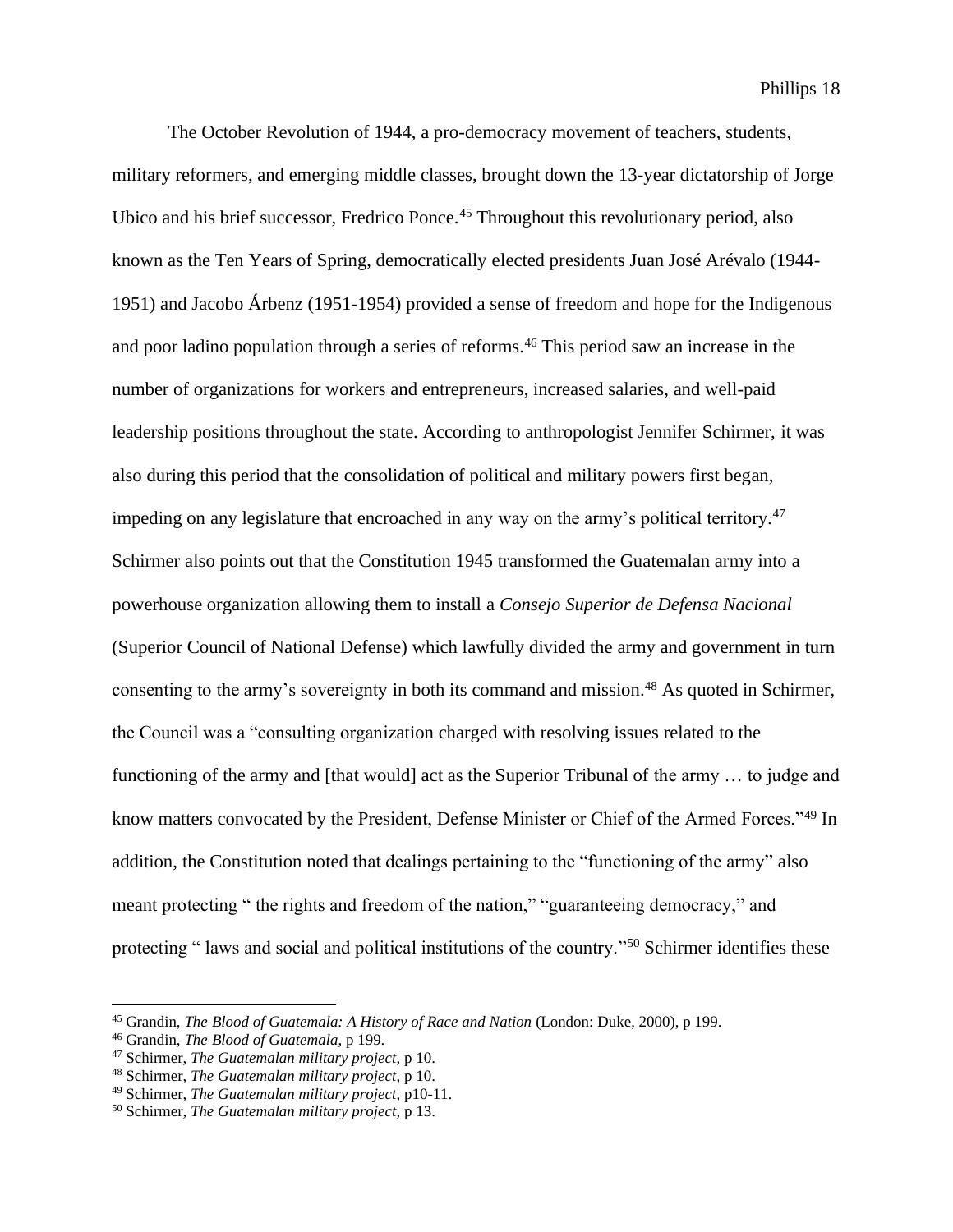provisions as "abstract" and "nonelaborated," "allow[ing] arbitrary and even contradictory application."<sup>51</sup>

However, the reform that created the most change and would consequently end this period of transformation was the enactment of Árbenz's Decree 900. Decree 900 was an agrarian reform law intended to expropriate and redistribute uncultivated land from the largest landholders while also eliminating forced labor. By 1944 the UFCO was the largest landowner in Guatemala, with over 180,000 acres of land. Hence, these new agrarian reforms placed US businessmen at a great disadvantage, as they not only depended heavily on the cheap labor, but under Arbenz they now were subject to losing large plots of land. For Guatemalan elites, rising conflict threatened established economic, social, and political interests. As Cindy Forster mentions, "Challenging the 'Octopus' set off a chain reaction among North Americans whose connections led to the highest halls of power in Washington D.C."<sup>52</sup> Amidst the Cold War's heightened anticommunist sentiment, the United States made preserving hemispheric stability a high priority. United States government officials viewed these reforms "as Soviet-inspired" that needed to be eradicated, however the protection of their investments in the UFCO also played a factor in aiding Guatemala's elites to remove the "internal enemy."<sup>53</sup>

The revolutionary period came to an end, reversing the agrarian reforms and leaving the poor "with only a memory of earlier gains."<sup>54</sup> Political agitation, propaganda, and rumors were tactics used to destabilize and demoralize Arbenz supporters and create discord within his military, a form of "psychological warfare" taught by the US Central Intelligence Agency

<sup>51</sup> Schirmer, *The Guatemalan military project*, p 13.

<sup>52</sup> Forster, *The Time of Freedom*, p 218.

<sup>53</sup> Grandin, *Who is Rigoberta Menchú?*, p 109.

<sup>54</sup> Schirmer, *The Guatemalan military project,* p 14.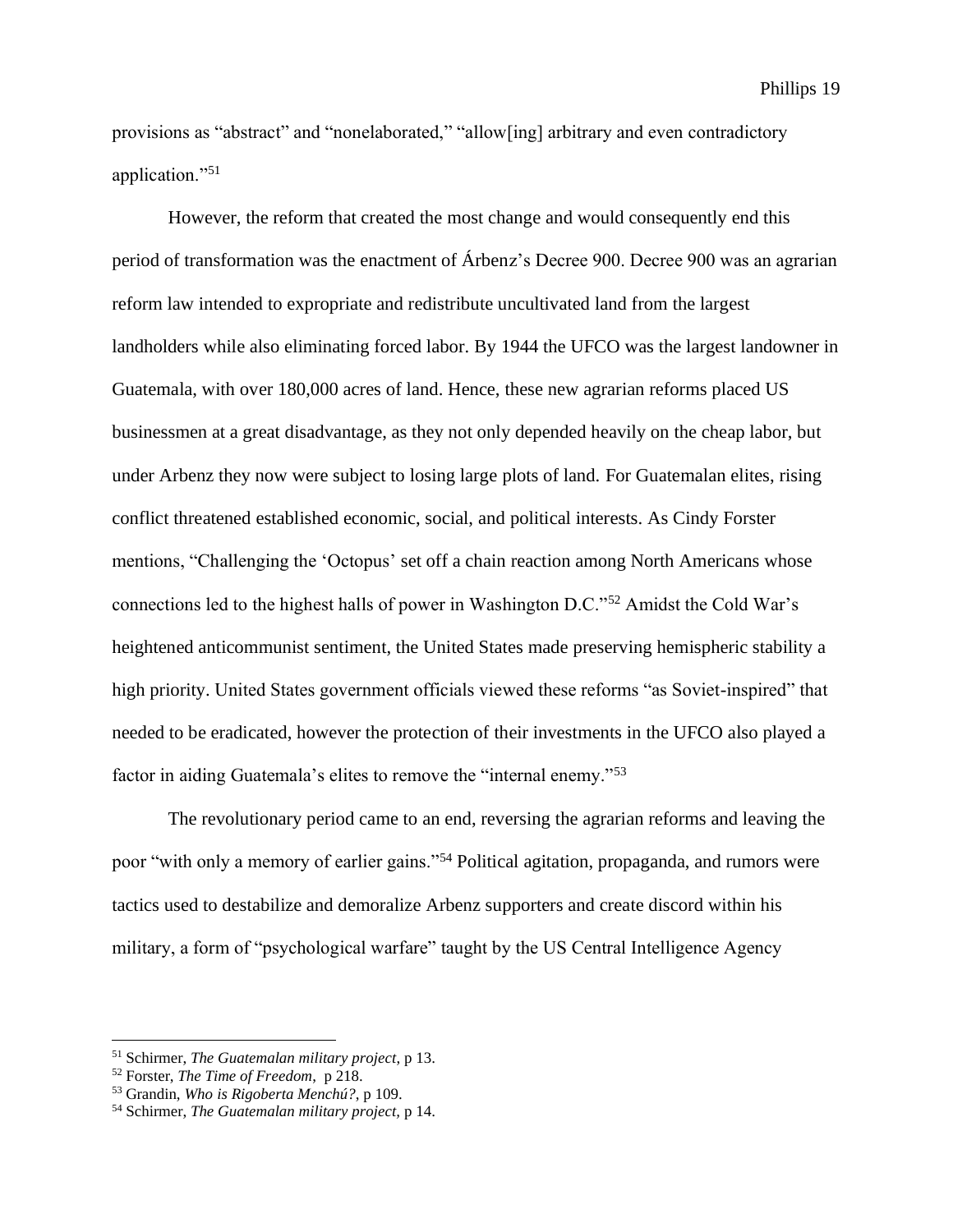(CIA).<sup>55</sup> Arbenz was forced into exile causing his cadets and young officers to unsuccessfully attack *liberacionistas.* Árbenz's army agreed to surrender in order to avoid punishment. The state's "formal 'countersubversion' bodies" conducted post-Árbenz purges that resulted in the detention of 9,000 people and forced into exile another 10,000, while countless civilians were arrested, tortured, and killed.<sup>56</sup> Radio stations were used to broadcast warnings commonly containing anticommunist rhetoric. This form of intimidation was used to keep any opposition at bay. Following the Arbenz coup, Greg Grandin points out, the United States "promised that it would turn Guatemala into a 'showcase for democracy.' Instead, it created a laboratory of repression."<sup>57</sup> The atmosphere in Guatemala no longer resembled that of other nations during this period, such as Mexico,<sup>58</sup> who continued to act on the economic and political requests of their citizens, in turn creating a strong national allegiance, Guatemala relinquished nothing.<sup>59</sup> By the 1960s the motto of the military was "If you're not part of the solution, you're part of the problem," there were no more negotiations between the state and dissatisfied Mayans.<sup>60</sup> Historian Kirsten Weld notes that a new special unit within the national police titled Special Investigation Bureau, created by US advisors in 1960, was to be given the authority to "apprehend anyone suspected of 'crimes threatening constitutional government,' in addition a central records bureau would collect, file, and examine fingerprints, arrest records, photographs,

<sup>56</sup> The formal countersubversion organizations that were a part of the post-Arbenz purge were "the Civil Police, the Secret Police, the Treasury Police, the Government Investigative Police, the Investigative Squad of the Civil Police, the Presidential Police, a Unit Called ' Coronado Liras's Investigative Group,' the Immigration Investigative Service, the Army G-2, and the National Committee for Defense against Communism." Kirsten Weld*, Paper Cadavers: The Archives of Dictatorship in Guatemala, (Durham: Duke, 2014) p 96.* 

<sup>55</sup> Nick Cullather, "Operation PBSUCCESS" in Greg Grandin, Deborah Levenson-Estrada, and Elizabeth Oglesby, *The Guatemala Reader: History, Culture, Politics* (Durham: Duke University Press, 2011) p 230-231.

<sup>57</sup> Grandin, *Who is Rigoberta Menchú*? p 4.

<sup>&</sup>lt;sup>58</sup> Though Mexico and Guatemala had similar goals in their fight against landed class Mexican elites eventually gave in to the reforms they had promised. Greg Grandin, *The Blood of Guatemala*, p 202.

<sup>59</sup> Grandin, *The Blood of Guatemala*, p 219.

<sup>60</sup> Schirmer, *The Guatemalan military project*, p 113.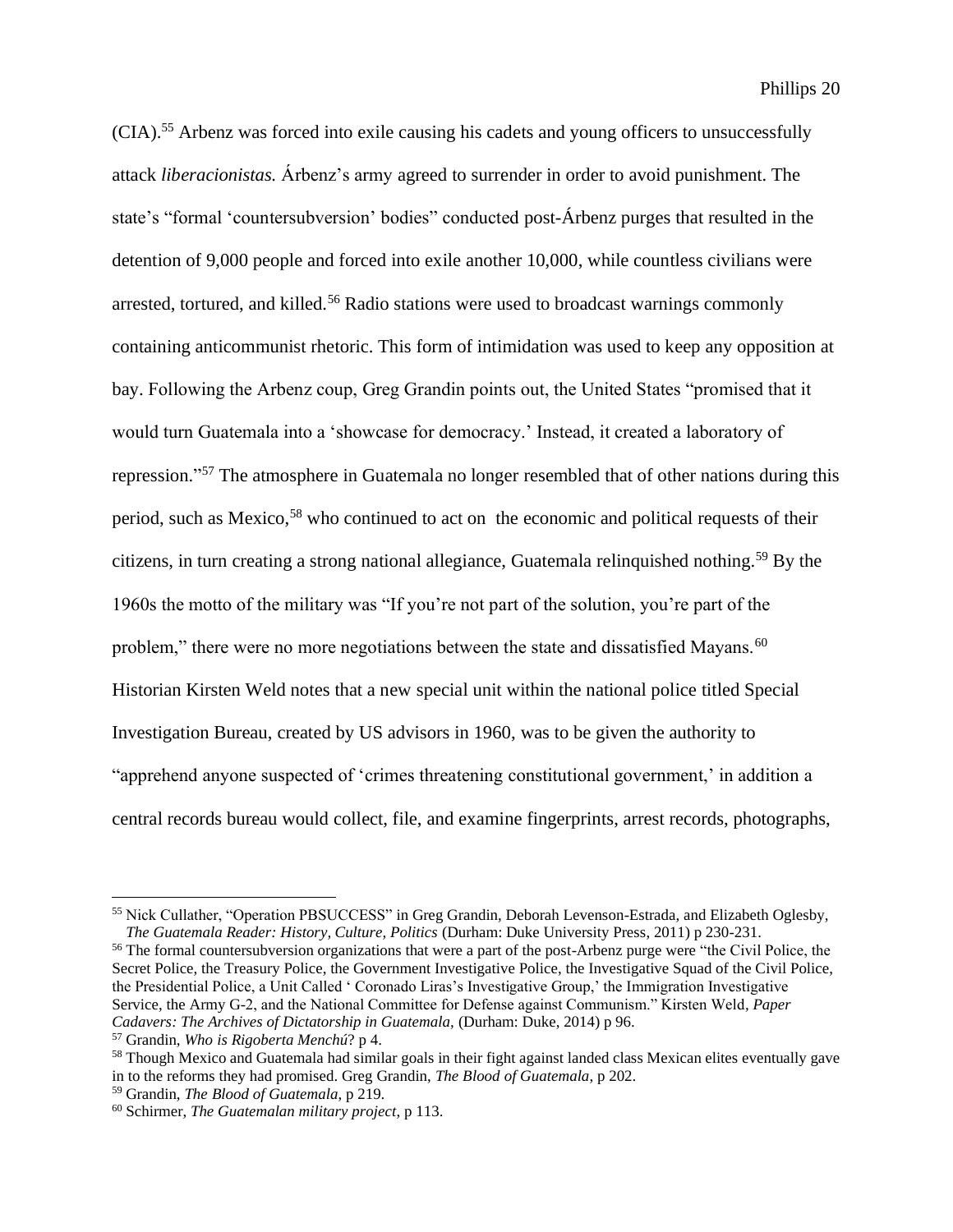personnel description etc. that help track those accused of criminal activity."<sup>61</sup> Though, Weld states, "what sounded like routine policing—keeping track of lawbreakers—took a sinister cast when designed primarily to apply to those with 'political interest contrary to the interests of the country," which was returning Guatemala's status-quo.<sup>62</sup> The existing state of affairs put Guatemala in a position of uncertainty as the wealthy elites depended on obedience of the other classes (Mayans, poor/middle class ladinos, students, and clergy) in order to maintain the country's political and economic stability, thus any contrasting view to that of the states was to be crushed. In 1967, when these Special Investigation Bureau fused a Master File Registry was devised for the purpose of providing a more detailed category of searches such as "Communist Agitators," "Subversives," "University Campus," "Demonstration," and "Cadavers," a urban counterinsurgency approach <sup>63</sup> Once Carlos Castillo Armas took office the shift of powers was drastically felt throughout the rural communities as, yet again, Mayans and ladino poor were placed back at the bottom of society as oppression intensified. This turn of events, however, was what provoked Mayans to begin organizing and resisting the oppressive state's methods of control. In turn, the US government increasingly provided the Guatemalan state with military aid and training to withstand any enemy of the state, simply labelled as "subversives." <sup>64</sup> The Escuela Politécnica was once again taken under the wing of US officers, as it was during Ubicio's rule, training Guatemalan officers in counterinsurgency tactics.<sup>65</sup>

The 13 November revolt of 1960 marked the beginning of the guerrilla-state struggle in Guatemala. This was an uprising of more than 30 percent of army units that was comprised of

<sup>61</sup> Kirsten Weld, *Paper Cadavers: The Archives of Dictatorship in Guatemala* (Durham: Duke, 2014) p 98-99.

<sup>62</sup> Weld, *Paper Cadavers,* p 99.

<sup>63</sup> Weld, *Paper Cadavers,* p 99.

<sup>64</sup> Schirmer, *The Guatemalan military project,* p *15.*

<sup>65</sup> Schirmer, *The Guatemalan military project*, p 14.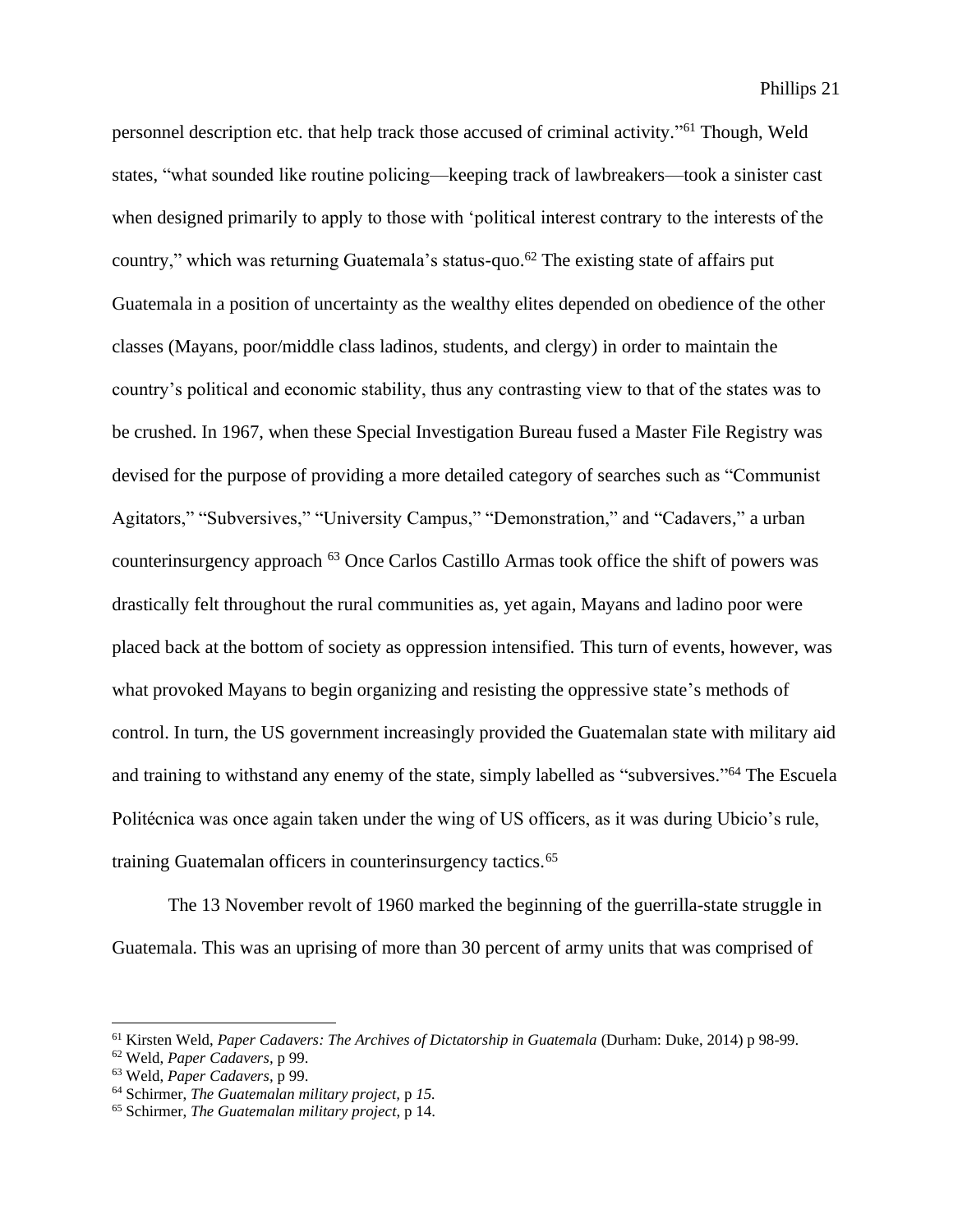120 left-leaning junior officers attempting to stage a takeover in the fight for constitutional equality for all and against the meddling of US imperialist (*los gringos imperialistas*).<sup>66</sup> As the army openly made a way for Miguel Ydígoras Fuentes to take office in 1958, internal strife among the officers escalated. Though, according to the CEH, divergent interests were expressed within the Army since 1954. REMHI describes, the Company of Children of Jesus was among one of the largest groups of military men who debated political and economic conditions in Guatemala.<sup>67</sup> A clandestine group whose officers opposed Ydígoras decision to permit the CIA's covert commissioning of Guatemalan officers to train the "*antifidelista* Brigade 2506 on Guatemala soil…for the ill-fated Bay of Pigs."<sup>68</sup>

The government successfully suppressed the planned coup to take down Ydígoras one week after rebel forces assembled at Puerto Barrios military base. As a result, 21 percent of all rebel officers were court marshalled; however, many officers escaped. <sup>69</sup> Lieutenants Luis Agosto Turcios Lima and Marco Antonio Yon Sosa, who had recently completed counterinsurgency training, escaped and in turn formed the guerrilla movements were.<sup>70</sup> It would be Yon Sosa in August of 1961 who would declare the MR-13<sup>71</sup> guerrilla movement. Soon after the joining of Fuerzas Armandas Rebeldes (FAR), the Guatemalan Labor (communist) Party of the military wing (PGT), and students from the Frente Revolucionarios 12 de abril with MR-13 became the first insurgents who were taken in by poor ladinos who formed ties with Kechi Indians.<sup>72</sup> As mass mobilization gained strength throughout the 1960s and 1970s, the new

<sup>66</sup> CEH, *Guatemala: Memoria del Silencio*, vol I*,* p122., Schirmer, *The Guatemalan military project,* p 15.

<sup>67</sup> REMHI, *Guatemala: Never Again!,* p 190.

<sup>68</sup> Schirmer, *The Guatemalan military project*, p 15.

<sup>69</sup> Schirmer, *The Guatemalan military project*, p 15.

<sup>70</sup> Schirmer, *The Guatemalan military project*, p 15.

<sup>71</sup> MR-13 stands for Movimiento Revolucionario 13 de noviembre

<sup>72</sup> Schirmer, *The Guatemalan military project*, p 16.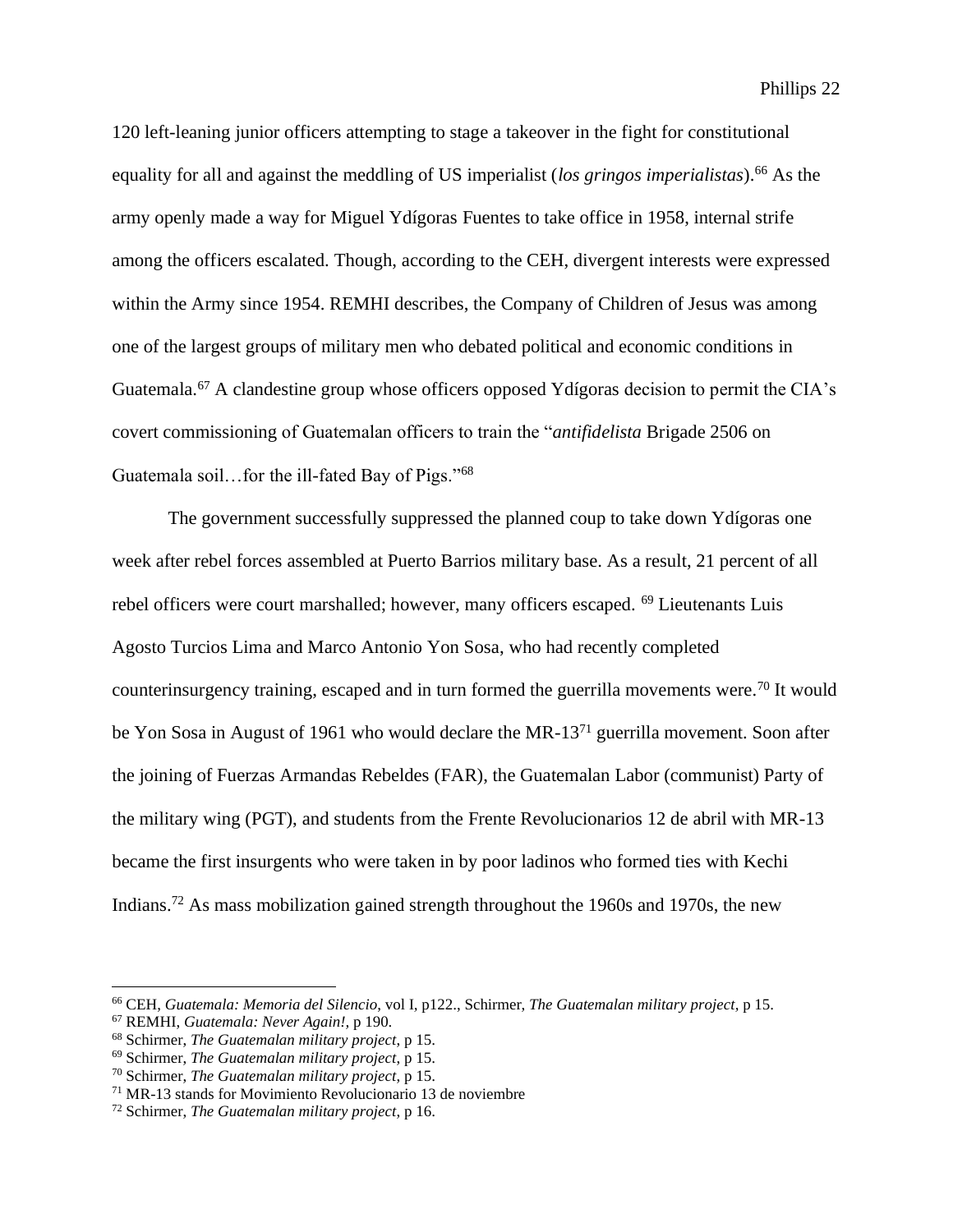militarized state needed to introduce the United States' "new repressive technologies to nationalize violence," as they lacked the skills and strength to withstand resistance.<sup>73</sup> The state, largely dominated by the Guatemalan army, became increasingly violent toward "reformist politicians, the radicalized Catholic Church, Indigenous activist, and a revived labor and present movement [that] swelled the ranks of [the] left-wing insurgency that, by the end of the decade, was operating in eighteen of Guatemala's twenty-two departments."74

In 1965, application of *Operacion Limpieza* (Operation Cleansing) by US security advisor John Logan provided training in, as Grandin notes, a "mastermind campaign against terrorists which would have access to all information from law enforcement agencies." <sup>75</sup> The ruthless Colonel Rafael Arriaga Bosque, who was put in charge of this operation, carried out widespread raids two months into the operation. Grandin notes that in February of 1966 "eight operations and a number of extrajudicial executions had taken place," and by early March Bosque conducted the "largest catch: over thirty leftists captured, interrogated, tortured, and executed." Grandin adds, "their bodies placed in sacks and dropped into the Pacific from the U.S.-supplied helicopters." <sup>76</sup> Campaigns like *Operacion Limpieza* were a clear indication of the Guatemalan government's willingness to use excessive measures in order to subdue those identified as "internal enemy." <sup>77</sup> Shortly after Bosque's campaign he carried out the first scorched-earth operation in March of 1966 as counterinsurgency escalated.<sup>78</sup> The General Policy

<sup>73</sup> Greg Grandin "Politics by Other Means" in Etelle Higonnet, *Quiet Genocide: Guatemala 1981-1983* (London: Transaction,2009) p 5.

<sup>74</sup> Grandin, *Who is Rigoberta Menchú?,* p 4.

<sup>75</sup> Grandin "Politics by Other Means" in Etelle Higonnet, *Quiet Genocide*, p 6.

<sup>76</sup> Grandin "Politics by Other Means" in Etelle Higonnet, *Quiet Genocide*, p 6.

<sup>77</sup> REMHI, *Guatemala: Never Again!,* p 22.

<sup>78</sup> Kirsten Weld, *Paper Cadavers,* p 105. REMHI also states that other squads took shape during this period, for example Consejo Anticomunista de Guatemala (CADEG, Anticommunist Council of Guatemala), and Nueva Organización Anitcomunista (NOA, New Anticommunist organization) which were both contracted by the military with no civilian participation. REMHI, *Guatemala: Never Again!,* p 111.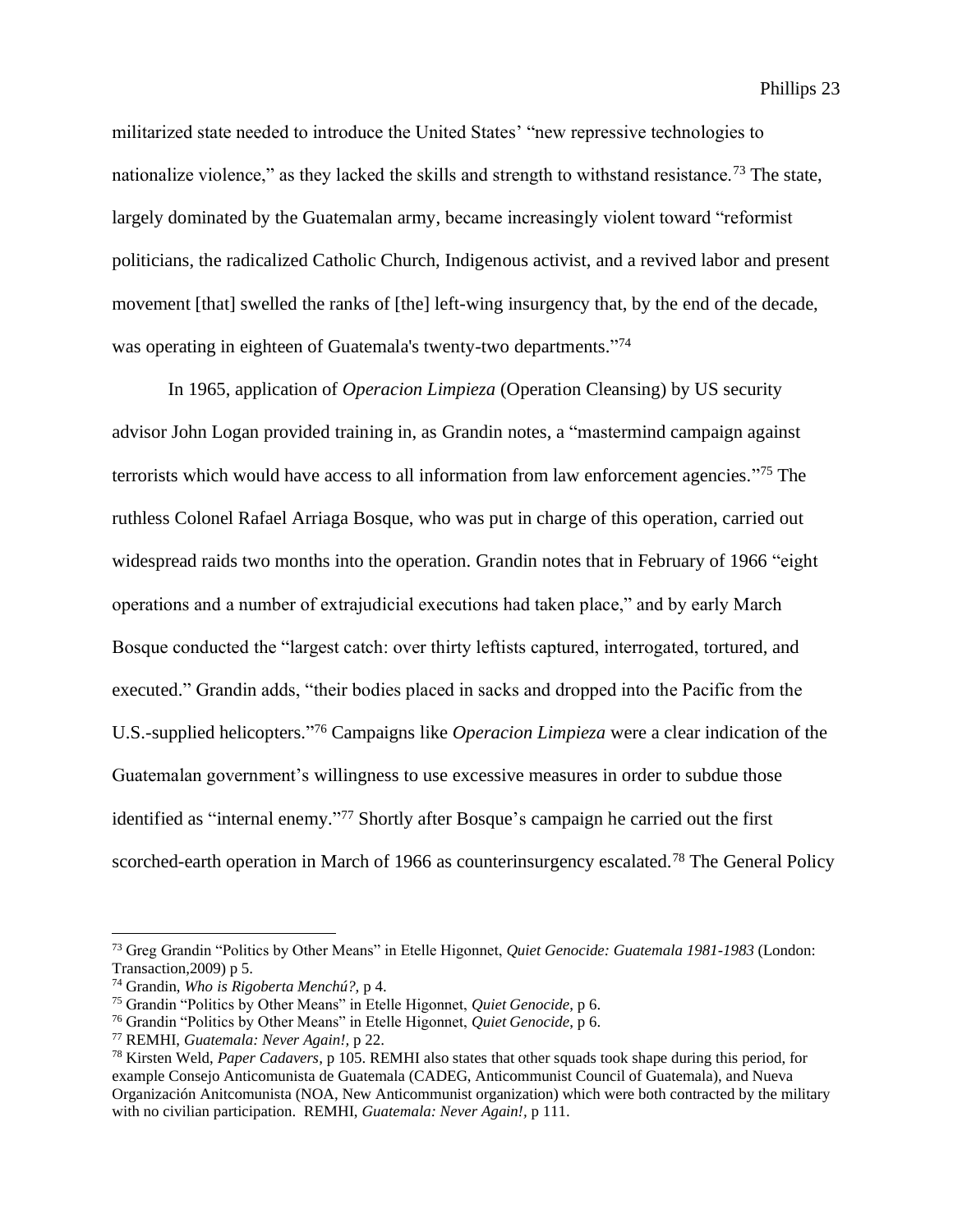within the CEH documents notes that the counterinsurgent war manual identified two groups as the internal enemy: "1) Those who challenged the established order by means of illegal actions and represented 'revolutionary communists,'" and "2) those who, while not being communists, still challenged the established order."<sup>79</sup> Going against the unjust system of government was a necessary action Mayans needed to take as the systematic terror began ravaging their homes and murdering their families at an increasing rate. Peaceful protest was met with excessive military violence, therefore, Mayan men and women along with ladino supporters were forced to form armed revolts against the oppressive Guatemalan state. In compliance with the Doctrine of National Security, the army "defined the 'annihilation of the internal enemy' as a strategic objective of the counterinsurgency war." <sup>80</sup> By the late 1960s the army had shifted from being a unit that operated under the state to contain civilians to an entity that assumed control of the entire state.<sup>81</sup>

1966 also brought on the emergence of death squads, an operational branch of intelligence, whose purpose was to infiltrate communities suspected of guerrilla involvement or support, and spread psychological terror through threats, torturers, and executions. *La Mano Blanca<sup>82</sup>* (White Hand) was the first death squad to justify its brutal action with the aim of eradicating communism.<sup>83</sup> The CEH analysis of a declassified US document indicated that death squads were not autonomous structures of the army; more accurately they were "clandestine structures of Intelligence."<sup>84</sup> Furthermore, CEH testimony explains that these cover up names

<sup>79</sup> CEH in Etelle Higonnet, *Quiet Genocide,* p 23.

<sup>80</sup> CEH in Etelle Higonnet, Quiet Genocide, p 23.

<sup>81</sup> Schirmer, *The Guatemalan military project,* p 17.

 $82$  La Mano Blanca's symbol of a hand represented the five civilian commanders.

<sup>83</sup> REMHI, *Guatemala: Never Again!*, p111.

<sup>84</sup> CEH, *Guatemala: Memoria del Silencio,* vol. 1 p 67.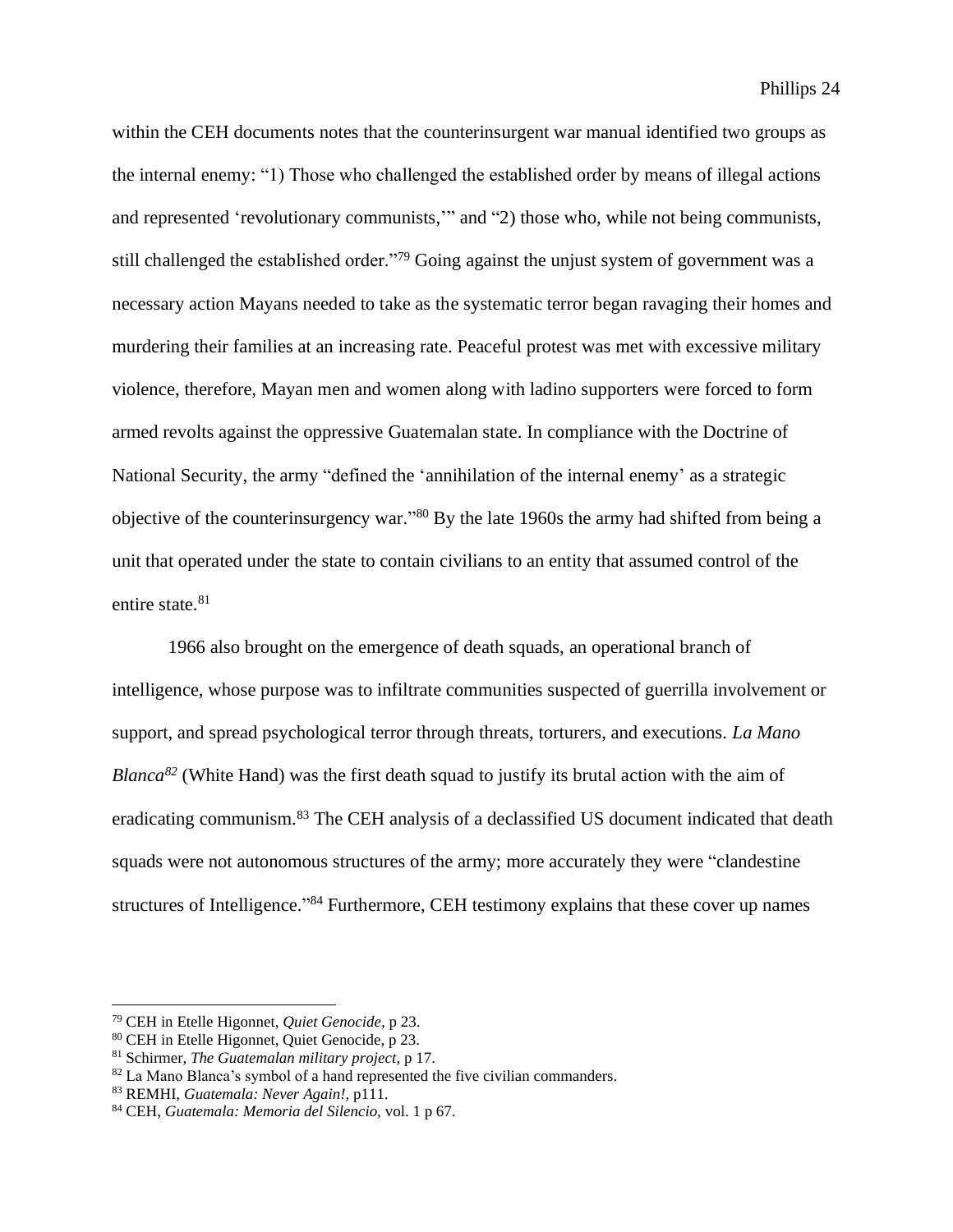were to protect government structures or state agents from being blamed for the massive human

rights violations that played out. One ex-soldier testified:

Nunca se ha movido la hoja de un roble sin orden del Ejército. La Mano Blanca, Jaguar Justiciero, Nueva Organización Anticomunista, eran inventos del Ejército.

Tienen muchos nombres ... Todo esto es una construcción de la cúpula militar. Ellos dan diferentes nombres, como quien dice, son muchas personas civiles que están apoyando a los militares, pero es mentira. Son los mismos militares que se hacen pasar por otros grupos para hacer o cometer las fechorías que han hecho en Guatemala.

Mano Blanca, que es lo mismo que el escuadrón de la muerte. Son ejecutores del Ejército. Estos pertenecen a la Sección de Inteligencia G-2 y S-2, que es lo mismo.

The leaf of an oak has never been moved without an order from the Army. The Mano Blanca, Jaguar Justiciero, New Anti-Communist Organization, were inventions of the Army.<sup>85</sup>

They have many names ... This is all a construction of the military dome. They give different names, as to say, there are many civilians who are supporting the military, but it is a lie. They are the same soldiers who pose as other groups to do or commit the misdeeds they have made in Guatemala.<sup>86</sup>

Mano Blanca, which is the same as the death squad. They are executors of the Army. These belong to the G-2 and Intelligence Section, which is the same.<sup>87</sup>

In 1970, Colonel Carlos Arana Osorio was appointed president by the Institute

Democratic party (PID), a party dominated by the military, that provided the state with a "façade

of democratic politics, marked by periodic elections."<sup>88</sup> Military domination of the government

<sup>85</sup> CEH, *Guatemala: Memoria del Silencio,* testimony

<sup>86</sup> Cited in CEH, *Guatemala: Memoria del Silencio*, as "Testimonio de un ex refugiado, ex soldado y ex miembro de la G-2", en Víctor Montejo, Brevísima relación testimonial de la continua destrucción del Mayab', Guatemala, p. 46-47. 282

<sup>87</sup> Cited in CEH, *Guatemala: Memoria del Silencio,* as "Testimonio de un ex refugiado, ex soldado y ex miembro de la G-2", en Víctor Montejo, Brevísima relación testimonial de la continua destrucción del Mayab', Guatemala, p. 49.

<sup>88</sup> Schirmer, *The Guatemalan military project,* p 18.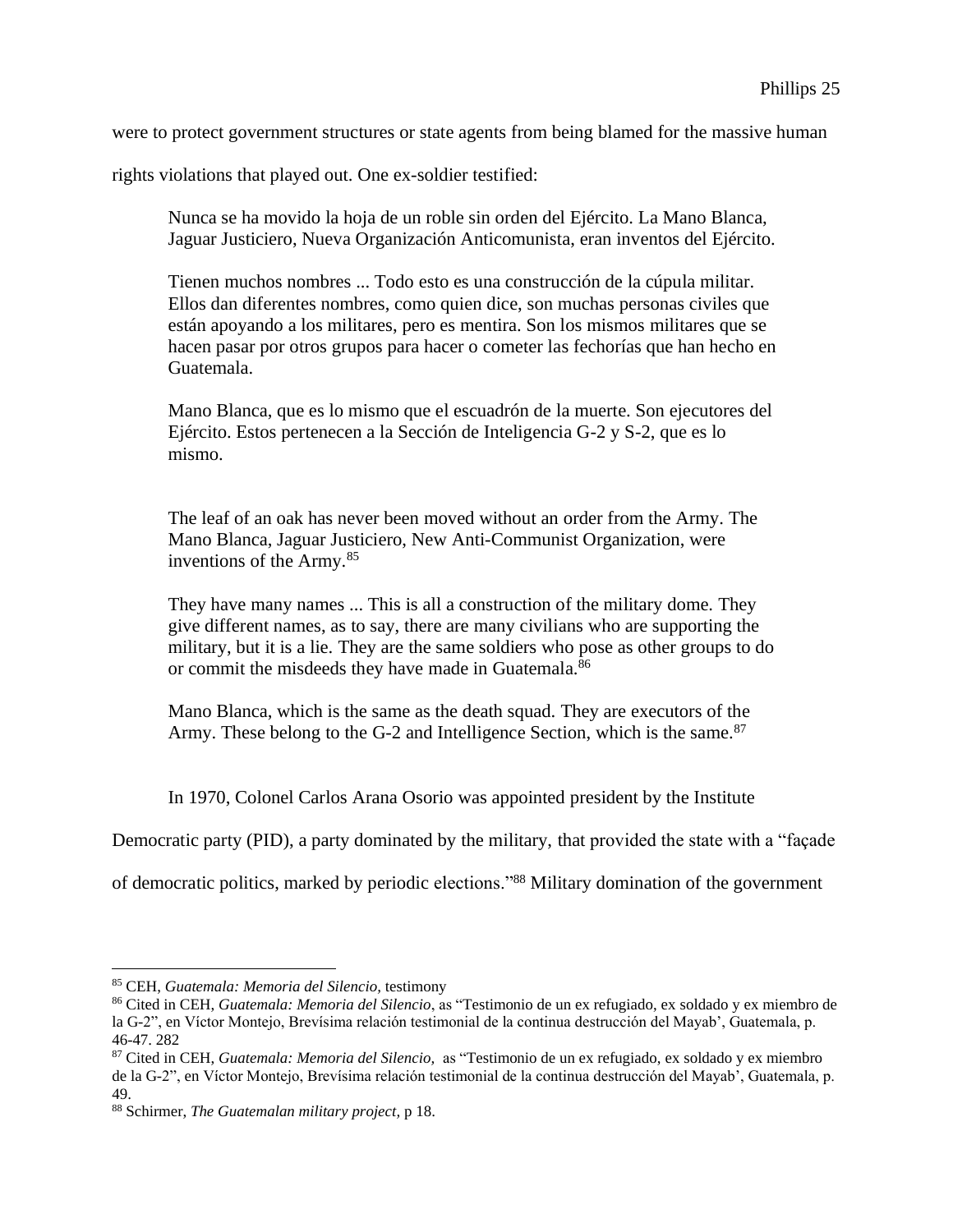during this period allowed counterinsurgency operations to gain hegemonic status of state and civilian institutions, while bolstering their unrelenting presence throughout the western highlands.<sup>89</sup> By 1978, under President-General Romeo Lucas Garcia, as the organization of rural communities grew and guerrilla activity swelled, the military repression deepened, which in turn led to massive bloodshed. Two years prior, following a massive earthquake that killed 20,000 people and left one million homeless of which a majority were Mayan, Indigenous activists had already been exchanging their views on identity and rights of their people. This new thinking had created an awakening following the tremor that propelled Maya organizations and churches into examining the linkage between Indigenous population, poverty, and injustice. The Catholic Church began earnestly agitating for social justice for the marginalized poor and "pueblo Indígena." <sup>90</sup> Ricardo Cajas Mejía, one of Konefal's interviewees from Quetzaltenango, stated "we didn't know at the time that the earthquake, a national tragedy, could bring the unification of so many Indígenas."<sup>91</sup> In essence this tragedy integrated a Maya movement that spread a heightened awareness of the issues threatening the Indigenous communities.

One of the first significant counterinsurgency attacks on Mayans took place in May 1978 in the community of Panzós, Alta Verapaz when a massive group of Q'eqchi' campesinos presented documents to the mayor regarding land that had been taken from them and protested for their land to be returned. The state fired into a crowd of not just the unarmed Q'eqchi' men but women and children that were among the festival goers. Konefal describes chaos as campesinos attempted to escape into the hills and rivers as they were being chased and gunned down by army helicopters.<sup>92</sup> She goes on to state, "It was a massacre on a scale not yet seen in

<sup>89</sup> Schirmer, *The Guatemalan military project,* p 18.

<sup>90</sup> "Pueblo Indígena" are Indigenous communities across Guatemala. Konefal, *For Every Indio Who Falls,* p 68.

<sup>91</sup> Konefal, *For Every Indio Who Falls,* p 68.

<sup>92</sup> Konefal, *For Every Indio Who Falls*, p 83.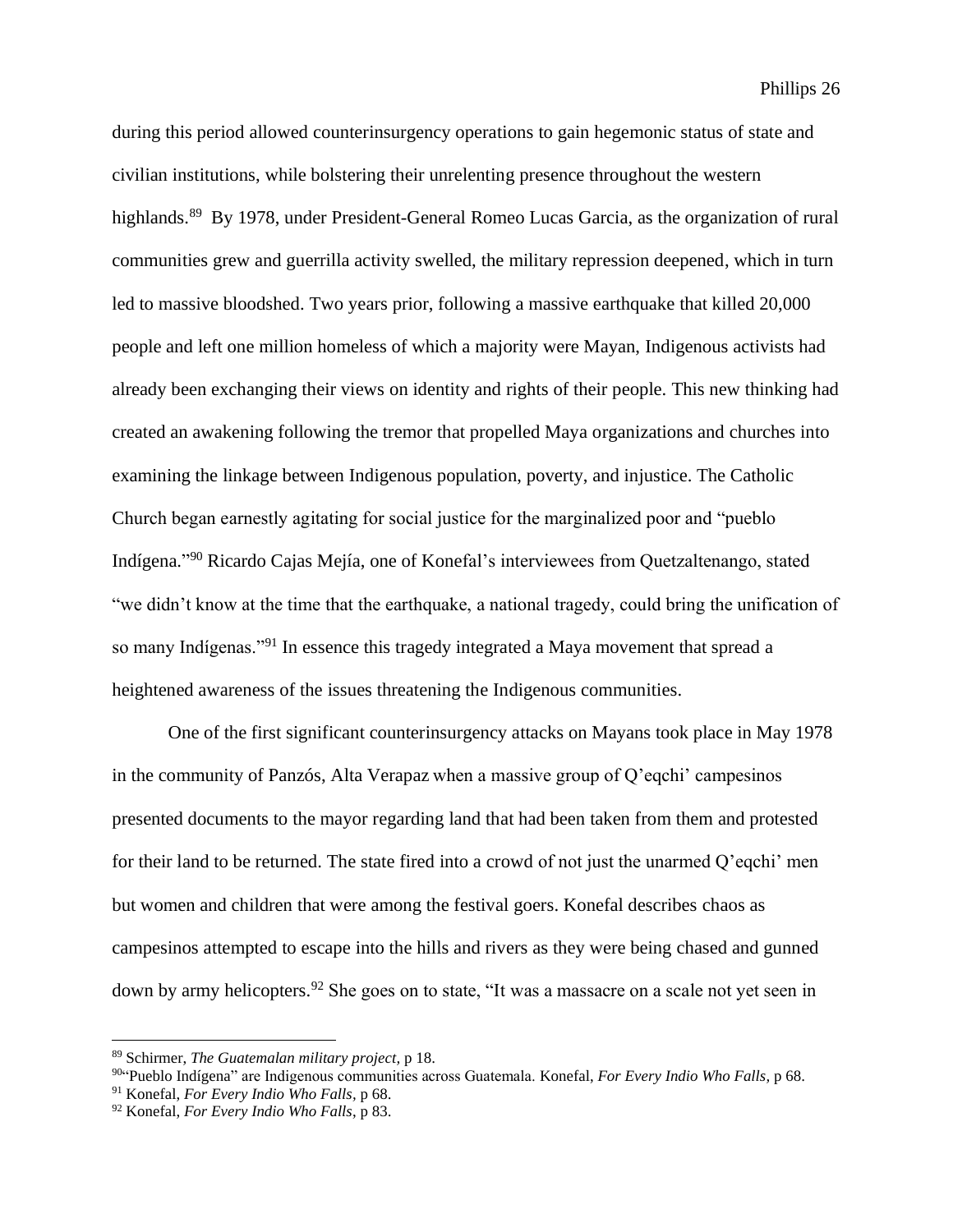Guatemala's civil war," though this type of violence would soon become the new normal form of combat between the state and Mayans.<sup>93</sup> Indigenous resistance transformed into a more armed resistance as systemic repression began wiping out Mayans with an unwavering force. Lucas' regime murdered 35,000 civilians in the highlands and Guatemala City of which a majority were unarmed. <sup>94</sup> The military demand for new leadership led to his removal by means of a coup operated by young CEM officers and special forces-trained intelligence officers in March of 1982.<sup>95</sup>

"I was called to put everything in order," General Rios Montt stated in 1982 when he took his place as head of a triumvirate military junta.<sup>96</sup> Montt's objective was to continue the counterinsurgency fight with a more methodical and effective approach than former president Lucas García. Shortly thereafter, Rios Montt would drop the junta and appoint himself president of Guatemala. His leadership guided the nation into the grimmest, most vicious period of the civil war. Rios Montt's aim, as he stated in his weekly televised addresses to the nation, was to carry out a campaign that would separate insurgents from rural civilians in order to "surgically excise evil from Guatemala, and 'dry up the human sea in which the guerrilla fish swim.'" This would be realized under the Pacification campaign (initially called Operation Ashes, later dubbed *la pacificasión*).<sup>97</sup> The separation of rural civilians from the "enemy" would not play out as planned, as these communities were perceived to be guerrilla bases who supported rebel activity, and for that reason, the land was to be scorched and its inhabitants exterminated. An

<sup>93</sup> Konefal, *For Every Indio Who Falls,* p 83.

<sup>94</sup> CEH, *Guatemala: Memoria del Silencio* , vol 1, p 285.

<sup>95</sup> Schirmer, *The Guatemalan military project*, p 44.

<sup>96</sup> Colonel Francisco Luis Gordillo who was part of the three-man junta recounts(along with General Horacio Egberto Maldonado Schaad ) to Schirmer more Efrain Rios Montt's hubris Jennifer G. Schirmer, *The Guatemalan military project*, p21.

<sup>97</sup>Schirmer, *The Guatemalan military project*, p 45.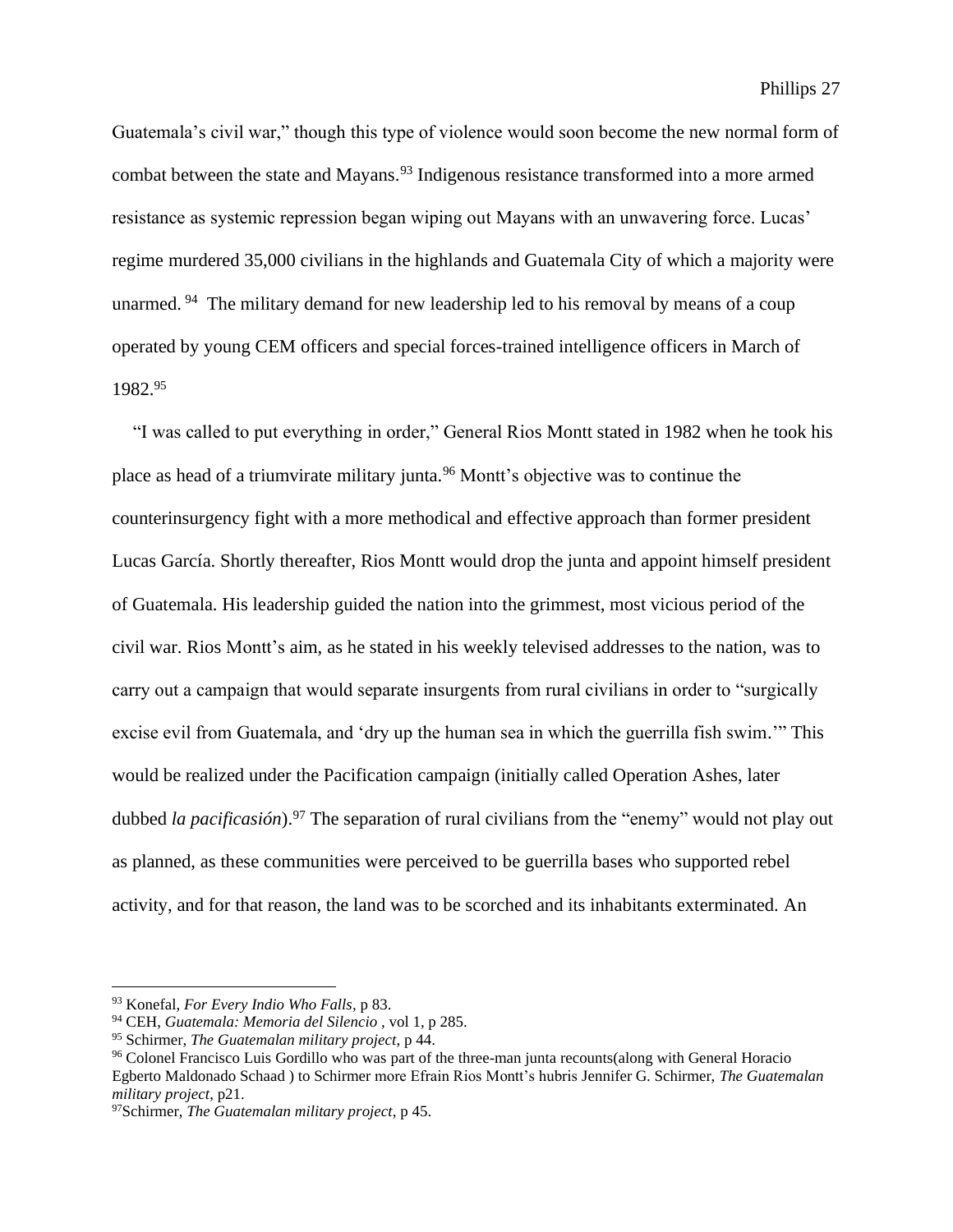officer interviewed by Schirmer explained how, at the general staff headquarters, there were drawing boards to distinguish each rural village with a color. For example, the interviewee describes, "'red zones' were in enemy territory: no distinction was made between *guerrilleros*  and their peasant supporters…The 'pink zones' were attacked but left standing, and those 'white zones'… 'safe villages' to be left alone."<sup>98</sup> The red zones were called *matazonas* (kill zones). The military strategy was to disappear entire communities while instilling terror among surrounding communities.

The senseless acts of violence during the peak of the war (1981-1983) delivered a blow to the Mayan population. By December of 1982 the heavy hand of Rios Montt's "Pacification" of the highlands reconfigured the social, economic, and physical structure of Mayan existence.<sup>99</sup> As a result, the campaign left an estimated 250,000 to 1 million displaced.<sup>100</sup> In 1983, Rios Montt was removed from office by a coup that brought in Oscar Humberto Mejía Víctores (1983- 1986). Despite this change of leadership, President Mejia continued to carry out the "Pacification" campaign that further devastated rural Mayan communities.

#### **Gender, Masculinity, and War**

Gender-based violence has been used throughout history as a terror tactic of war, a method to intimidate and control a people. REMHI explains that acts of rape, torture, and bodily mutilation carried out by government forces were used as ways to "degrade women through their sexuality, to show the highest contempt for their dignity as a people, and to use the intimate aspects of womanhood to add measures of exemplary terror."<sup>101</sup> The public spectacles of mass

<sup>98</sup> Schirmer, *The Guatemalan military project,* p *48.*

<sup>99</sup> Schirmer, *The Guatemalan military project*, p 64.

<sup>100</sup> Schirmer, *The Guatemalan military project*, p 64.

<sup>101</sup> Memoria, Verdad y Esperanza: versión Popularizada Del Informe REMHI, Guatemala, Nunca más. Guatemala: Proyecto Interdiocesano de Recuperación de la Memoria Histórica, Oficina de Derechos Humanos del Arzobispado de Guatemala, 2003. p79.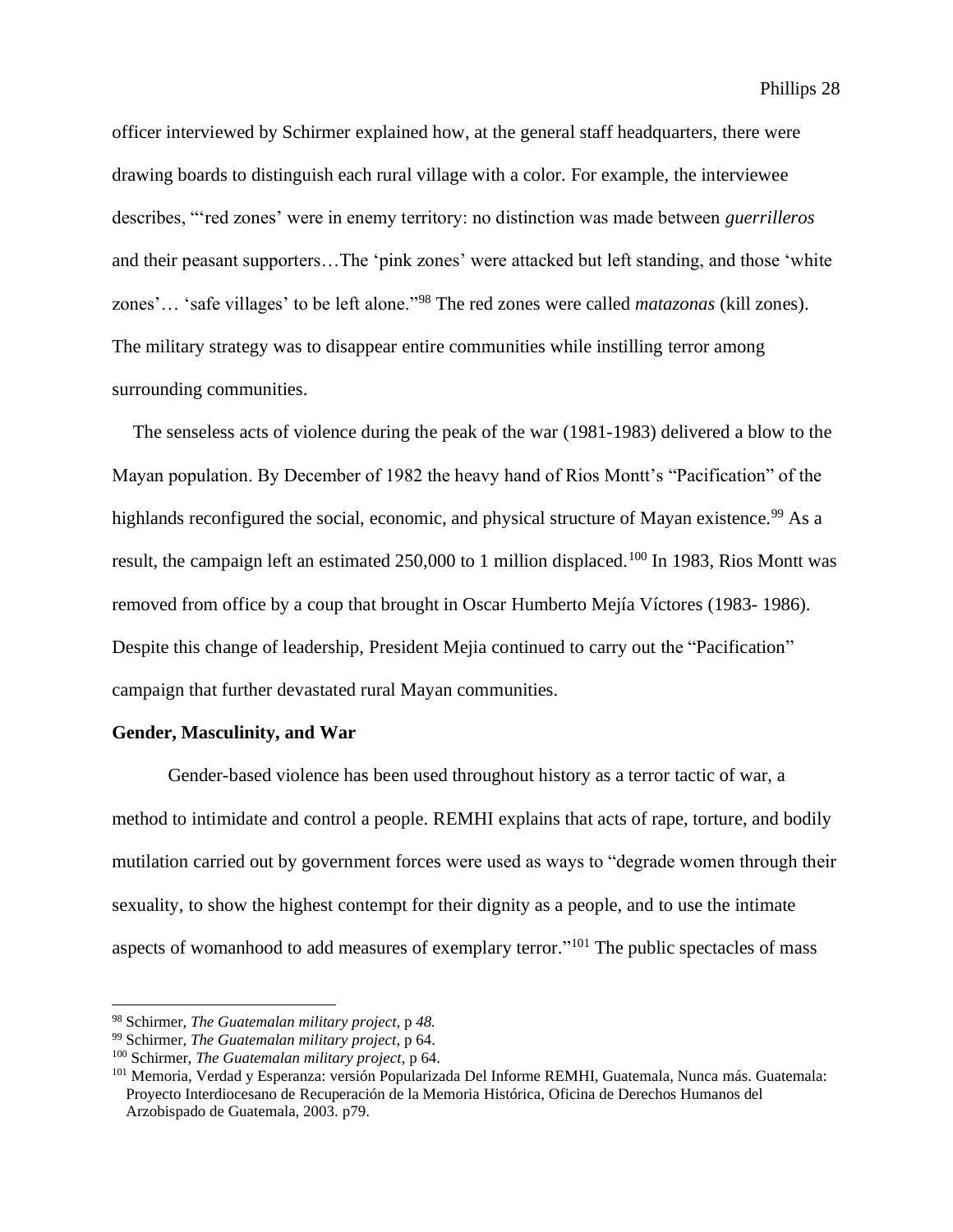rape "reinforced a spirit of *machista* complicity and extol power and authority as 'masculine' traits."<sup>102</sup> Rape and other modes of sexual violence were "weapons of war," by which perpetrators, who epitomized dominant masculinity, exercised their power to maintain the subordination of Indigenous women, and in some cases Indigenous men. Cindy Forster highlights a testimony given by Estela (pseudonym), a Maya woman who remembered the violence that Indigenous women and men both faced.

> El terror dejó traumada una población entera, también femenizó a todos los individuos denominados subversivos. Eran vistos como recipientes de todo mal como la Eva bíblica y sus hijas. Tal es el caso de los capturados, ya que por toda Latinoamérica los presos políticos inspiraban un profundo odio y hasta el temor en sus victimarios, que no tiene explicación sin recurrir a lo simbólico. Los prisioneros masculinos fueron tratados como mujeres y las mujeres tratadas como putas, ambos torturados en sus partes sexuales y sus identidades de género. Tanto los hombres como las mujeres sufrieron repetidas violaciones en las llamadas cárceles clandestinas<sup>103</sup>

> The terror left an entire population traumatized, and it also feminized all individuals labeled subversive. They were seen as recipients of all evil, like Eve and her daughters in the Bible. Such is the case, throughout all of Latin America, with those captured, because political prisoners inspired a deep hatred and even fear in their oppressors, who had no explanation [for their actions] without resorting to symbols. Male prisoners were treated like women and women were treated like whores, tortured both on their sexual organs and [with regard to their] gender identities. Men as well as women suffered repeated rapes in the so-called clandestine jails.

Sexual attacks on men were performed with the intent to emasculate and feminize,

causing them to experience the devaluation, contempt, and humiliation that women suffered.

Though state social structures maintained hierarchical and patriarchal control, and race and

class separated Maya men from ladinos, Indigenous men held a higher rank than women

<sup>102</sup> REMHI, *Guatemala: Never Again!,* p 77.

<sup>&</sup>lt;sup>103</sup> Cindy Forster, "Me Di Cuenta De Que Sí Podemos". Mujeres Indígenas Y Campesinas En La Revolución Guatemalteca, 1970-2000," Diálogos: Revista Electrónica De Historia 5, no. 1 (2005): Diálogos: Revista Electrónica De Historia, 2005, vol.5(1), p 8.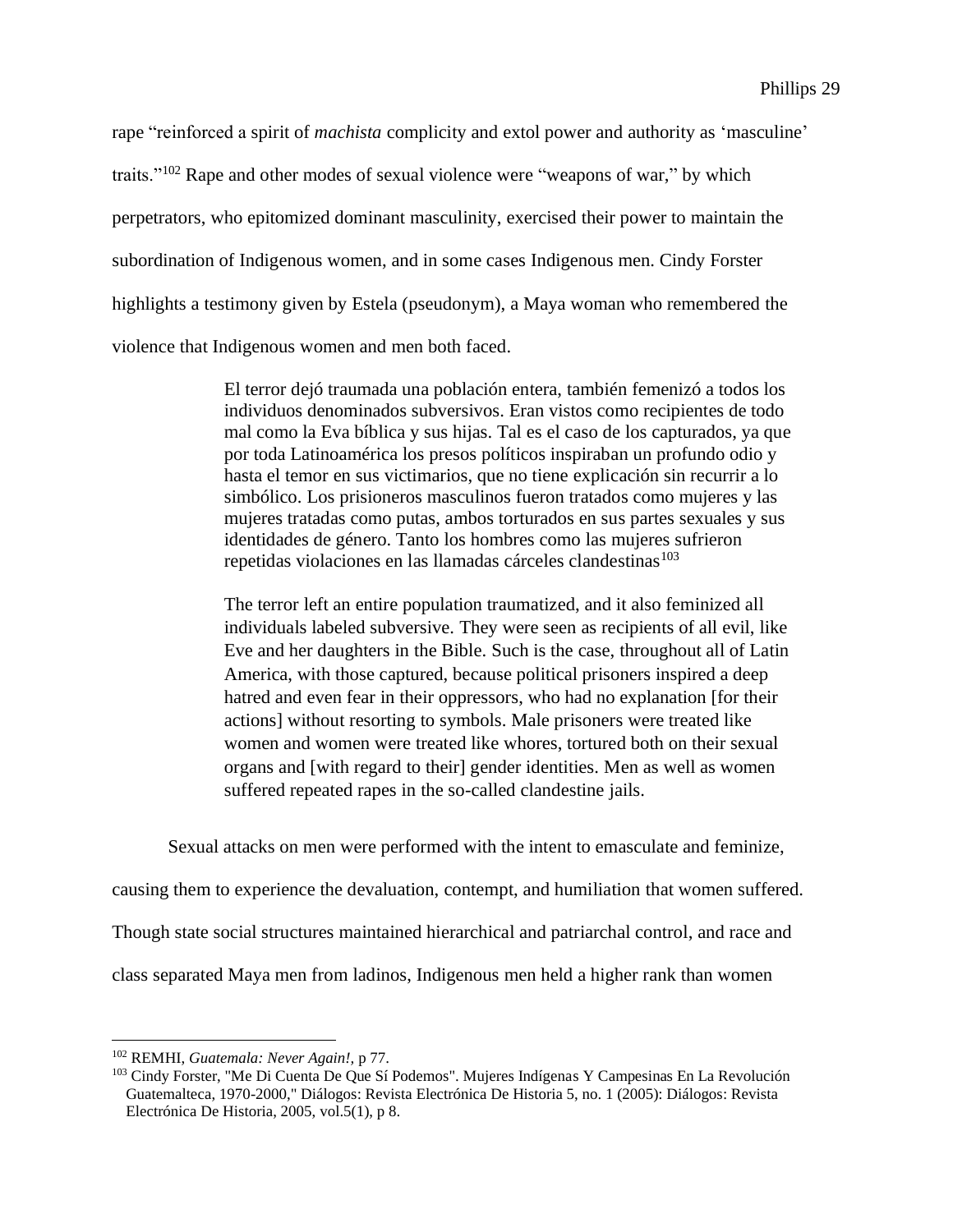within their communities. Acts of rape or sexual torture were meant to eliminate Indigenous men's honor while positioning them alongside the ranks of women. These methods of violence, for men, were largely done for the purpose of extracting knowledge about insurgents' whereabouts or to pinpoint allies of rebel forces. Secret houses served as clandestine prisons operated by the army and used to interrogate and torture men and women for weeks or even months, which nearly always resulted in death.<sup>104</sup> REMHI gathered testimony that revealed protracted detentions within clandestine prisons, including torture and interrogations of the worst kind.<sup>105</sup> Orders to execute these acts of violence were handed down by the "highest authorities of the State" who put into effect "institutional policy" that would "ensur[e] impenetrable impunity."<sup>106</sup>

An occurrence in the community of San Andres illustrates the callous nature of the military as they carried out an attack on innocent villagers for the purpose of discouraging support for guerrillas in the area. Following the sound of an explosion nearby, military men entered the village making accusations of guerrilla support. Without warrant or reluctance, they shot and killed a 60-year-old woman. Shortly thereafter, the campesinos made the following discovery:

... después descubrieron que en la vecindad habían matado ya a once personas, previamente torturadas, colocaron estacas en el piso donde sentaron a los hombres hasta que las mismas les salían por la boca, les cortaron la lengua, las partes nobles y parte de la cabeza a modo de huacal... - *C 361. Enero, 1982. San Andrés Itzapa, Chimaltenango*<sup>107</sup>

…later they discovered eleven people in the vicinity who had been first tortured then murdered, they put stakes into the ground and sat the men on them until [the stakes] came out of their mouths, they cut off their tongues, their noble parts, and part of their

<sup>104</sup> REMHI, *Guatemala: Never Again*, p 170.

<sup>105</sup> REMHI, *Guatemala: Never Again*, p 170.

<sup>106</sup> Greg Grandin, Deborah Levenson-Estrada, and Elizabeth Oglesby, *The Guatemala Reader: History, Culture, Politics* (Durham: Duke University Press, 2011) p 39. Institutional responsibility

<sup>107</sup> CEH, *Guatemala: Memoria del Silencio*, vol 2, p 32.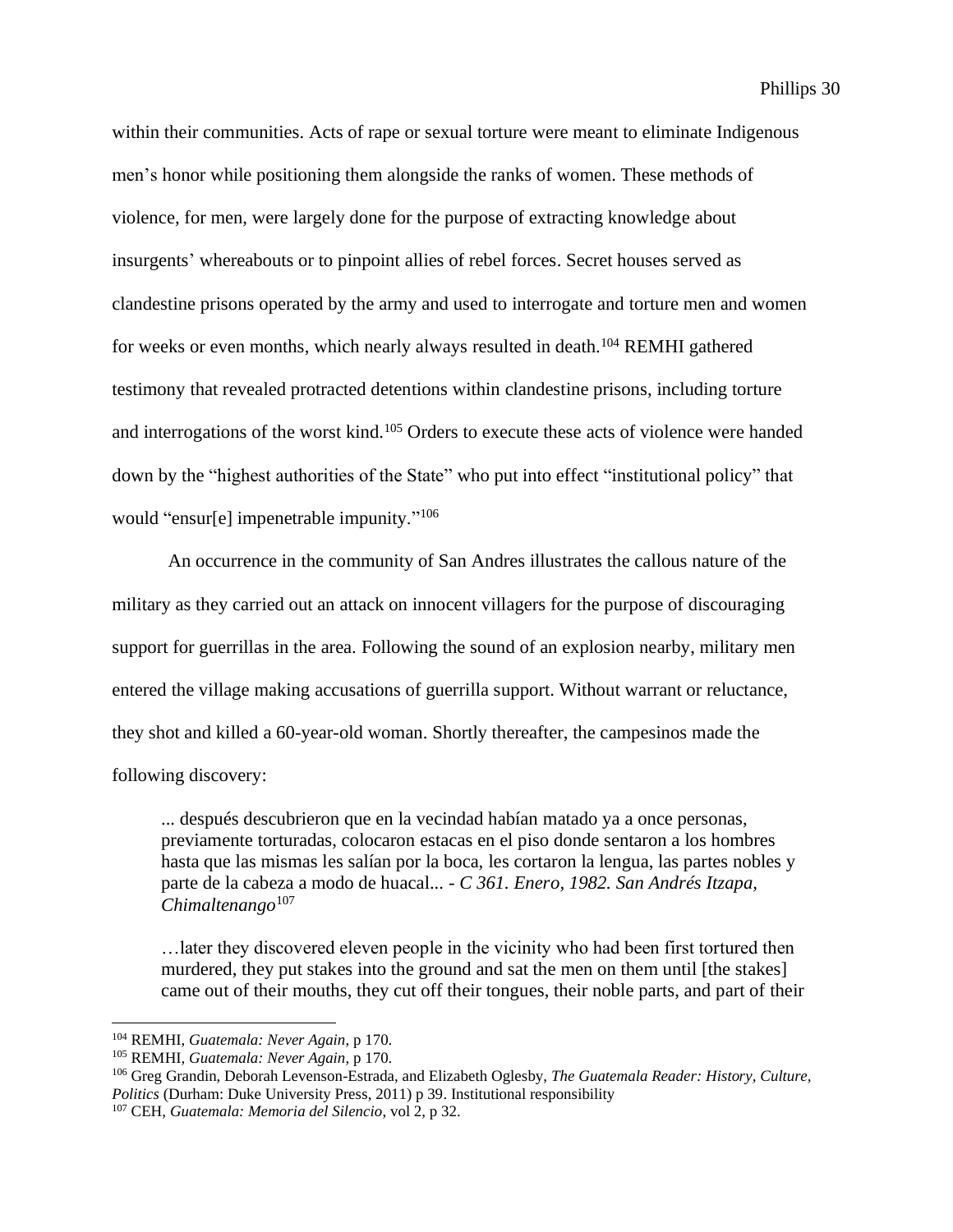heads cut open like a *huacal…<sup>108</sup> -Case 361. January, 1982. San Andrés Itzapa, Chimaltenango*

Grandin tells of a similar case in 1982 in the village of Sechaj,a department of Alta Verapaz, where a PAC member detained, assaulted, and tortured a  $PGT^{109}$  activist, Fransisco Xi, before handing him over to a soldier who "amputated his tongue and testicles and put them on public display," wounds that led to his eventual death.<sup>110</sup> This sent a clear message, "rendering [him] impotent of voice and virility," a direct attack of his manhood and a threat to those who sided with insurgents.<sup>111</sup> It was military practice to make examples out of whole villages. There was no innocent or guilty, all poor Mayas were blameworthy.

Notably, Chimaltenango, north and south Quiché, and northern Huehuetenango experienced massive destruction as the military followed the trail of the EPG. These villages were tagged as "red zones" therefore whoever and whatever was in the path of the military upon arrival "were massacred by being tortured, raped, garroted, killed with machete, hacked or bashed to death, shot or burned alive."<sup>112</sup>

Militarization of the countryside in 1981 became a new ploy to penetrate the social fabric of Mayan communities while suppressing insurgent alliances through forced membership in the *Patrulla de Autodefensa Civil* or PAC (Civil Defense Patrol). Konefal states PAC members were assigned to Mayan communities to be the eyes and ears of the military while also forced to "participat[e] in rural terror."<sup>113</sup> Alison Crosby and M. Brinton

<sup>&</sup>lt;sup>108</sup> A huacal is a small container that made from a round woody pericarp fruits that is produced from a Tree (Bignoniáceas family). It is typically cut in half, pulp is extracted, and used as a vessel.

<sup>&</sup>lt;sup>109</sup> PGT stands for Guatemalan Labor Party, which was a communist party.

<sup>110</sup> Greg Grandin, "Introduction" in Etelle Higonnet, *Quiet Genocide* (United States: Transaction Publishers, 2011), p 10.

<sup>111</sup> Grandin, "Introduction" in Etelle Higonnet, *Quiet Genocide*, p 10.

<sup>112</sup> Schirmer, *The Guatemalan military project*, p55.

<sup>113</sup> Konefal, *For Every Indio,* p 152.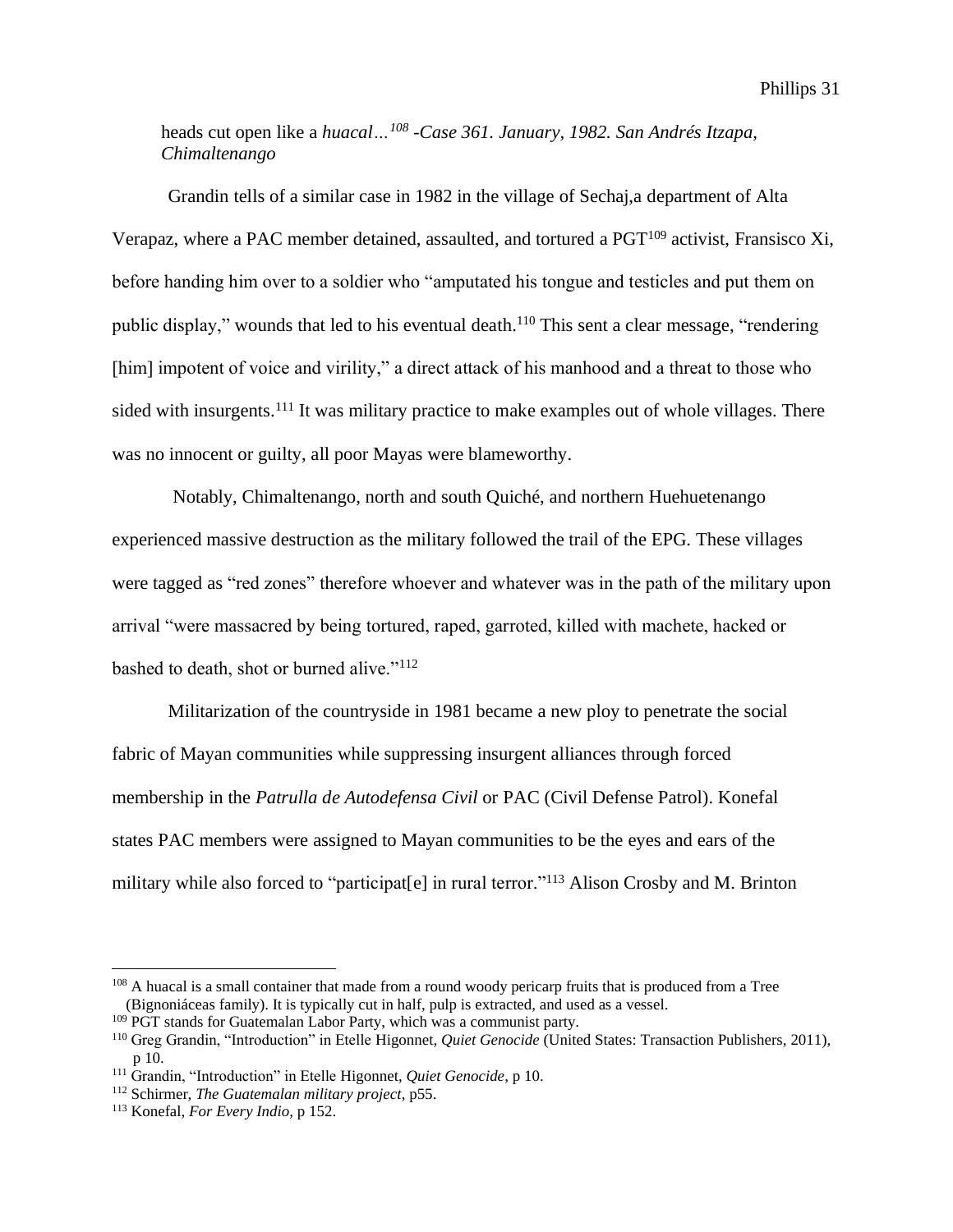Lykes further elaborate by explaining how PAC members were "expected to betray and inflict harm on their own community members,…many were tortured and beaten, and some were forced to witness the rapes of their wives and other women."<sup>114</sup> Many of the men expressed "losing their masculine and indigenous authority as community leaders," "[evidence] of the intersection of victim and perpetrator indigenous men [experienced] during war."<sup>115</sup> Villages were ravaged and men were kidnapped and forced into serving the state as civil PAC or were "disappeared." A prime example of this can be seen in Crosby and Lykes's investigation into the lives of fifteen Mayan women who were taken to the military outpost of Sepur Zarco in northeastern Guatemala in 1982. An army patrol removed their husbands from their village over land disputes, leaving women alone and unprotected. Zarco's military outpost was one of the "model villages" built for the military, and patrolmen used it as a place to relax while having all their needs taken care before returning to their duties. Twelve out of the fifteen women interviewed said they were ordered to "serve" at Sepur Zarco's outpost.<sup>116</sup> As reported by Konefal, "by the end of 1983 1.3 million Maya men took part in patrol [PAC] nearly 17 percent of Guatemala's population," and women were made into sexual and domestic slaves at these "special" outpost from 1982 to 1986.<sup>117</sup>

These attacks began strategically targeting women, elders, and children during raids. Kaibiles would often dress as guerrillas and infiltrate communities asking for food, and when it was delivered the communities would be accused of being guerrilla supporters. Dos Erres was a remote village in Petén that experienced the army's blatant disregard for Mayan life in December

<sup>114</sup> Alison Crosby and M. Brinton Lykes, *Beyond Repair?: Mayan Women's Protagonism in the Aftermath of Genocidal Harm* (New Brunswick: Rutgers Univ Press, 2019), p 120.

<sup>115</sup> Crosby and Lykes, *Beyond Repair?,* p 120.

<sup>116</sup> Crosby and Lykes, *Beyond Repair?,*p 120.

<sup>117</sup> Konefal, *For Every Indio,* p 152*.*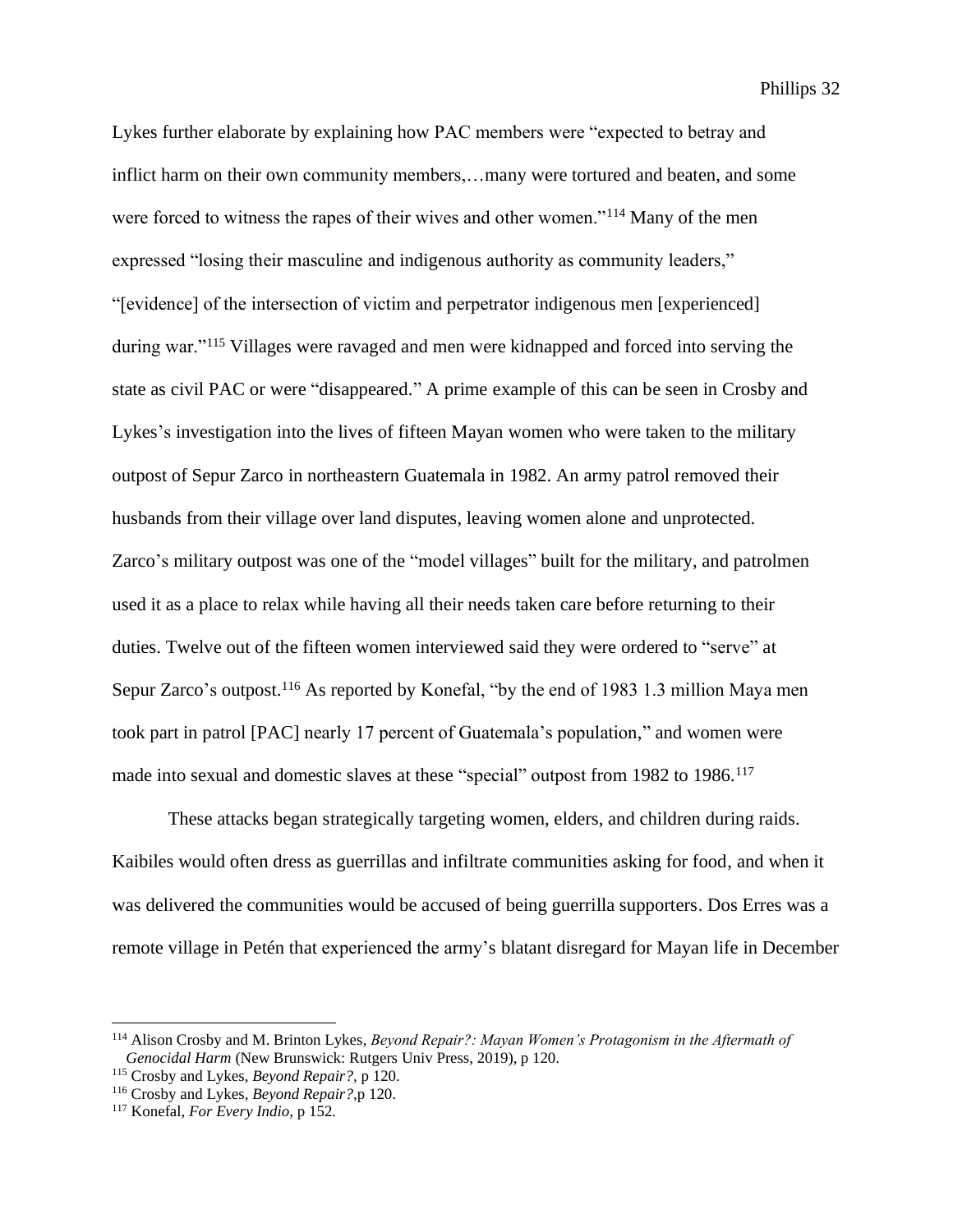of 1982 when they had been accused by another community of being guerrilla sympathizers and the ones who fostered the rebels who had previously ambushed and killed 21 soldiers and stealing 19 of their rifles.<sup>118</sup> Kaibiles invaded the Dos Erres village massacring all. The women and children were taken to the church while the men were locked away in the schools. The Kaibiles search for their rifles and guerrilla propaganda, but their search was unsuccessful. Nonetheless, their orders to "vaccinate"<sup>119</sup> the Mayans were carried out. According to CEH, all children were killed with a sledgehammer to the head and tossed into a dry well, while babies were grabbed by their feet and swung against trees or walls before also being tossed in. Testimony given to the CEH stated that some specialists began to rape underage girls, resulting in the death of many.<sup>120</sup> Men, women, and elders were all pushed into the well one by one, and when no more could fit, many still alive screaming for help and trying to claw their way out, the patrol ravaged them with bullets. The killing, rape, and torture went on for days; one former Kaibil testified to the CEH that soldiers would go back and repeatedly rape the women even as they fought to resist their abuses.<sup>121</sup> The CEH located in the court records the testimony of a direct witness that also expressed the ferocious nature of the Kaibiles detailing how they would cause pregnant women to have abortions by beating their stomachs incessantly, he states,"[y]ou could see how they beat them in the belly with weapons, or put them to bed and the soldiers jumped at them over and over again until the boy was bummed out."<sup>122</sup> The CEH concluded that

<sup>118</sup> CEH, *Guatemala: Memoria del Silencio* vol VI, p. 398.

<sup>119</sup> Vaccinate – code used with in the military meaning "to kill". CEH, *Guatemala:Memoria del Silencio*, vol VI, p 400.

<sup>120</sup> "comenzaron algunos especialistas a violar a las niñas menores de edad" Testigo directo (ex kaibil) FAMDEGUA. 14 de noviembre de 1996. CEH, *Guatemala:Memory of Silence*, p 401.

<sup>121</sup>Testigo directo (ex kaibil) FAMDEGUA. 14 de noviembre de 1996. CEH, *Guatemala:Memory of Silence*, p 401 <sup>122</sup> "Se podía ver cómo las golpeaban en el vientre con las armas, o las acostaban y los soldados les brincaban encima una y otra vez hasta que el niño salía malogrado," Testigo directo Ministerio Público. Expediente judicial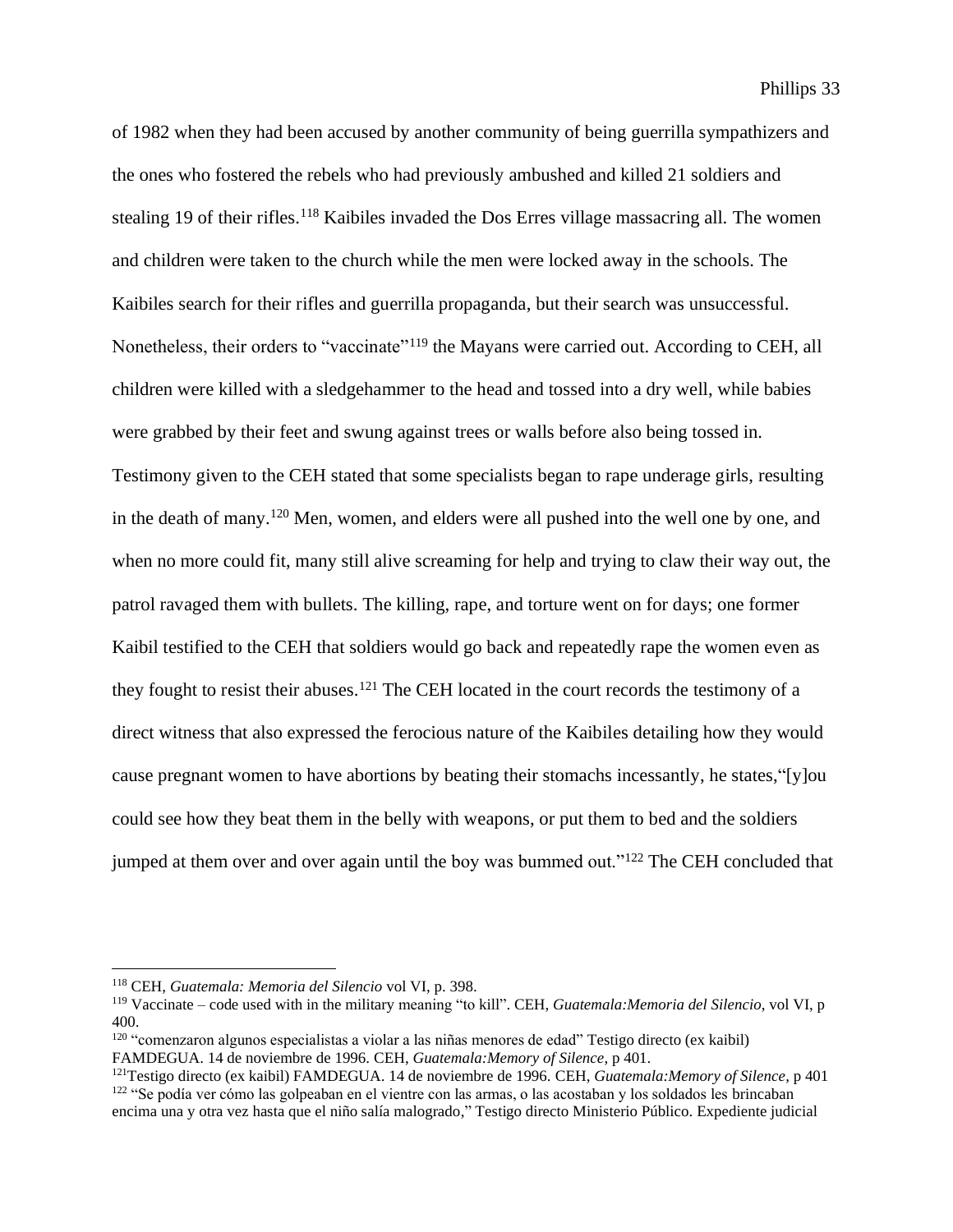350 inhabitants were annihilated, resulting in the total extermination of the Dos Erres community.

Many Indigenous men, like PAC members, were traumatized from carrying out attacks on their own people. However, Konefal notes that their compliance was a form of selfdefense. Schirmer further explains how PAC members feared that if they did not obey military orders, their families would be punished and their villages would be sacked. PACs were made up of thousands of civilians forcibly conscripted into platoons, rarely trained, and typically only equipped with machetes and clubs, as they patrolled villages, attacked guerrillas, and played the role of secret informers to the army. 123

Victor Montejo, a ladino schoolteacher in the remote pueblo of Tzalalá, gave a telling testimony of his experience with the collision between the army and a PAC. Both the army and the civil patrol mistakenly thought the other was a guerrilla force on attack. Montejo was subjected to extreme scrutiny by armed forces and taken back to the city barracks for further interrogation. Fearful of what his fate might be, he sat silently forced to listened to the howls of a man being tortured until sounds grew faint. In a moment of reflection, he could not grasp just how these soldiers could so callously carry out such orders. "Why was it…that the soldiers harbor so much hatred in their hearts and behave so drastically towards their own people?" Montejo questioned. <sup>124</sup> Montejo recalled a conversation he had with an old friend, an ex-soldier, and he explained to him how soldiers performed:

"[T]hey brainwash and indoctrinated them in such a way that [they] could torture [their] own parents, if they were ordered to," he continues, "I spent three years in the barracks, and what did I learn? Fucking zero! The only

<sup>123</sup> Schirmer, *The Guatemalan Military Project*, p 83.

<sup>124</sup> Victor Montejo and Victor Perera, *Testimony: Death of a Guatemalan Village (*New York: Curbstone Press,1987), p 36.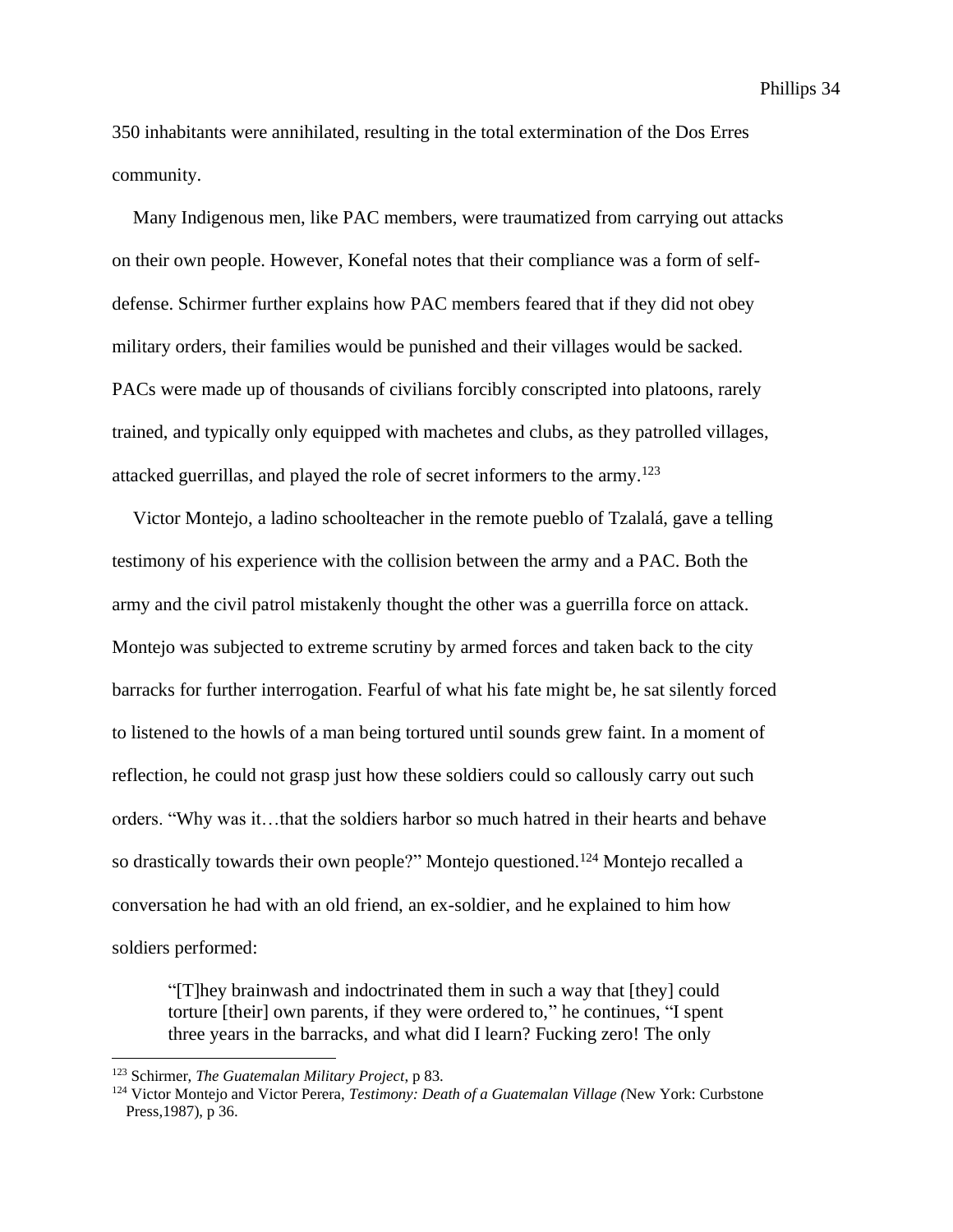thing they taught is to kill and kill, again and again...you soon want to start making bullets fly, as if to say, it makes you feel real *macho* and no one can stand in your way."<sup>125</sup>

Impunity had always played a role in the power that government-trained counterinsurgents exerted during the intrusion and extermination of Mayan communities. Elizabeth Oglesby points out that in sociologist Matilde González Izás' analysis of oral history collected in a province of El Quiché "shows how local authority figures such as military commissioners and civil-patrol commanders were granted arbitrary power over life and death," she explains, "[p]art of the way this power was exercised was through the conquest of women's bodies."<sup>126</sup> The army and PAC commanders used rape as a way disparage their womanhood by breaking them down physically and mentally, and to keep them from one day speaking about what they had done.<sup>127</sup>

#### **War and Violence against Women and Children**

Research has shown that the sexual and psychological abuse of Maya women has been constant throughout Guatemala's history. Cindy Forster explains in her work that men used rape as a way to "enforce domination and maintain submission."<sup>128</sup> Between 1936 and 1956, the majority of rape claims went undocumented and unpunished, essentially permitting offenders to abuse again.<sup>129</sup> Male privilege, regardless of class or race, made it difficult for women to bring criminal charges against their abusers. Nonetheless, Mayan women found ways to resist the ethnic and national patriarchal structures imposed on them. According to

<sup>125</sup> Montejo and Perera, *Testimony*, p 85-86.

<sup>126</sup> Matilde González Izás, "Arbitrary Power and Sexual Violence," trans. Elizabeth Oglesby In Grandin, Greg, Deborah Levenson-Estrada, and Elizabeth Oglesby, *The Guatemala Reader: History, Culture, Politics* (North Carolina: Duke University Press, 2011), p 405.

<sup>127</sup> Matilde González Izás, "Arbitrary Power and Sexual Violence," p 405-406.

<sup>128</sup> Cindy Forster, "Violent and Violated Women: Justice and Gender in Rural Guatemala, 1936-1956," *Journal of Women's History* 11, no. 3 (1999), p 58.

<sup>&</sup>lt;sup>129</sup> Forster, "Violent and Violated Women," p 58.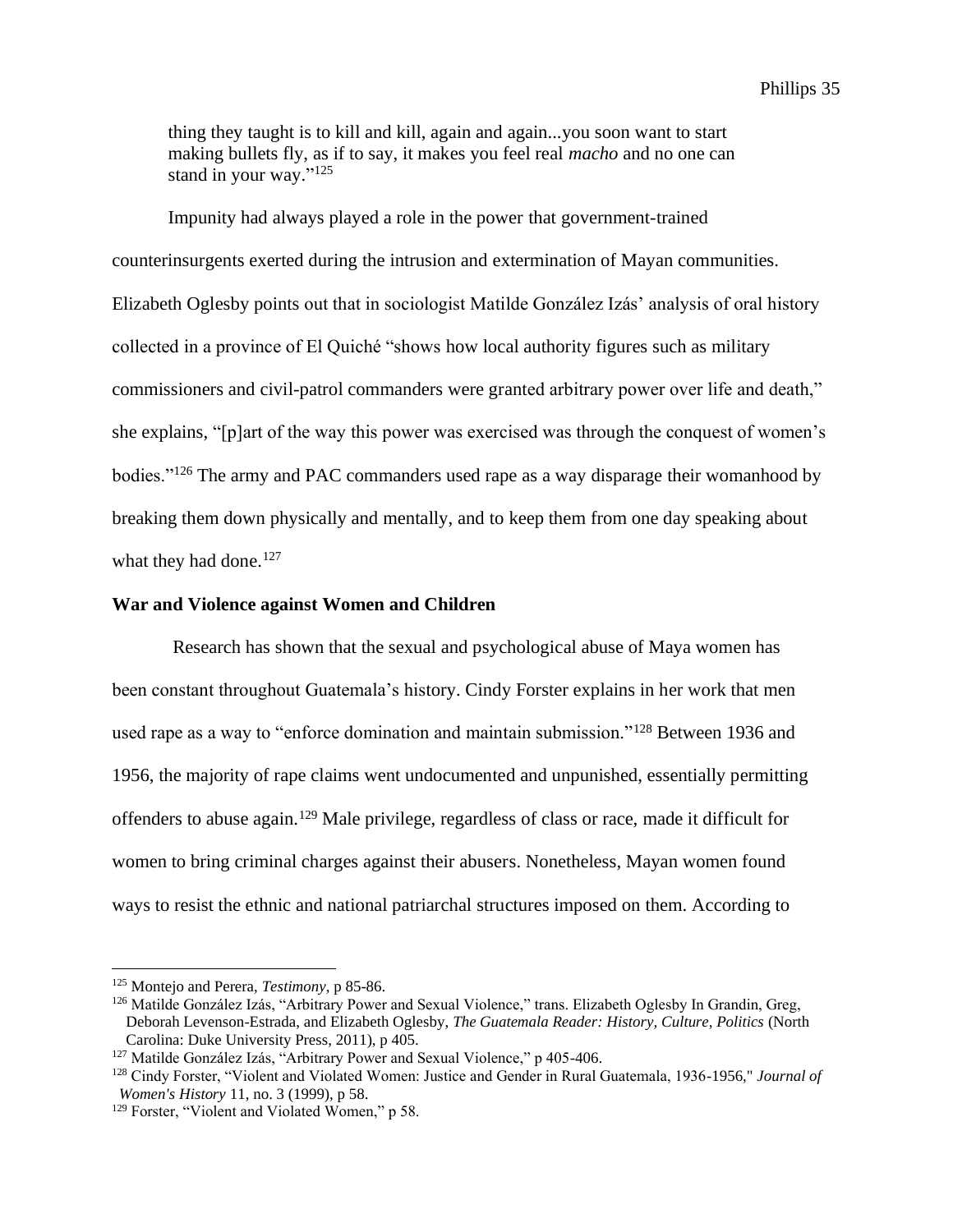Phillips 36

Forster, "rape b[ore] accurate witness to the limitations Guatemalan society placed upon women and the points at which it denied women the rights and personal dignity considered the birthright of males."<sup>130</sup>

From 1962-1996, rape was an extensive counterinsurgency policy and systematic practice in which 99 percent of the victims were women, an estimated 89 percent of whom were Mayan women.<sup>131</sup> A majority of these rapes happened during the heightened conflict of the early 1980s. Found in Rigoberta Menchú's testimony is a detailed description of the kidnapping, extensive torture, and murder of her mother, Juana Tum. Menchú uses her story as an example of the countless inhumane acts of violence that not just her mother endured but all Mayan women during this period. In 1979, Menchú's family had dispersed into different villages because they were being hunted by the government, for being "communist" and a "bad influence" that needed to be "weed[ed] out."<sup>132</sup> In the end nearly all of Menchú's family had been killed at the hands of the state. As agonizing and traumatic as it was for Menchú to experience so much loss, each tragedy regenerated in her the urgency to not just mobilize but to make the other Mayans aware of the importance of their participation in the fight against the state. Though Anthropologist David Stoll believed, through his analysis of Menchú's account, that her mother's rape and killing was dramatized and questioned Menchú's authenticity, the reality was that her mother was among 89 percent of Mayan women who were raped and often killed. Rape constituted a systematic practice that reached an unprecedented level of barbarity during the 1980s. Her oral account was not just a narrative

<sup>&</sup>lt;sup>130</sup> Forster, "Violent and Violated Women" p 59.

<sup>&</sup>lt;sup>131</sup> "C 361. Enero, 1982. San Andrés Itzapa, Chimaltenango" this case number assigned, date and location of event. REMHI, *Guatemala: Nunca Más!*, p 23-24.

<sup>132</sup> Rigoberta Menchú Tum, *I, Rigoberta Menchú: An Indian Woman in Guatemala*, Ed. Elisabeth Burgos-Debray, trans. Ann Wright (London: Verso, 2009), p 202.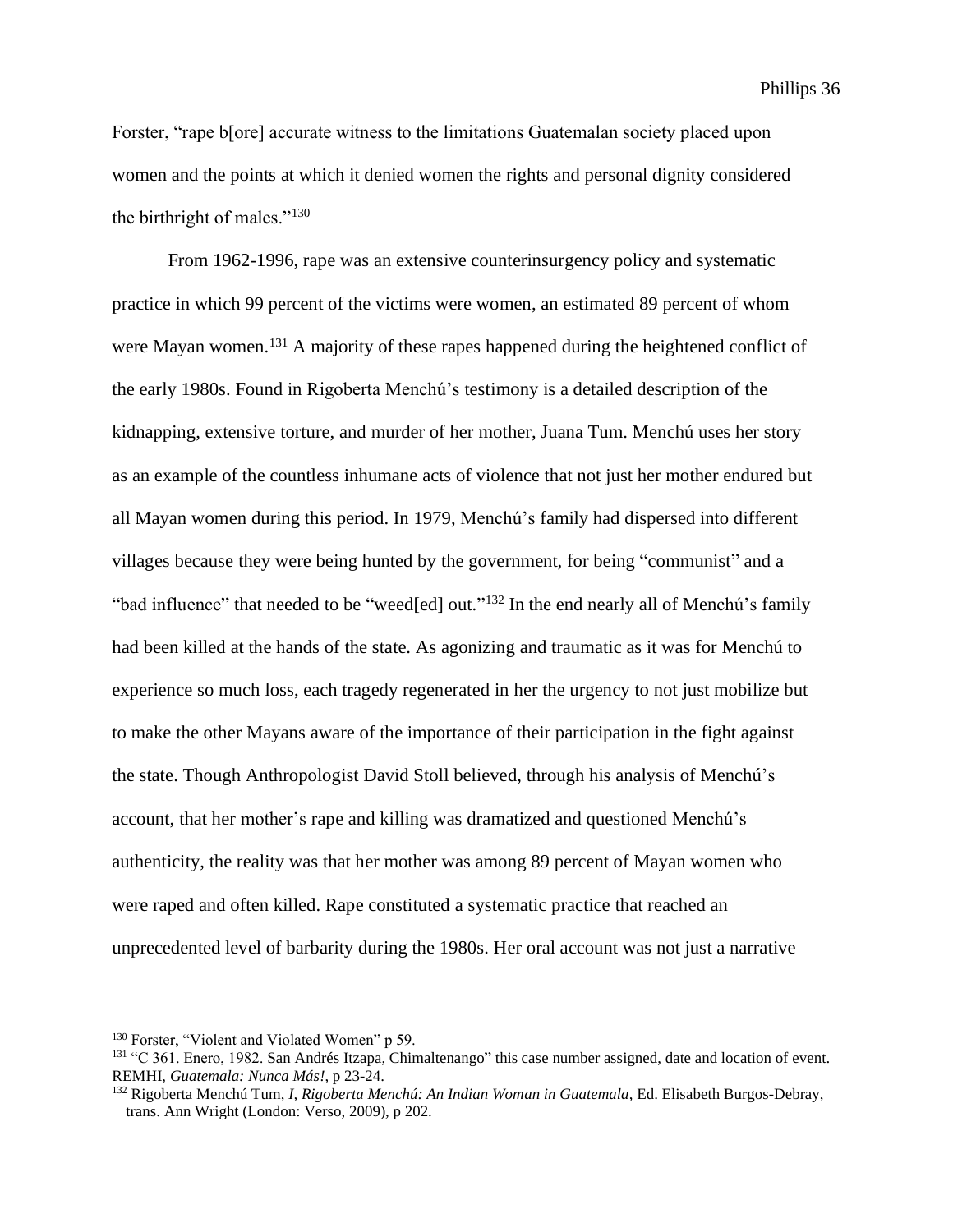of her lived experiences but one of Mayans collectively. Menchú, in her testimony, *I,* 

*Rigoberta Menchú: An Indian Woman in Guatemala*, opens by stating;

I'd like to stress that it's not only my life, it's also the testimony of my people…The important thing is that what has happened to me has happened to many other people too: my story is the story of all poor Guatemalans. My personal experience is the reality of a whole people. 133

In his book, *Who Is Rigoberta Menchú?,* Grandin notes the important political role Menchú's book played; "the political success of the book, its unexpectedly wild popularity in Europe and the US, actually strengthened the non-militarist wing of the insurgents, which was able to use the attention of the book focused on Guatemala to create a political space that allowed for negotiated end to the countries prolonged civil war."<sup>134</sup> Despite any omissions or exaggerations in Menchú's narrative, REMHI confirms that "torture sessions frequently were held in public, in front of relatives and neighbors, as a form of exemplary terror. Many torture victims were subsequently killed."<sup>135</sup> Scenes like what Menchú described was common throughout armed conflict, it was a part of the state's "methodology of horror."

The systemic assaults of the 1980s were unleashed on Mayan communities where deliberate attacks on Indigenous women became a common practice. The senseless acts of violence during the peak of the war (1981-1983) delivered a blow to the Mayan population. By December of 1982 the heavy hand of Rios Montt's military "Pacification" of the highlands reconfigured the social, economic, and physical organization of Mayan existence in the.<sup>136</sup> The campaign left an estimated 250,000 to 1 million displaced in the highlands.<sup>137</sup> In 1983, Rios

<sup>133</sup> Rigoberta Menchú Tum, *I, Rigoberta Menchú, p 01.*

<sup>134</sup> Greg Grandin, *Who is Rigoberta Menchú?* p viii

<sup>135</sup> REMHI, *Guatemala: Never Again!,* p

<sup>136</sup> Schirmer, *The Guatemalan military project*, p 64.

<sup>137</sup> Schirmer, *The Guatemalan military project*, p 64.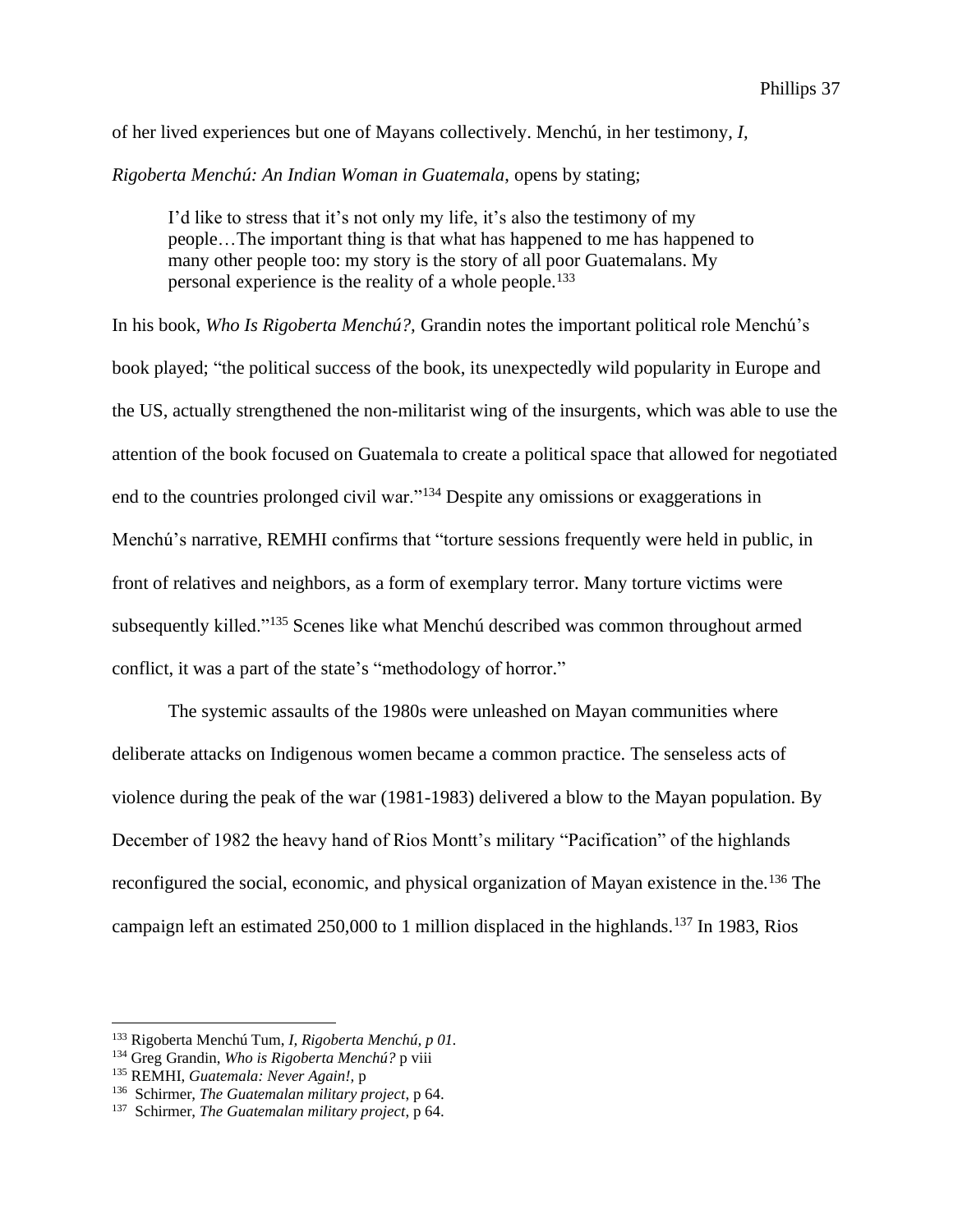Montt was removed from office by a coup that brought in Oscar Humberto Mejía Víctores (1983-1986) a Guatemalan Christian Democracy.

REMHI gathered accounts from witnesses of sexual assaults, "a form of violence against women that was employed in a variety of situations during abductions and detentions, massacres, military operations, and so on."<sup>138</sup> REMHI concluded that one of every six massacre cases they investigated, "the rape of women was part of soldiers and civil patrols' modus operandi…female bodies were just seen as just one more possession." <sup>139</sup> Raping of Maya women represented a continued systematic denial of female rights. In many cases women were raped by multiple men and left crippled from how savagely they were handled, and their children made to bear witness. Alison Crosby, who interviewed 54 Maya women from different zones of Guatemala, reveals that each one was subjected to rape, some multiple times, in front of their children "or when they themselves were still children and their mothers were forced to watch."<sup>140</sup> Forced separations left women to suffer psychological and physical traumas. The CEH collected evidence regarding exmilitary men, who served in areas of heightened conflict during the war, explaining what they would do with the children whose lives they spared. The following testimony was of an exmilitary man describing the scene after an encounter with guerrilla forces that left civilians dead and their children now orphaned.

"quedan niños vivos, ¿qué se hace con un niño de esos?, ¿qué haría usted? ¡Recogerlo! … el Ejército sí los jaló"<sup>141</sup>

"A los dos niños los llevaron al pueblo y los regalaron a la gente … cuando capturaban a niños y no los mataban de una vez, así hacían

<sup>138</sup> REMHI, *Guatemala: Never Again!*, p 76.

<sup>139</sup> REMHI, *Guatemala: Never Again!,* p76, 79.

<sup>140</sup> Crosby and Lykes, *Beyond Repair?,* p 40.

<sup>141</sup> Ex military Witness confirmed that they would "transfer surviving children from their communities to others that did not belong to them, denying them the right to their own cultural life and their own language". CEH, *Guatemala: Memoria del Silencio*, vol III, p 75.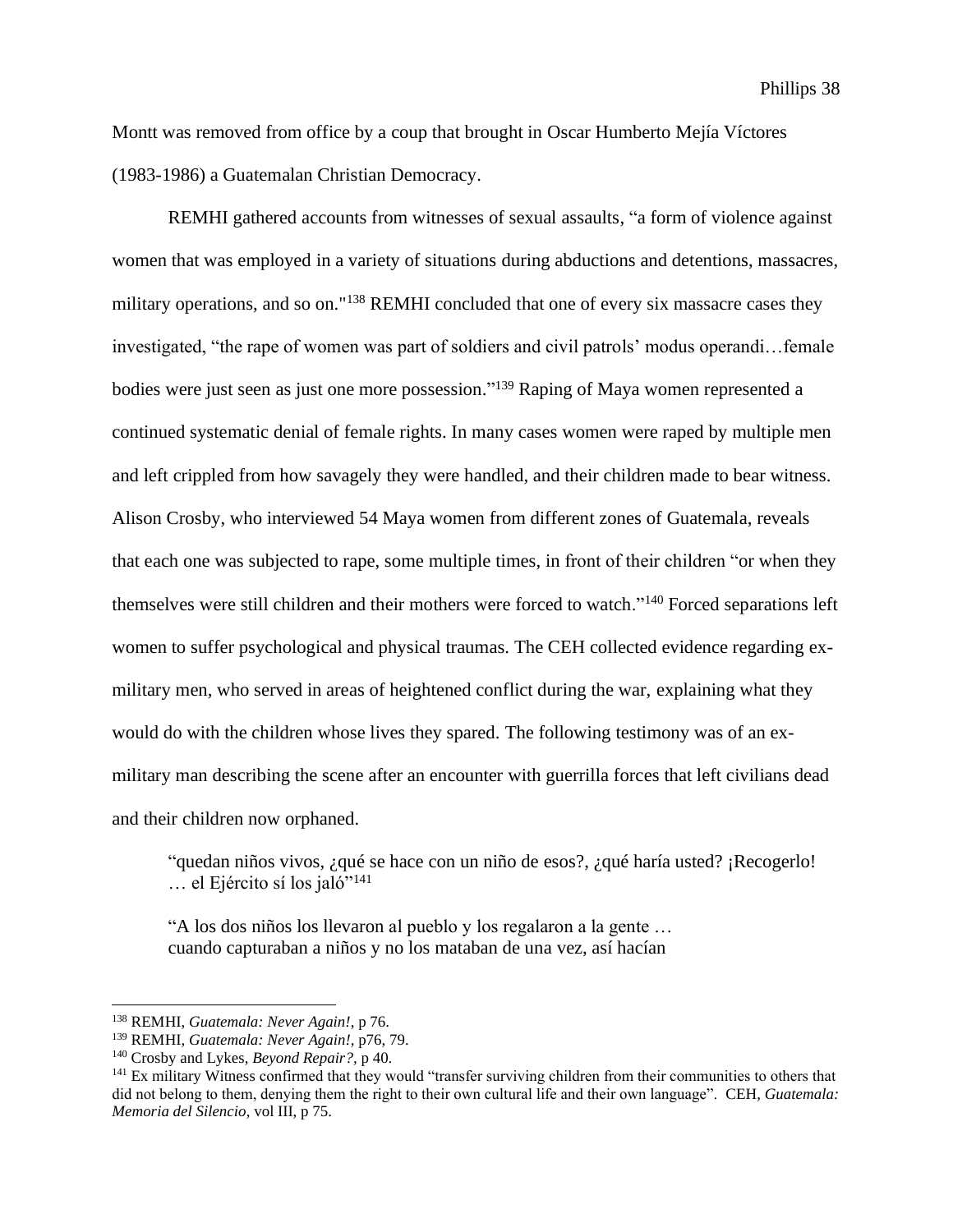con ellos, regalarlos a la gente en los pueblos." <sup>142</sup> C 3559. Octubre, 1983. San Juan Cotzal, Quiche

"children are left alive, what do you do with one of those children? What would you do? Take him! … The Army indeed took them all."

"They took the two children to town and gave them to the people ... when they captured children and didn't kill them all at once, that's what they did with them, give them away to the people in the villages." C 3559. October, 1983. San Juan Cotzal, Quiche

Death squads like *Kaibiles*, were especially brutal to women and children as their objective was to eliminate every source of life.<sup>143</sup> One instance in the village Barilla, Huehuetenago an eight-month pregnant woman was cut open, her unborn child removed and subsequently tossed around.<sup>144</sup> It was their way of destroying the seed that would cultivate more of, as the military saw it, the enemy. As Etelle Higonnet explains her analysis of the genocide portion of the Historical Clarification Commission (CEH) report in *Quiet Genocide*, "women were not simply [considered] biological reproducers, but transmitters of a cultural values to a new generation. If the women are affected, then the community as a whole is deeply shaken."<sup>145</sup> Rachel Nolan's research on adoption in Guatemala during the war shows that the Guatemalan state set out to "terminate the seed of future guerrilla fighters" through kidnapping and disappearing children.<sup>146</sup> The state took advantage of parents in rural communities in which mothers were lied to, tricked, intimidated, or threatened with violence so they would surrender their children to social workers. Violence against mothers was, in effect, violence against their children given that their survival was dependent on them. Nolan points out that a "majority of disappeared children were indigenous, which coincided with the first objective [of the state]. The

<sup>142</sup> Case 3559. CEH, *Guatemala: Memoria del Silencio*, vol III, p 75.

<sup>143</sup> REMHI, *Guatemala: Never Again!*, p74.

<sup>144</sup> REMHI, *Guatemala: Never Again!*,, p 74.

<sup>145</sup> Etelle Higonnet, *Quiet Genocide* (United States: Transaction Publishers, 2011), p 54.

<sup>&</sup>lt;sup>146</sup> Nolan, "Children for Export," p 262.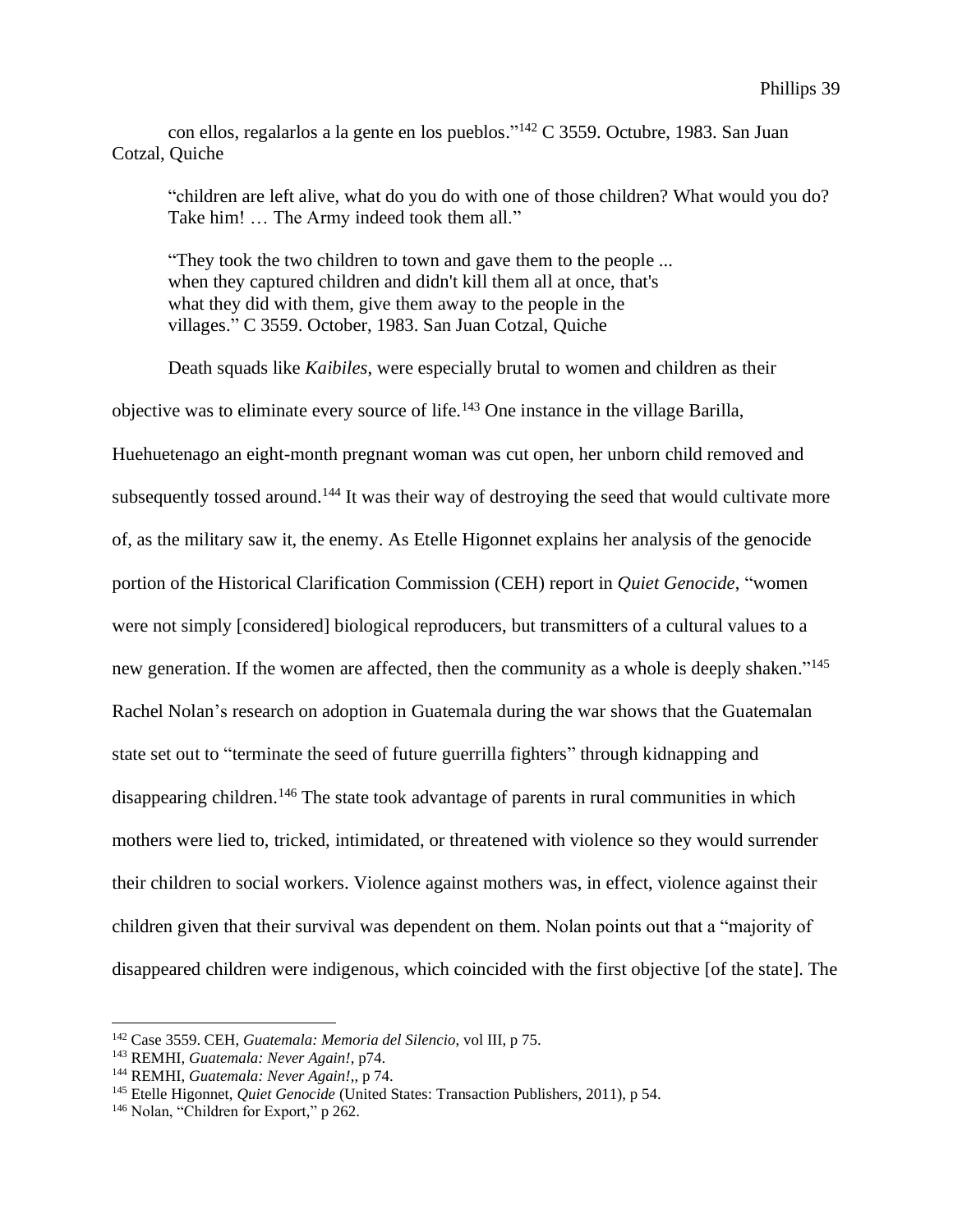result of removing Indigenous children from their families was to 'create general terror' and to 'make a profit from the sale of children,'" and again to "stamp out a 'bad seed' through the appropriation of children."<sup>147</sup> Mayan children were seen "as racially mutable through placement with families in Guatemala and abroad," essentially "children, unlike adults, could be redeemed if they were replanted in the right soil with proper couples" who were non-Communist.<sup>148</sup> Operations were ordered by the government through the efforts of social workers to cleanse the Guatemalan race by killing or destroying the women who progenerate the future of Mayans and extract children who were young enough to mold. Campaigns like these were a more direct part of genocide—a way to permanently remove Indian culture.

## **Agency**

"It wasn't that it couldn't be done, it was that we dared to do it." - Stated by a Mayan woman in an interview documented in REMHI<sup>149</sup>

In the face of incessant violence, Mayan women found ways of resisting the triple yoke of oppression imposed by the state. Class and race were intertwined with gender oppression that resulted in women not only being demoralized for being women, but for existing as poor Mayan women. Indigenous women were born into a culture and a nation deeply rooted in a patriarchal power system that bolstered male authority and preserved women's subordinate position. As historian David Carey points out, Indigenous women "were neither autonomous nor powerless; they made history, but not under the circumstances of their choosing."<sup>150</sup> The intensity in which the state had begun moving through rural Guatemala massacring villages, raping women, torturing, and disappearing hundreds of innocent people, women began realizing they could not

<sup>147</sup> Nolan, "Children for Export", p 251, 20.

<sup>&</sup>lt;sup>148</sup> Nolan, "Children for Export", p 293.

<sup>149</sup> Quote found under "Women's Activism." It was stated in an interview by an unnamed Maya woman (interview 0151). REMHI, Guatemala: Never Again!, p 85.

<sup>150</sup> David Carey Jr, *Engendering Mayan History,* p16.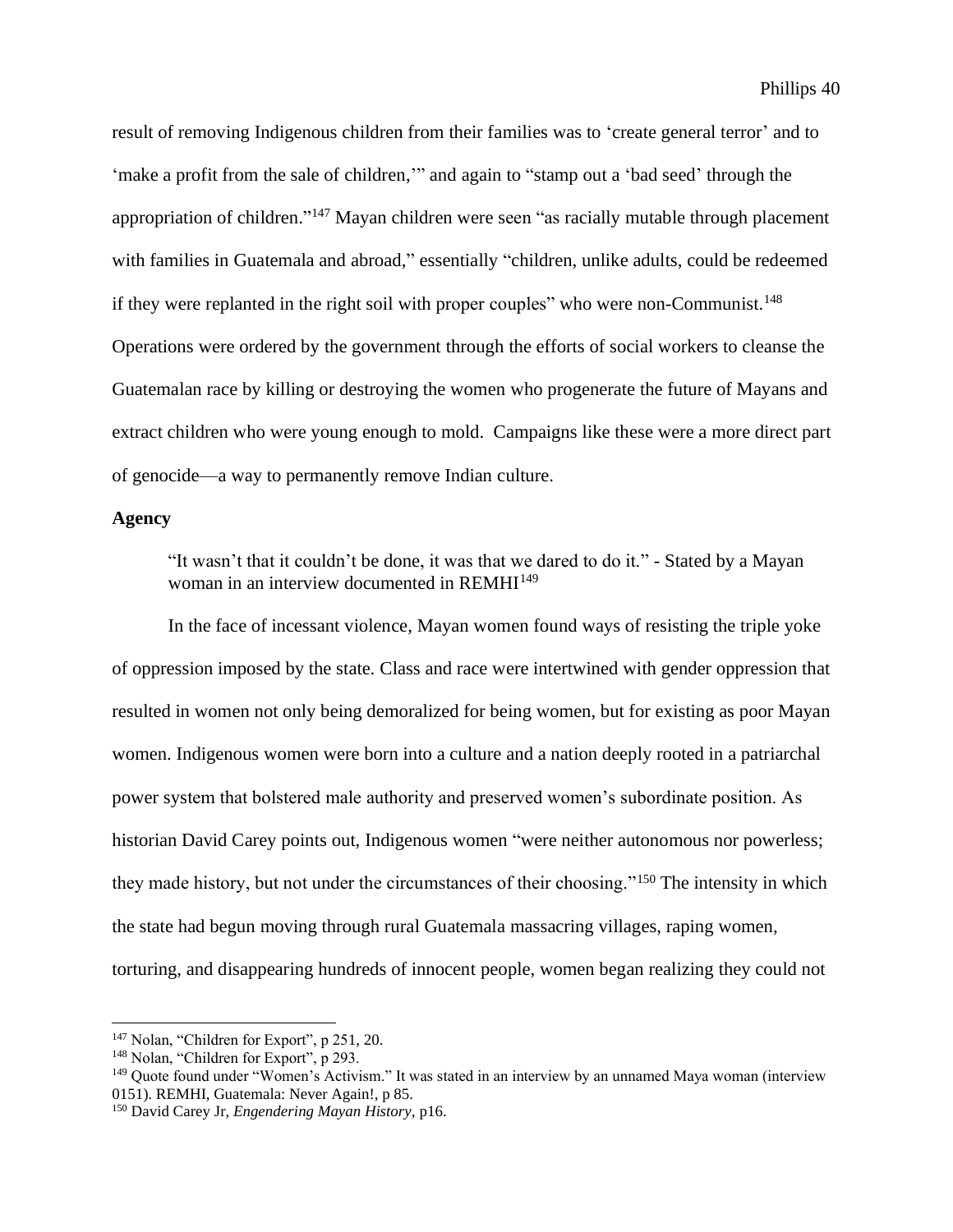solely depend on the men within their communities to organize and fight, but they too needed to participate in their struggle. It was necessary for women to prevail over their pain and the deaths they had witnessed. As Menchú shares in her testimony, the sorrow she felt after losing her brother and parents was difficult to bear, but that grief was not only hers to carry, it was also the grief of all Mayans who had experienced loss or were subjected to violence. In a conversation with her little sister, she recalled her saying that the death of their parents (and all compañeros) was the reason for their fight, her sister asserts, "we must be like revolutionary women [and] a revolutionary isn't born out of something good, he is born out of wretchedness and bitterness," she continues, but "[their loss] gives us one more reason…to fight without measuring our suffering, or what we experience, or thinking about the monstrous things we must bear in life."<sup>151</sup>

The state's attempt to intimidate, drive away or wipe away a people had failed. By the 1980s, nearly a quarter of *combatientes* were women who left their children to go to the mountains (*a subirse a la montaña*) in order to train with the guerrillas. Menchú expresses the role women played in the war was extraordinary from fighting, secretly transposing documents, constructing barricades, or planting propaganda bombs and it was not for power but rather, as Menchú states, "so that something will be left for human beings. And this gives us the courage to be steadfast in the struggle, in spite of the danger."<sup>152</sup>

At the core of Indigenous cultural identity stood Mayan women as invaluable bearers of future generations as well as the pillars that sustained unity in the midst of conflict. REMHI's documents corroborate the importance of women in the success of society stating, "women were the ones to repair broken social ties, preserving family cohesion even under the most adverse

<sup>151</sup> Rigoberta Menchú Tum, *I, Rigoberta Menchú: An Indian Woman in Guatemala*, Ed. Elisabeth Burgos-Debray, Trans Ann Wright (London: Verso, 2009), p 279.

<sup>152</sup> Menchú Tum, *I, Rigoberta Menchú,* p 274-275.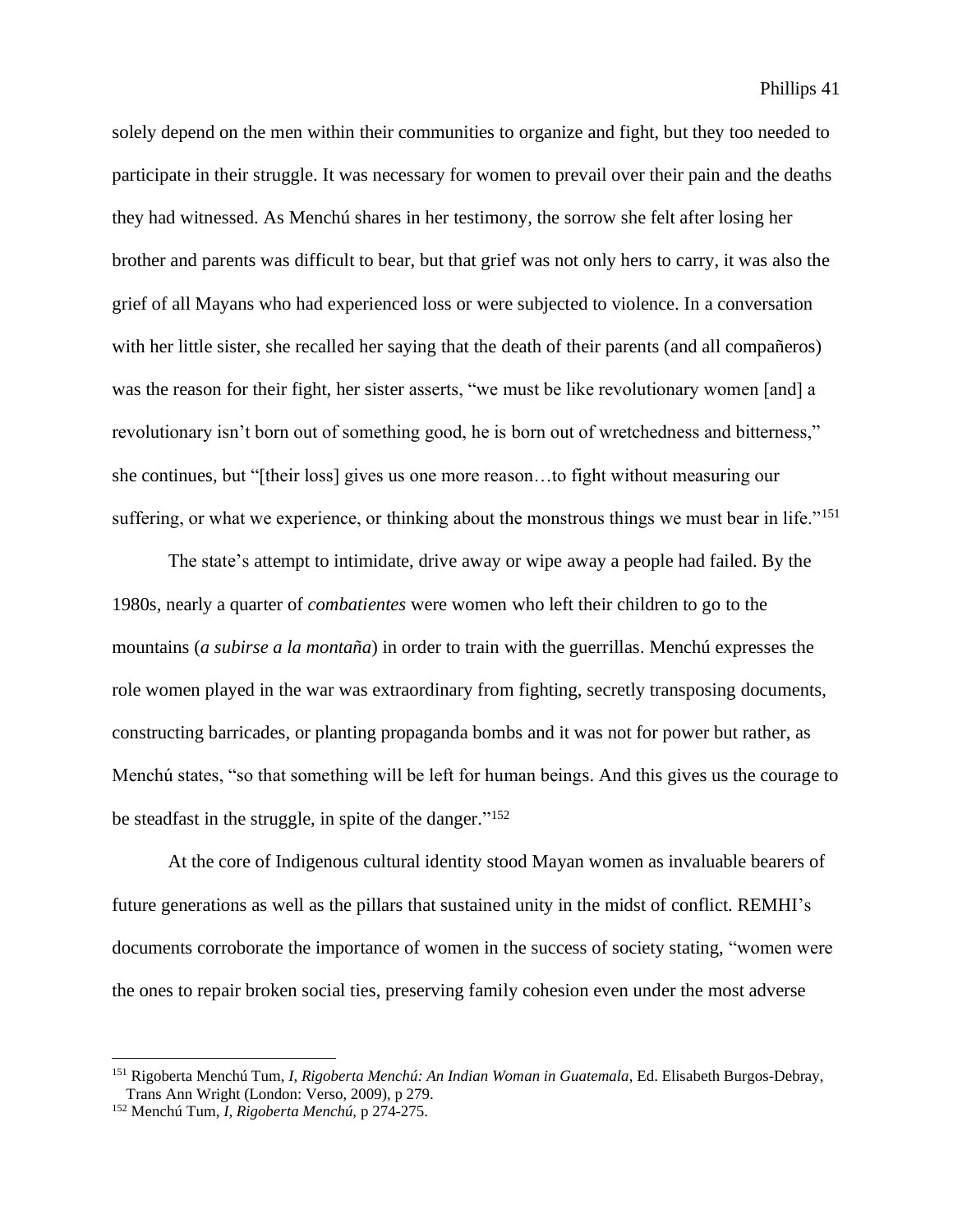conditions. They were the ones who preserved the essential ingredients for reestablishing life among groups of survivors."<sup>153</sup> For this reason, the extermination campaigns of women and children were a central component in the quest to destroy Indigenous identity. The state understood that without women, Mayans cease to exist, a strategy they imposed to obliterate a race. However, the state's ploy to fracture Indigenous participation in the war was an effort rendered unsuccessful. As Menchú explains, "[b]efore everyone used to think that a leader had to be someone who knew how to read, write and prepare documents…saying 'I am a leader, it's my job to lead and yours to fight,'" but that was not the order of things within their organizations. 154 What Indigenous people knew was enough, because along the way they learned from others what was necessary to fight against the state. Menchú's mother expressed to her that women "too had to participate, so that when the repression comes and with it a lot of suffering, it's not only men who suffer. Women must join the struggle [but] in their own way."<sup>155</sup> Forster reveals that women who worked in recruiting civilian women had to assure them it was in the best interest of their people to rise up against the tyranny of the state. Like in ex-combatant Adela's testimony to Forster, in which she explained how guerrillas from the very beginning had an important task to perform, they all had to become organizers who from time to time would make their way to the coastal areas giving political talks in an attempt to convince Mayans the importance in unifying for the betterment of their families and all Mayans.<sup>156</sup> Another ex-combatant's testimony, (pseudonym Patricia) was taken during the last phase of the war, which demonstrated how women had been persistent throughout the decades of kidnappings, massacres and torturing of their people. Patricia states:

<sup>153</sup> REMHI, *Guatemala: Never Again!,* p 80.

<sup>154</sup> Menchú Tum, *I, Rigoberta Menchú*, p 262.

<sup>155</sup> Menchú Tum, *I, Rigoberta Menchú*, p 230.

<sup>156</sup> Forster, "Me Di Cuenta", p 25.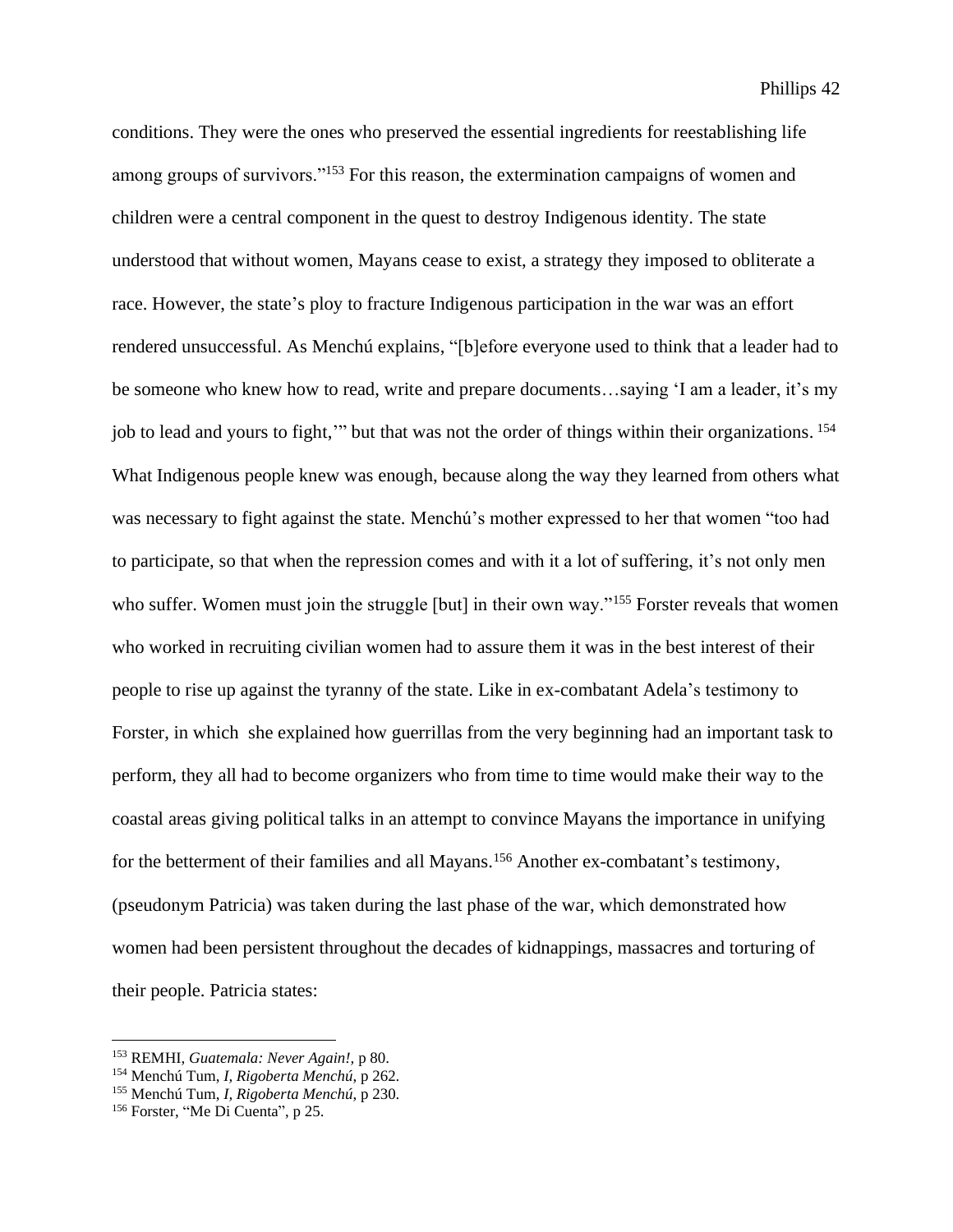Bajábamos así en las fincas. …Juntábamos a la gente. Algunos tenían miedo y los finqueros no lo gustaban. Vigilábamos también. Hay gente que sí apoyaba, y preguntaba. Primero ellos tenían miedo si uno es igual a los soldados. Nosotros aclaramos que no hacíamos daño a nadie. Hay señores que apoyaron. Iban a avisar así a donde estaban los soldados. Los finqueros tenían miedo, porque ellos no pagaban bien a los trabajadores, los discriminaron. También hablamos con los dueños. Ahora tiene que unirse, decíamos a los trabajadores, organizarse, porque si no se organice, no va a hacer nada. Los trabajadores tienen miedo porque si se organicen para formar su sindicato o para que respeten sus derechos, les corren. Yo digo que sólo con organizándose hay solución. Tiene que proponer propuestas y hacer manifestaciones para reclamar sus derechos. Si no hay unidad, no se puede lograr algo.

We used to go down to the farms. ... We brought people together. Some were afraid and the farmers did not like it. We kept watch too. There are people who did support, and asked. First they were afraid if one is equal to the soldiers. We clarified that we did not harm anyone. There are gentlemen who supported. They were going to tell where the soldiers were. The farmers were afraid, because they did not pay the workers well, they discriminated against them. We also spoke with the owners. Now is the time you all need to unite, we said to the workers, organize, because if you do not organize, nothing will change. The workers are afraid because if they organize to form their union or to respect their rights, they will be fired. I would say that there is solution through organizing. You have to propose proposals and make demonstrations to claim your rights. If there is no unity, nothing can be achieved.

Many Indigenous women sacrificed a great deal by taking up arms and fighting alongside

their compañeros. Forster documents an interview with Yolanda Colóm an Indigenous woman

who describes their position among men stating, "It was a tradition that women were almost

always collaborators. A kind of rearguard for parents, siblings, boyfriends, husbands,

children."<sup>157</sup> In the mountain where the guerrillas trained gender did not matter. Forster points

out how Elena's testimony shows that women were treated as equals. Elena continues to

elaborate about her position and respect given to women fighters:

Tenía mi grado como teniente. Yo tengo que dar orden a ellos, algunas 30 personas. A mí me emocionó mucho porque no todos tienen grado. A mí, sí, subí rápido, me alegré mucho. ¿Y por qué? [Los dirigentes] me dijeron que es por mi esfuerzo… [A su juicio como oficial], …la capacidad que tenemos es todo igual con el hombre. No hay uno menos ni más, todo igual. Por ejemplo en la comida,

<sup>&</sup>lt;sup>157</sup> Cindy Forster, "Me Di Cuenta", p 26.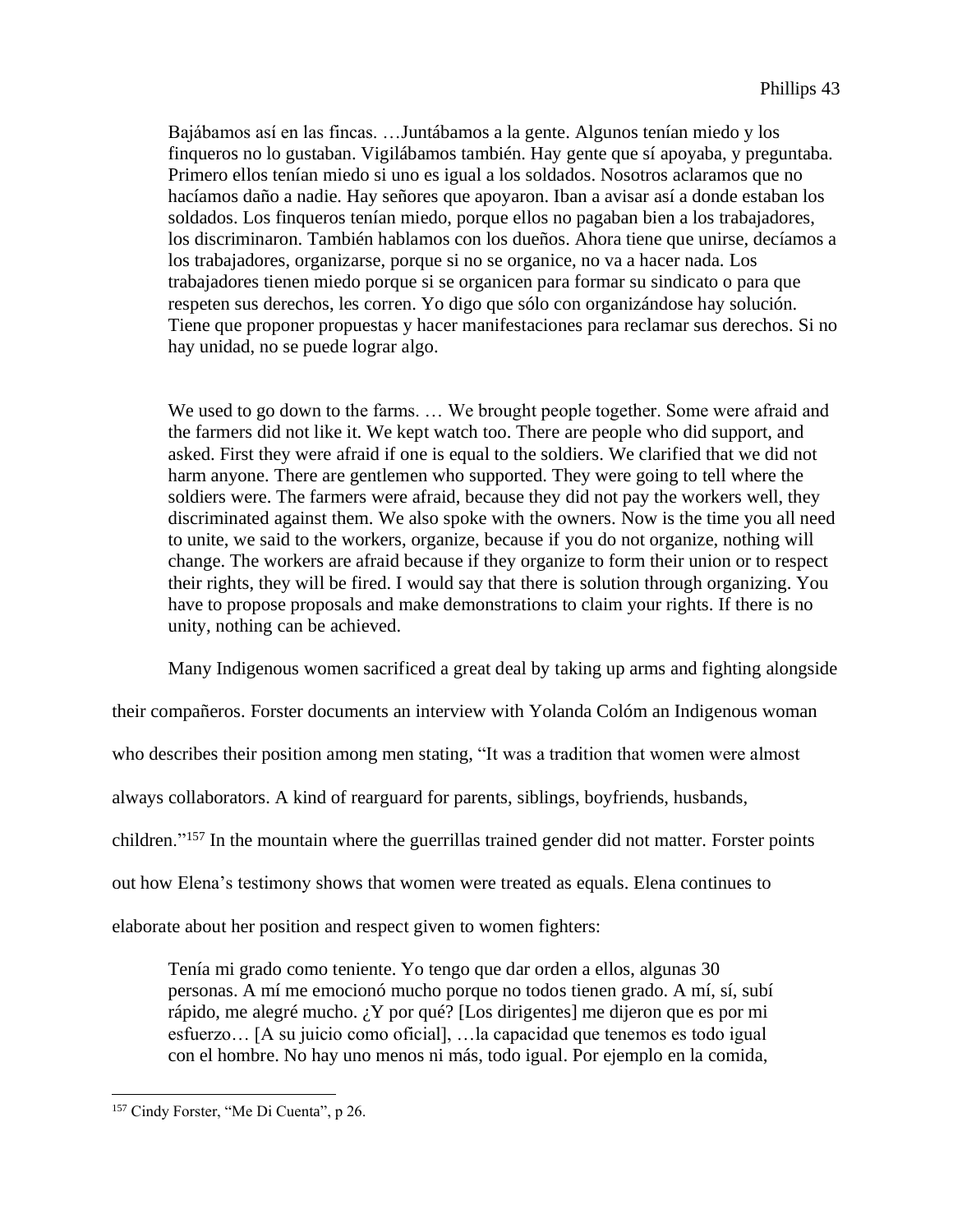todos tuvimos igual. La única diferencia es que tiene más fuerza el hombre, pero cargamos igual, trabajamos igual, combatimos igual. Por la misma política los hombres tienen que tratarnos bien, cambiar su mentalidad.<sup>158</sup>

I had the rank of lieutenant. I have to give orders to them, some 30 people. I was very moved because not everyone has a rank. To me, yes, I went up fast, I was very happy. And why? [The leaders] told me that it is because of my effort ... [In his opinion as an officer], ... the capacity we have is all the same with men. There is no one less or more, everything the same. For example with food, we all had the same. The only difference is that men are stronger, but we carry the same load, we work the same, we fight the same. By the same policy, men have to treat us well, change their mentality.

This interviewee expressed the idea that men valued women equally. Elena goes further as to describe men taking on roles that were traditionally reserved for women. She explains, "the men learned how to wash their clothes, how to cook, how to do everything. Sweep, mop, change diapers. Everything changed."<sup>159</sup> Forester notes that even with all the hardships they encountered in the mountains, it was the one place poor women found their self-worth in brotherhood with men." 160

The civil war worsened the status of women in Guatemala to the point where they took matters into their own hands. They had reached a stage in which approval or permission by males was something of the past. Mayan women took hold of their agency by not only taking up arms in the mountains, but they investigated, demonstrated, and organized against the accumulating human rights violations. Groups, spearheaded by women, like Mutual Support Group<sup>161</sup> (GAM), served to locate the thousands of disappeared. According to REMHI, it was the "Mothers, wives, daughters, and sisters of the disappeared…who dared to defy the [military's]

<sup>158</sup> Forster, "Me Di Cuenta," p 27.

<sup>159</sup> "…y los hombres aprendieron como lavar su ropa, como cocinar, como hacer todo. Barrer, trapear, cambiar pañales. Todo se cambió…" Forester, "Me Di Cuenta," p 27.

<sup>160</sup> Forster, "Me Di Cuenta," p 27.

<sup>161</sup> Mutual Support Group or GAM was established in 1984 during President Óscar Humberto Mejía Víctores time in office.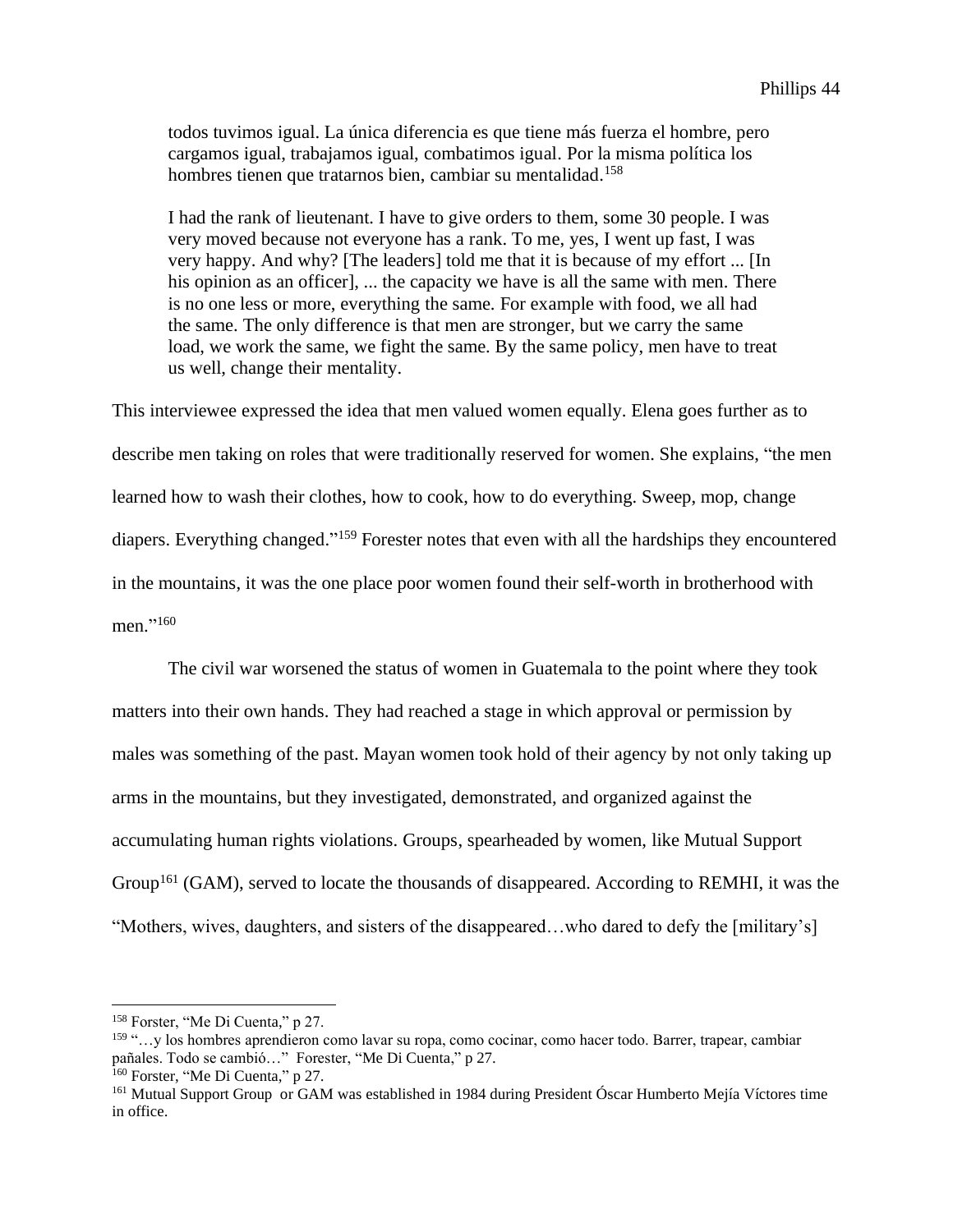raging violence. Never before had they been considered protagonists in the political life of the country, yet they displayed courage, resolve, and hope on countless occasions."<sup>162</sup> GAM became the nucleus of many other social movements that protested and demonstrated against the injustices of the state. Women took on a trailblazing role of activism contributing to the greater social awareness of their demands. In an interviewed obtained by REMHI the tenacity and strength of women in the face of military forces is illustrated as followed:

When we women began to call for our disappeared relatives, for life, for freedom from military dictatorship that totally dominated the country, then women's activism began to be more apparent. Even the army was surprised. It was unbelievable that these little women, these little girls, frail as they are, faced up to an army that has always been feared, do you understand me? That's when I think they began to realize that the participation of women is effective, that women are courageous. Because no one could believe that we women could face, harass, and chase away the army. At least that's how it was, it literally was like that: women chased the army away. It wasn't that it couldn't be done it was that we dared to do  $it<sup>163</sup>$ 

The emergence of the Association of Families of the Disappeared and Detained of Guatemala

(FAMDEGUA) in 1992 took their movement further by pushing for the investigations of massacres, accompaniment during exhumation, and demands for restitution.<sup>164</sup> It was the pressure from FAMDEGUA that allowed for the exhumation of the Dos Erres village that was massacred in December of 1982.<sup>165</sup> From 1994 to 1995 162 remains were rescued allowing these individuals' lives to be acknowledged and allowing families to properly bury their loved ones with dignity and honor.

These indigenous organizations emerged to take back their communities, repress military control, and to put pressure on the state to acknowledge the human rights violations committed.

<sup>162</sup> REMHI, *Guatemala: Never Again!*, p 83.

<sup>163</sup> REMHI, *Guatemala: Never Again!*, p 85.

<sup>164</sup> REMHI, *Guatemala: Never Again!*, p 85.

<sup>165</sup> CEH, *Guatemala*: *Memoria del Silencio,* vol IV, p 239.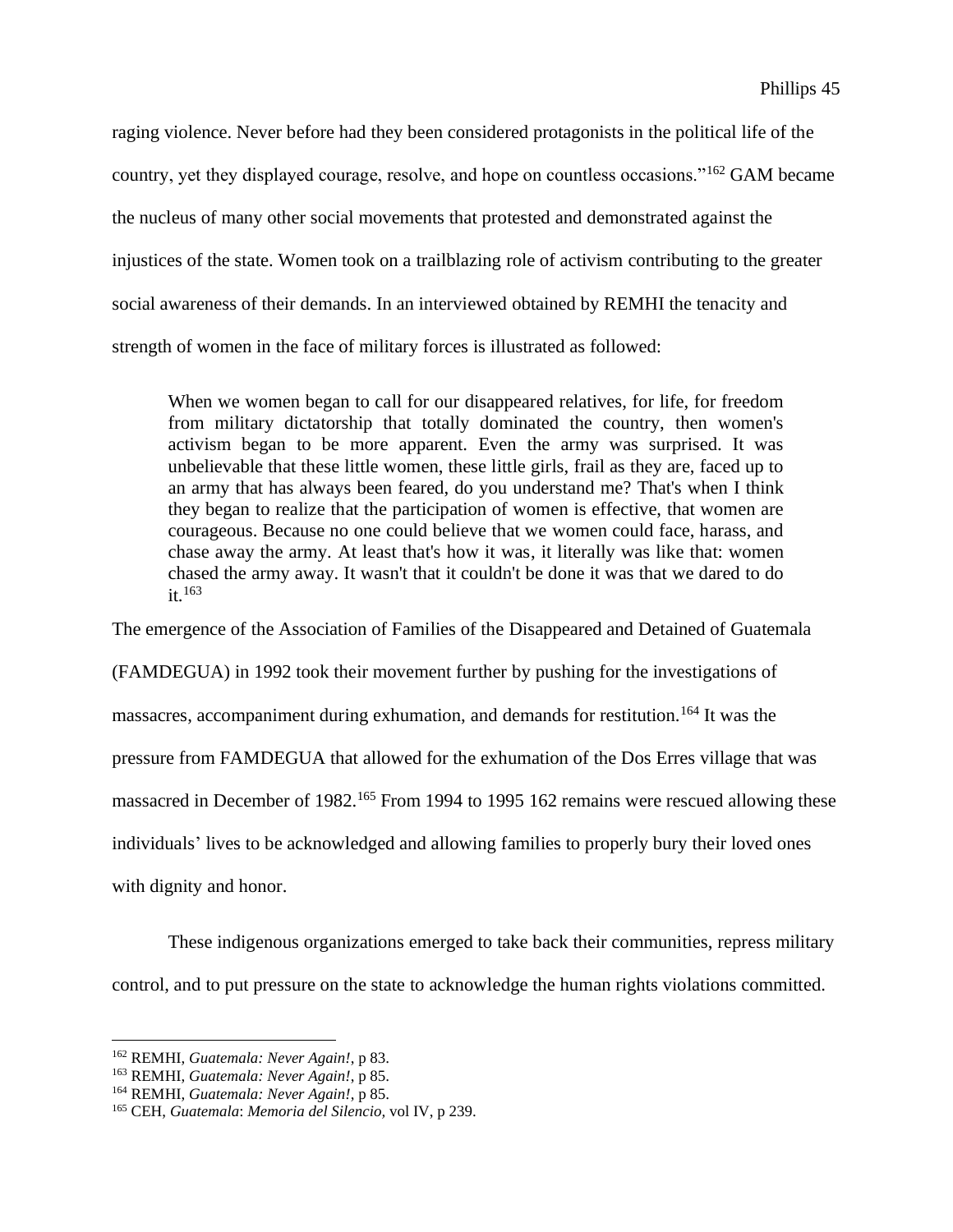The leadership roles that women took within these organizations in fighting and vocalizing their plight was instrumental in bringing international awareness to the gruesome conditions within Guatemala and their struggle against impunity. Leaders like Rigoberta Menchú, Helen Mack, <sup>166</sup> and Rosalina Tuyuc, <sup>167</sup> just to name a few, are attributed to using their voice on behalf of Mayans in search of social justice while remaining steadfast in their cause. Among these women were many more who throughout the civil war who demonstrated an enormous capacity to avoid becoming discouraged, to pull themselves together, and undertake new strategies for the survival and success of all Mayans.

## **Conclusion**

"We are avengers of death. Our race will never be extinguished while there is light in the morning star." -written in Popol Vuh (Council book) by anonymous K'iche scribes in the mid-1500s. 168

Peace talks had been proposed by the Guatemalan National Revolutionary Unity (URNG) as early as 1986 but were denied by President Vinicio Cerezo. The UNRG had propositioned the removal and restructuring of security forces, however, Cerezo made clear there would be no dialog unless the URNG agreed to government amnesty.<sup>169</sup> Since no agreement was made, the

<sup>&</sup>lt;sup>166</sup> Helen Mack became a human rights activist following the death of her sister, anthropologist Myrna Mack, for publishing a report of the orchestrated displacements of rural Mayans. Helen Mack created a foundation in her sisters which became Guatemala's "leading voice...on issues of human rights, justice, and accountability." Elizabeth Oglesby, Introduction to "What is Reconciliation?" in *The Guatemala Reader: History, Culture, Politics*  (Durham: Duke University Press, 2011) p 450.

<sup>167</sup> Rosalina Tuyúc was cofounder of Guatemala's widow organization CONAVIGU (Comité Nacional de Viudas de Guatemala) in 1988. She was a chief spokesperson for the reemerging left for women in search of their family who had been kidnapped or disappeared. This organization became crucial in "addressing critical problems of subsistence for women whose husbands had been killed, soon after transforming into a large human rights organization denouncing all types of rights violations." Konefal, *For Every Indio*, p168.

<sup>168</sup> Quote obtained in Grandin, *Who is Rigoberta Menchú*?, p 284. Popol Vuh, translated as the Council book but often referred to as the 'K'iche' Bible', was written by anonyms K'iche scribes in mid-1500s and was translated to Spanish by a Spanish Dominican priest Francisco Ximénez in 1702. The writings contained in Popol Vuh are the oldest, most invaluable documentation of Mayan mythology and culture. Unknown K'iche' authors, *Popol Vuh* in Greg Grandin, Deborah Levenson-Estrada, and Elizabeth Oglesby, *The Guatemala Reader: History, Culture, Politics (*Durham: Duke University Press, 2011) p 13.

<sup>169</sup> REMHI, *Guatemala: Never Again!*, p 249.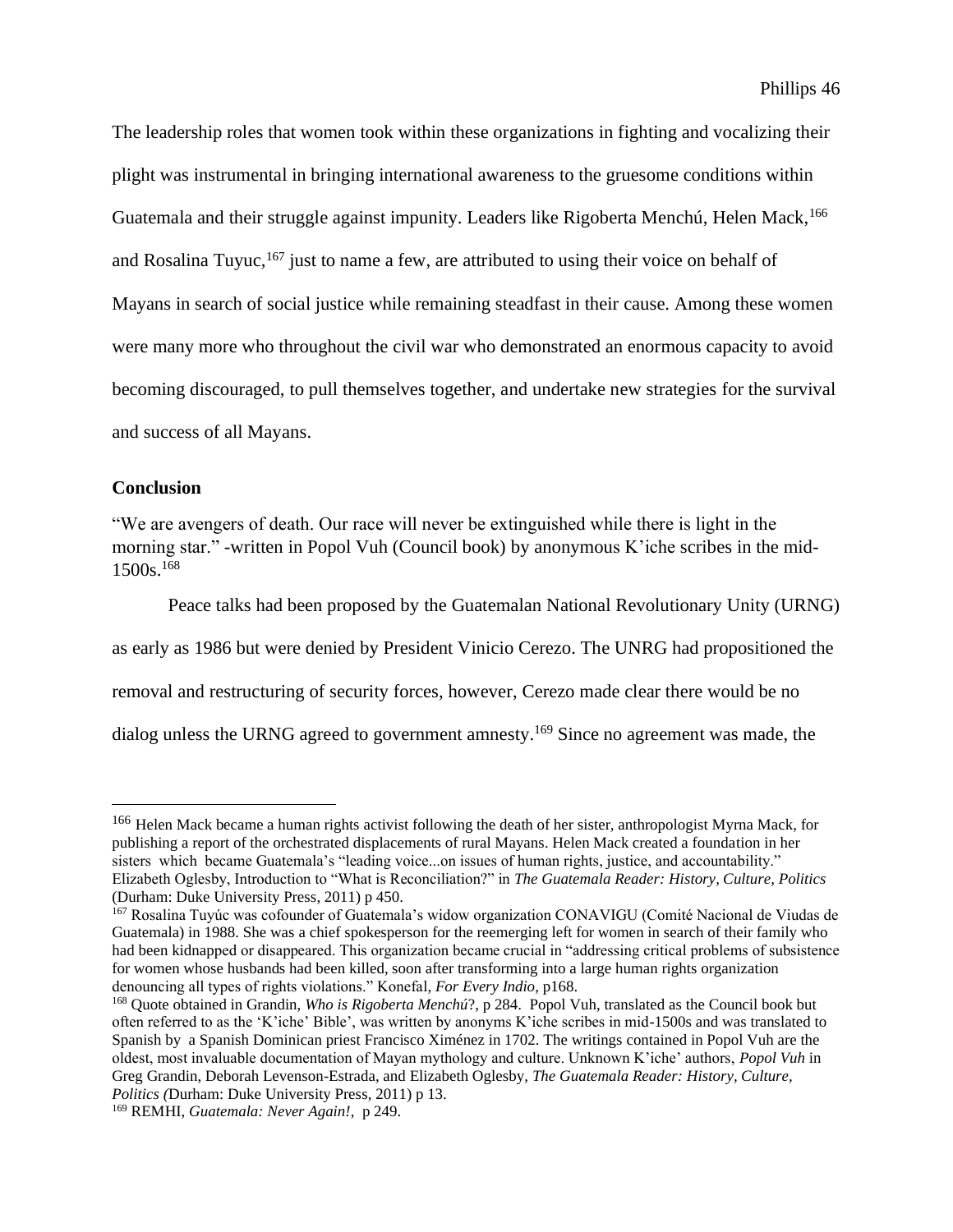government-sponsored policy of repression continued and intensified. A number of intimidation ploys against grassroot organizations were carried out in an attempt to deter the spread of international attention. Again in 1988, the URNG petitioned for a cessation of hostilities and yet once more their request for dialogue had been dismissed. It would take ten years before peace discussions would close, and armed confrontation between the Guatemalan Government and the left-wing guerrillas would end. In the early 1990s, the United Nations, with support from the international community, began mediating the long formal process of peace negotiation between the government and UNRG.<sup>170</sup> These negotiations ultimately led to the signing of the Peace Accords on December 29, 1996 under President Alvaro Arzú Irigoyen that would halt the violence that had been ongoing for 36 years. Yet, as Jennifer Schirmer described, the signing of the Accords would not be the final obstacle, but rather the enactment and fulfilment of the Peace Accords presented the most challenges.<sup>171</sup> Schirmer states in concluding her analysis of the military, "[the military's] repressive habits of mind, and hegemonic power within at State of their own crafting will continue to haunt Guatemala into the twenty-first century, managing a violence that is a democracy only in name."<sup>172</sup> Interviews of former officers corroborated her closing analysis of the military's mindset explaining their concern regarding the adverse factors of integrating Mayans into Guatemala's political life. For example a lieutenant colonel in the Defense Ministry spoke of the advancement of the Pan-Maya organization stating, "for the next five to six years will only be run by Mayan intellectuals and academics, but in the medium term of twenty to twenty-five years, if it succeeds in homogenizing the differences within the Mayan

<sup>170</sup> CEH, *Guatemala*: *Memoria del Silencio,* vol I, p 226, 227. REMHI also notes the international communities, also referred to as the "Group of Friends," referenced were key countries Spain, United States, Mexico, and Norway. REMHI, *Guatemala: Never Again!,* p 283.

<sup>171</sup> Schirmer, *The Guatemalan military project*, p 274.

<sup>172</sup> Schirmer, *The Guatemalan military project*, p 274.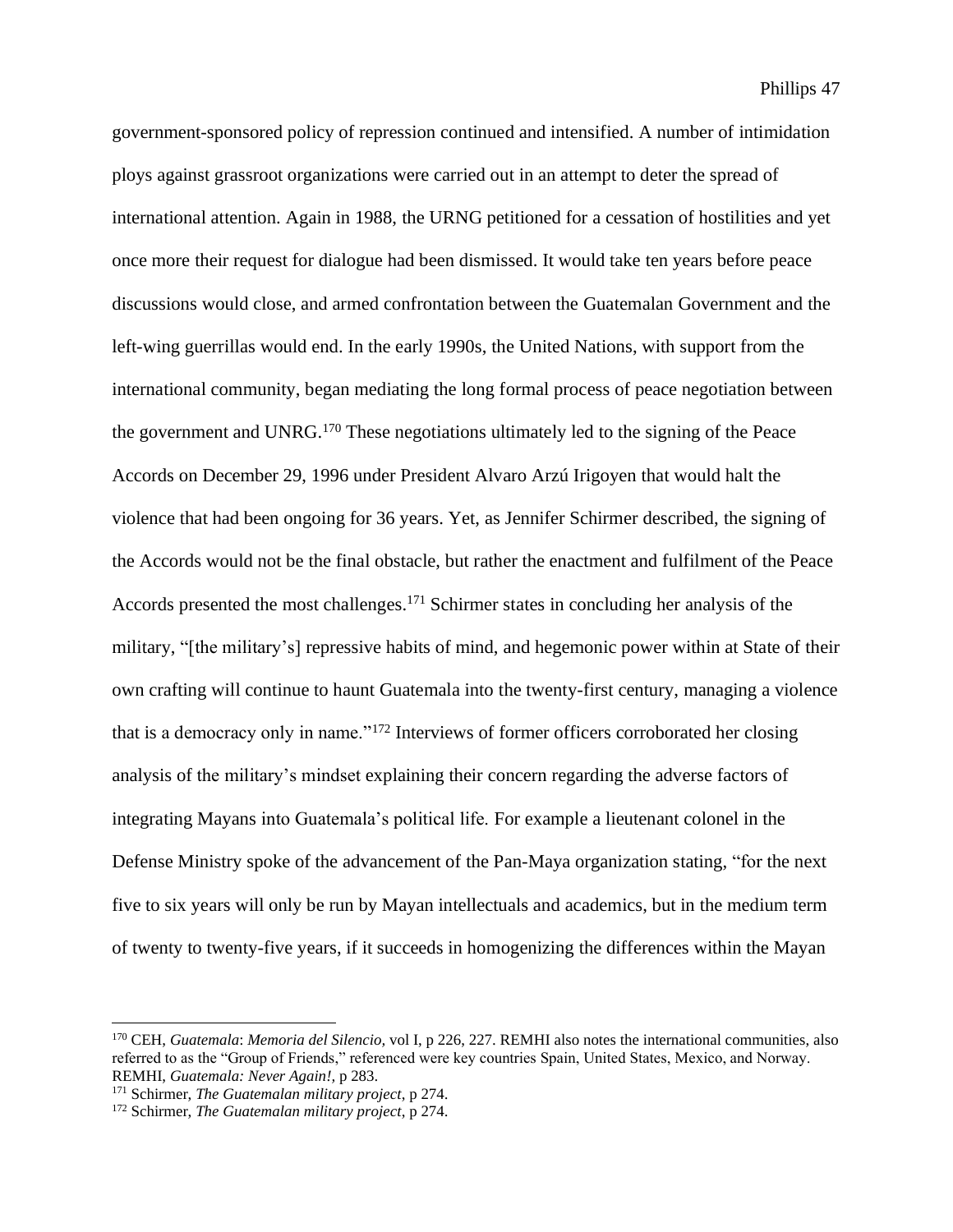community and creates conditions for leadership, could become a political movement that forms the basis of a new political party in the twenty-first century."<sup>173</sup> Preventing former guerrilla members infiltration of the state's political realm continued to form parts of the military's new arsenal of subjugation into the twenty-first century.<sup>174</sup>

Guatemala continued to experience conflict well beyond the 1996 Accords agreement. The agreement put forth a national reconciliation law for the disarmament of the guerrillas, however, this law reflected the interest of military amnesty. Military amnesty would allow for those who committed crimes during the war to be absolved from any future persecution.<sup>175</sup> In addition, the concept of "reconciliation" was broadly addressed in this agreement through mentions of national unity, harmony, and solidarity, as the people still in power (elites of Guatemala) were not prepared for the extensive social, political, an institutional transformation necessary to achieve true reconciliation.<sup>176</sup> What reconciliation meant to those power brokers was starting over without seeking revenge, in essence discounting the 36 years of bloodshed, tortures, rapes, kidnappings, and femicide that were largely experienced by Mayans. Yet, the trauma endured during the civil war demanded a deeper acknowledgment of what had transpired as well as extensive work in rebuilding the social fabric that was dismantled within their Mayan communities. Moving forward was especially difficult for women, particularly rural Maya women, who became targeted victims of a war that was not only about race and class but gender as well. Women continued to experience violence and poverty as many were ostracized from their communities for being the victims of military rape. The truth-telling process that was incorporated into the Peace Accords was intended to unveil, through the thousands of testimonies

<sup>173</sup> Schirmer, *The Guatemalan military project*, p 273.

<sup>174</sup> Schirmer, *The Guatemalan military project*, p 273.

<sup>175</sup> Helen Mack, "What is Reconciliation?," trans. Elizabeth Oglesby in *The Guatemala Reader* p 450.

<sup>176</sup> Mack, "What is Reconciliation?," trans. Elizabeth Oglesby in *The Guatemala Reader,* p 450.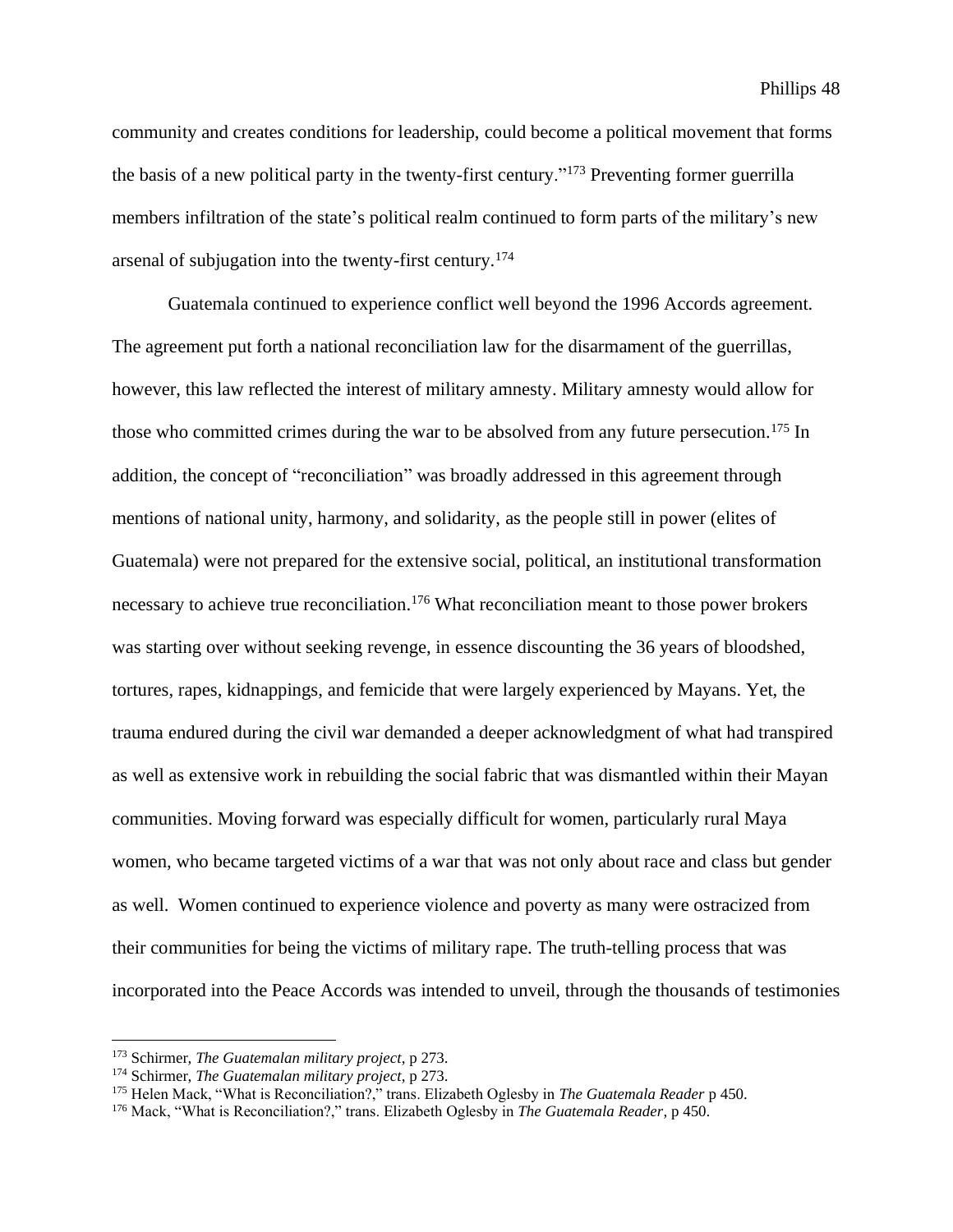collected, the egregious human rights violations Mayans faced. Additionally, this process was created to help victims, turned protagonist, seek justice for all Mayans and heal from the dramatic consequences of their racialized gendered experiences. 177

The gross violations of human rights in genocidal proportions was concluded by the Truth and Reconciliation Committee (TRC). Both TRC reports, the Recovery of Historical Memory Project (REMHI) *Guatemala: Never Again* (1998) and the Commission for Historical Clarification (CEH) *A Memory of Silence* (1999), authenticated the constructional and systematic nature of armed conflict. The CEH documented that 626 massacres were committed predominantly by the army, and reinforced by special groups like the Kaibiles.<sup>178</sup> Attacks on Mayan communities were responsible for the displacement of anywhere between 500,000 and 1.5 million people in Guatemala or beyond its borders. <sup>179</sup> In the end the Guatemalan Civil War left more than 200,000 people dead of which 83 percent were Mayan. A deliberate attack on a race of people who had, since the states independence, only searched for equality from the minority of elite ladino population.

The CEH states in it's opening paragraph states,

Guatemala is a country of contrasts and contradictions…[filled with pages that have been] written of shame and infamy, disgrace and terror, pain and grief, all as a product of the armed confrontation among brothers and sisters. For more than 34 years, Guatemalans lived under the shadow of fear, death and disappearance as daily threats in the lives of ordinary citizens.<sup>180</sup>

Yet, Mayans unified and fought to reestablish a country that once reflected a thriving

"multiethnic, pluricultural and multilingual nation, in a State which emerged from the triumph of

<sup>&</sup>lt;sup>177</sup> Mack, "What is Reconciliation?," trans. Elizabeth Oglesby in The Guatemala Reader p450.

<sup>178</sup> CEH, *Guatemala*: *Memoria del Silencio,* vol III, p 252.

<sup>179</sup> Crosby and Lykes, *Beyond Repair*, p 4.

<sup>180</sup> Christian Tomuschat, Otilia Lux de Cotí, and Alfredo Baisells Tojo, Prolog in *Guatemala*: *Memory of Silence,* Prolog, p 11.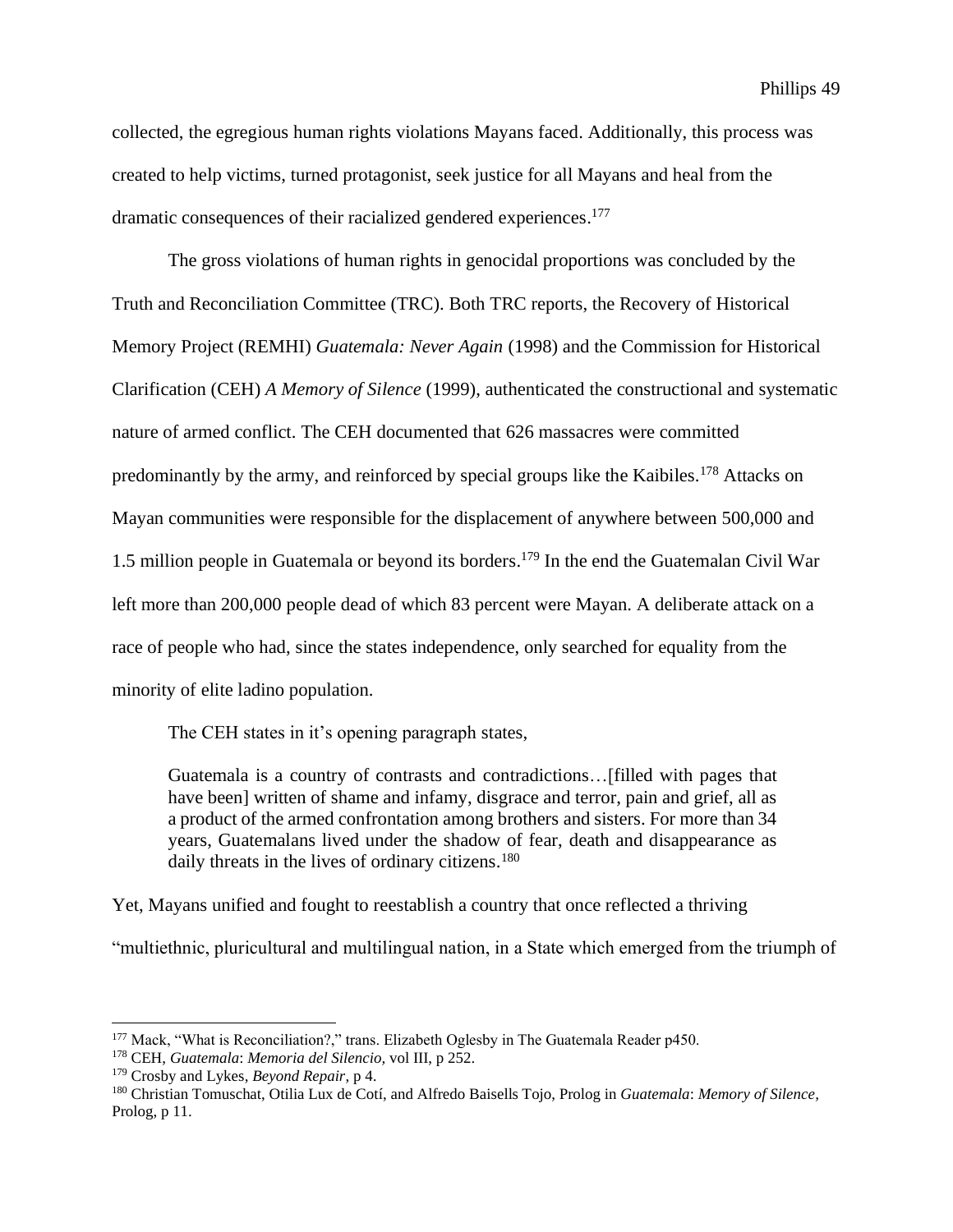liberal forces in Central America," that had made strides towards equal distribution of wealth and rights.<sup>181</sup> However, the fighting has not ceased as Mayan women and men continue to push the barriers that still restrict their freedoms in a predominately elite patriarchal society.

<sup>181</sup> Tomuschat, Lux de Cotí, and Baisells Tojo, Prolog in *Guatemala*: *Memory of Silence,* Prolog, p 11.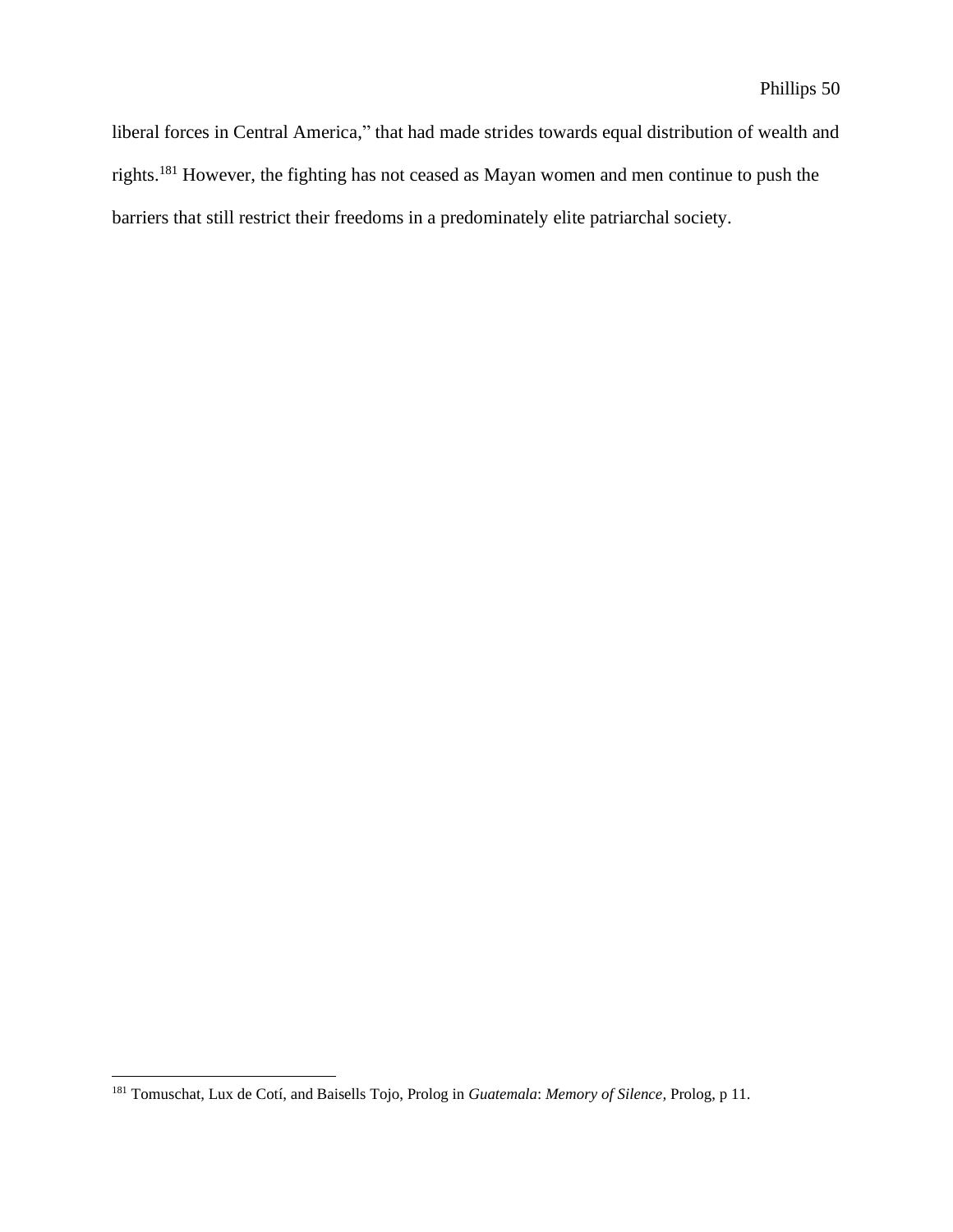## **Bibliography**

## *Primary Sources*

- Comisión para el Esclarecimiento Histórico (CEH), *Guatemala: Memoria del Silencio Tz'inil Na'tab'al,* Guatemala City: Oficina de Servicios para Proyectos de las Naciones Unidas, 1999. Accessed Febuary 17, 2020. [http://www.centrodememoriahistorica.gov.co/descargas/guatemala-memoria](http://www.centrodememoriahistorica.gov.co/descargas/guatemala-memoria-silencio/guatemala-memoria-del-silencio.pdf)[silencio/guatemala-memoria-del-silencio.pdf](http://www.centrodememoriahistorica.gov.co/descargas/guatemala-memoria-silencio/guatemala-memoria-del-silencio.pdf)
- Grandin, Greg, Deborah Levenson-Estrada, and Elizabeth Oglesby. *The Guatemala Reader: History, Culture, Politics. Durham*, NC: Duke University Press, 2011.

Hernández Alarcón, Rosalinda. *Memorias Rebeldes Contra el Olvido*. Guatemala: Cuerda, 2008.

Higonnet, Etelle. *Quiet Genocide: Guatemala 1981-1983*. London: Transaction, 2009.

- Memoria, Verdad y Esperanza: versión Popularizada Del Informe REMHI, *Guatemala, Nunca más*. Guatemala: Proyecto Interdiocesano de Recuperación de la Memoria Histórica, Oficina de Derechos Humanos del Arzobispado de Guatemala, 2003.
- Menchú Tum, Rigoberta, and Burgos-Debray, Elisabeth. *I, Rigoberta Menchú: An Indian Woman in Guatemala*. Trans Ann Wright. London: Verso, 2009.
- Montejo, Victor, and Victor Perera. *Testimony: Death of a Guatemalan Village*. New York: Curbstone Press,1987.
- Report of the Commission for Historical Clarification Conclusions and Recommendations. *Guatemala: Memory of Silence*. Guatemala City: United Nations Office of Project Services, 1999. Accessed December 17, 2019. <https://hrdag.org/wp-content/uploads/2013/01/CEHreport-english.pdf>

## *Secondary Sources*

- Arias, Arturo, *The Rigoberta Menchú Controversy*. Minneapolis: University of Minnesota Press, 2001.
- Carey Jr, David. *Engendering Mayan History: Kaqchikel Women as Agents and Conduits of the Past, 1875-1970*. New York: Routledge, 2006.
- Crosby, Alison, and Lykes, M. Brinton. *Beyond Repair?: Mayan Women's Protagonism in the Aftermath of Genocidal Harm*. New Brunswick: Rutgers University Press, 2019.
- Cullather, Nick. "Operation PBSUCCESS" in Greg Grandin, Deborah Levenson-Estrada, and Elizabeth Oglesby, *The Guatemala Reader: History, Culture, Politics.* Durham: Duke University Press, 2011.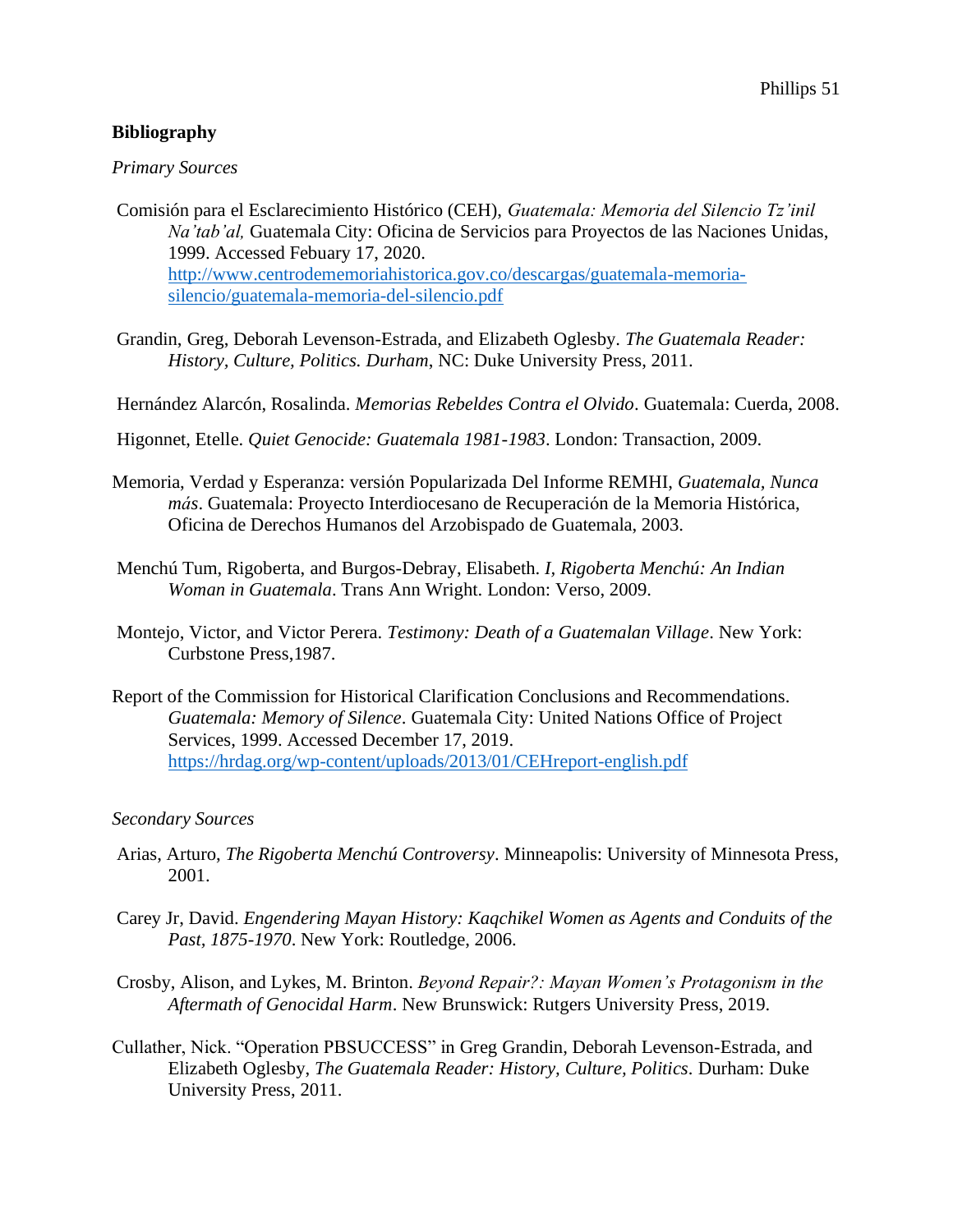- Forster, Cindy. "'Me Di Cuenta De Que Sí Podemos'. Mujeres Indígenas Y Campesinas En La Revolución Guatemalteca, 1970-2000." Diálogos: Revista Electrónica De Historia 5, no. 1 (2005): Diálogos: Revista Electrónica De Historia, 2005, Vol.5(1).
- Forster, Cindy. *The Time of Freedom: Campesino Workers in Guatemala's October Revolution*. Pittsburgh: University of Pittsburgh Press, 2001.
- Forster, Cindy. "Violent and Violated Women: Justice and Gender in Rural Guatemala, 1936- 1956." Journal of Women's History 11, no. 3,1999.
- González Izás, Matilde. "Arbitrary Power and Sexual Violence." trans. Elizabeth Oglesby In Grandin, Greg, Deborah Levenson-Estrada, and Elizabeth Oglesby, eds. *The Guatemala Reader: History, Culture, Politics*. North Carolina: Duke University Press, 2011.
- Grandin, Greg, *The Blood of Guatemala: A History of Race and Nation*. Durham: Duke University Press, 2000.
- Grandin, Greg. "Politics by Other Means" in Higonnet, Etelle. *Quiet Genocide: Guatemala 1981-1983*. London: Transaction, 2009.
- Grandin, Greg. *Who is Rigoberta Menchú?.* New York: Verso, 2011.
- Greg Grandin, Deborah Levenson-Estrada, and Elizabeth Oglesby, Introduction in *Popol Vuh* in in Greg Grandin, Deborah Levenson-Estrada, and Elizabeth Oglesby. *The Guatemala Reader: History, Culture, Politics.* Durham: Duke University Press, 2011.
- Konefal, Betsy. *For Every Indio Who Falls: A History of Maya Activism in Guatemala 1960- 1990*. Albuquerque: University of New Mexico Press, 2010.
- Lovell, W. George and Lutz, Christopher H. "The Primacy of Larger Truths," in Arturo Arias, ed. *The Rigoberta Menchú Controversy*. Minneapolis :University of Minnesota Press, 2001.
- McCreery, David. *Land, Labor, and Community* in Grandin, Greg, Deborah Levenson-Estrada, and Elizabeth Oglesby, eds.. *The Guatemala Reader: History, Culture, Politics*. North Carolina: Duke University Press, 2011.
- Nolan, Rachel. "Children for Export": A History of International Adoption from Guatemala. New York University: PhD diss., 2018.
- Oglesby, Elizabeth. Introduction to "What is Reconciliation?" in *The Guatemala Reader: History, Culture, Politics.* Durham: Duke University Press, 2011.
- Pratt, Mary Louise, "I, Rigoberta Menchú and the 'Culture Wars,'" in Arturo Arias, ed., *The Rigoberta Menchú Controversy*. Minneapolis: University of Minnesota Press, 2001.